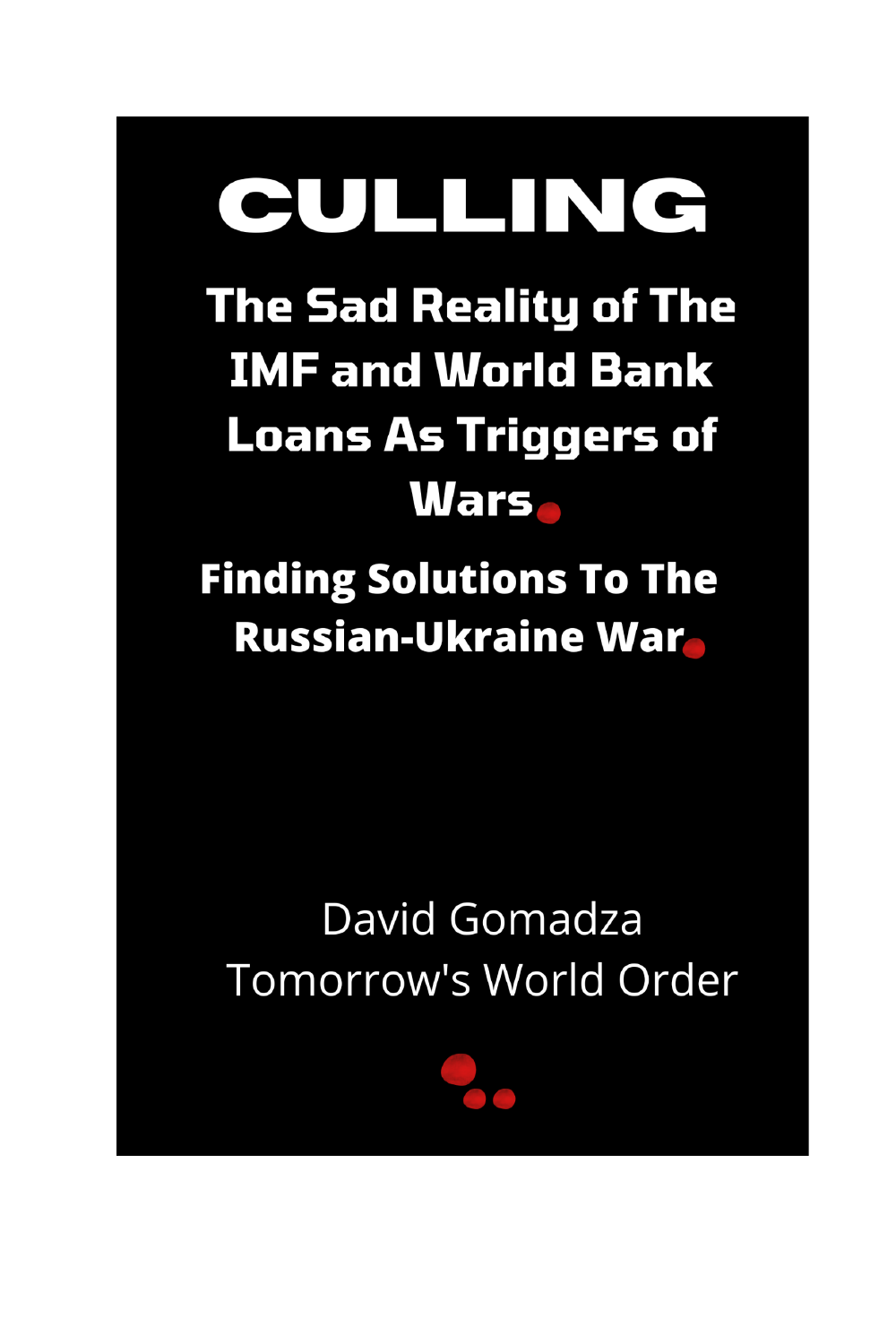## Culling: The Sad Reality of The IMF and World Bank Loans As Triggers of Wars. Finding Solutions To The Russian-Ukraine War.

David Gomadza

#### President

Tomorrow's World Order.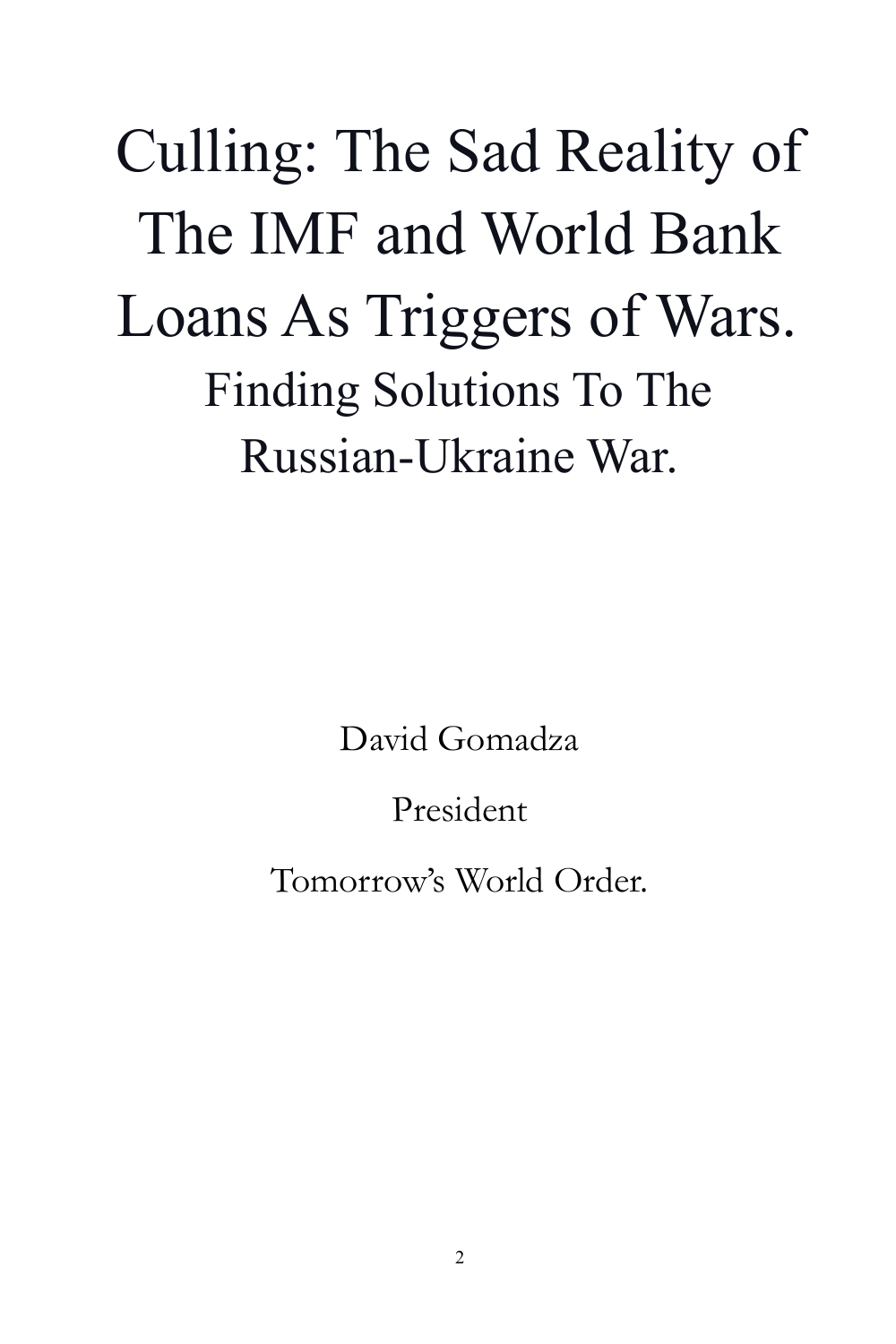Copyright © 2022 David Gomadza

All rights reserved.

**ISBN:** 978-1-4717-0357-7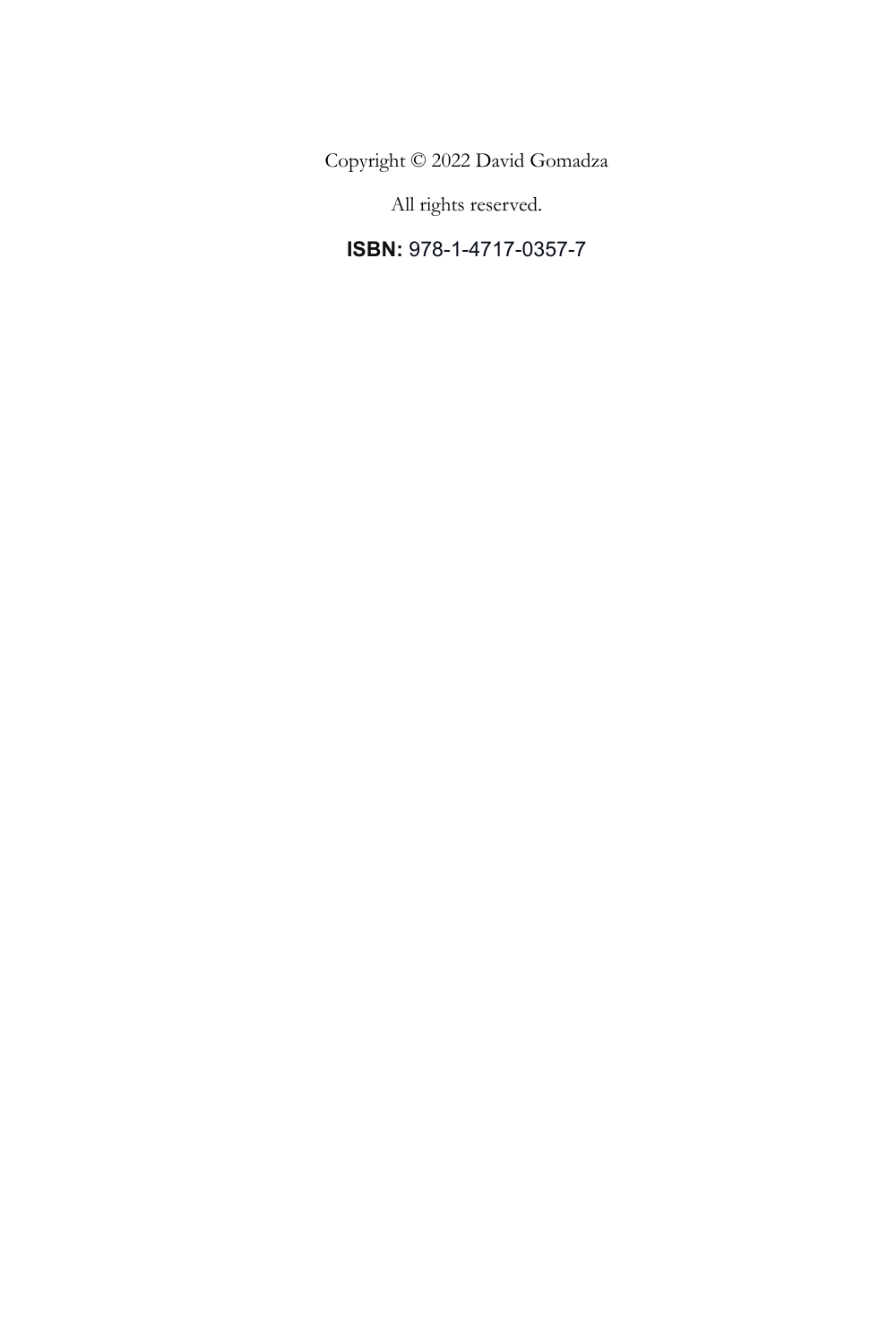Is Ukraine sovereign in the fullest meaning of the word? External debt from institutions like the IMF and World Bank can strip off a nation's sovereignty in that if they can't repay then they will lose their sovereignty as they can't make decisions fully.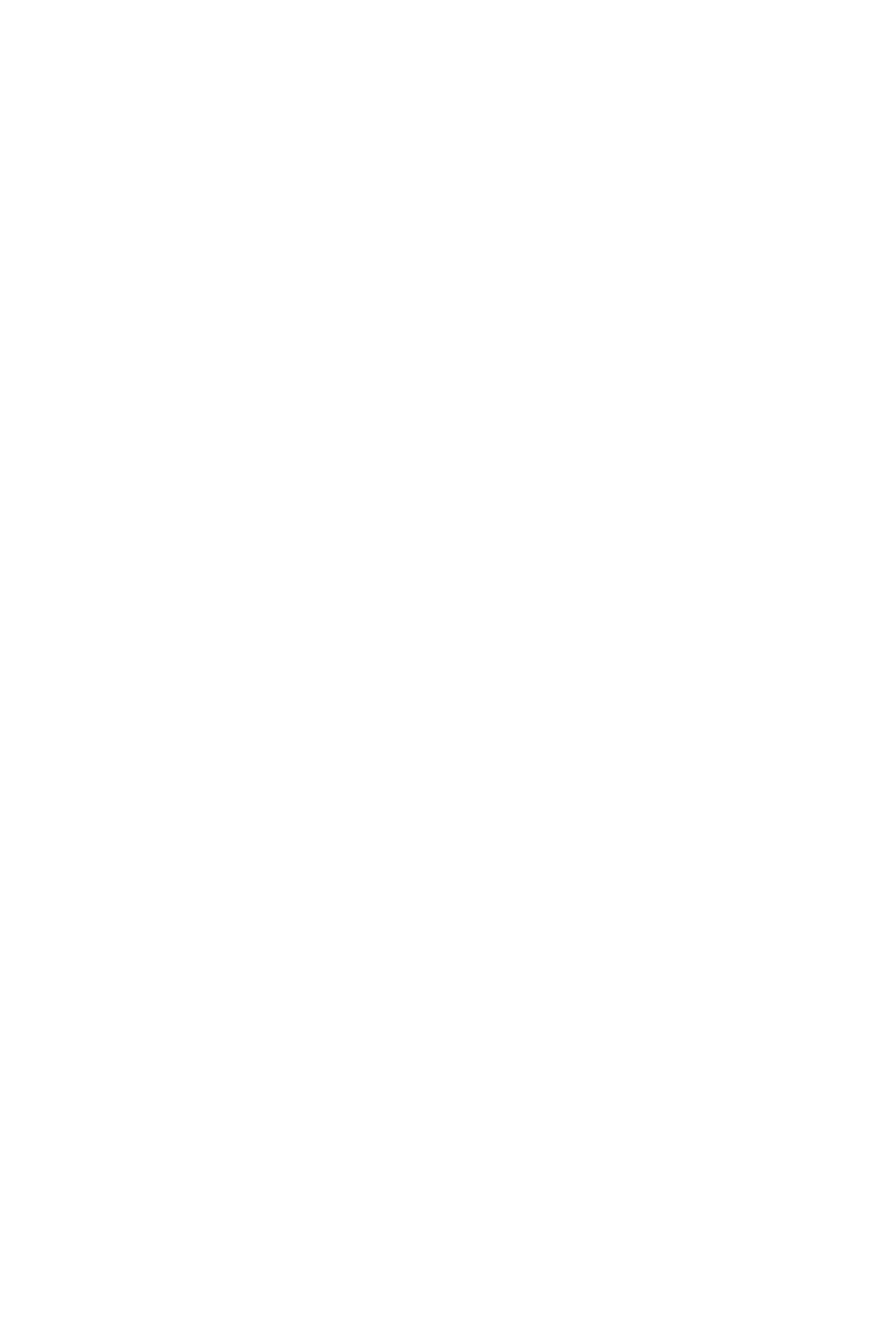#### **CONTENTS**

| 1  |
|----|
| 4  |
| 8  |
| 12 |
| 16 |
| 20 |
| 25 |
| 30 |
| 35 |
| 43 |
|    |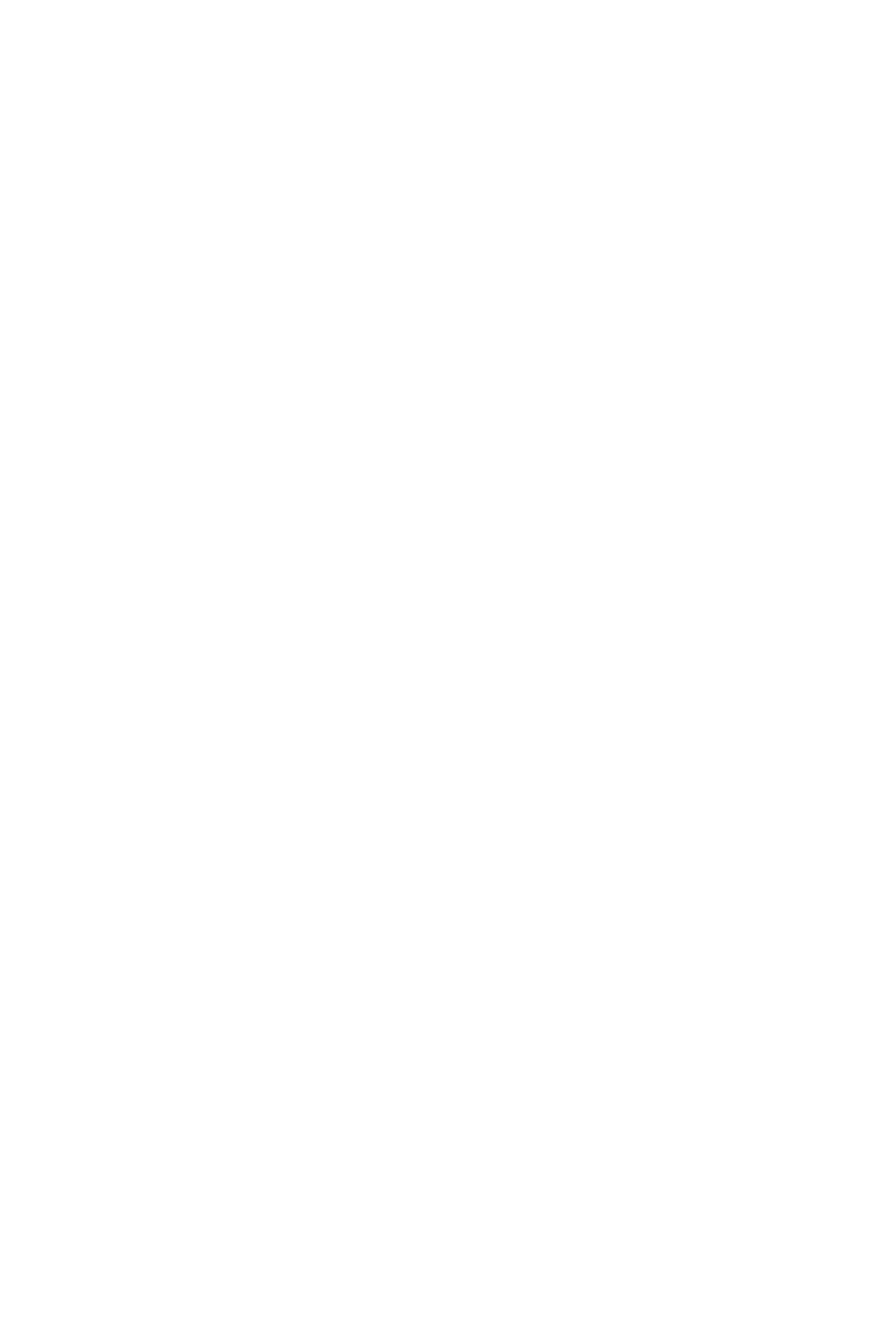Is a debt-ridden country be regarded as in a hostage situation held against its will due to debt to such an extent that it loses the right to determine its destiny. Right to opt for peace?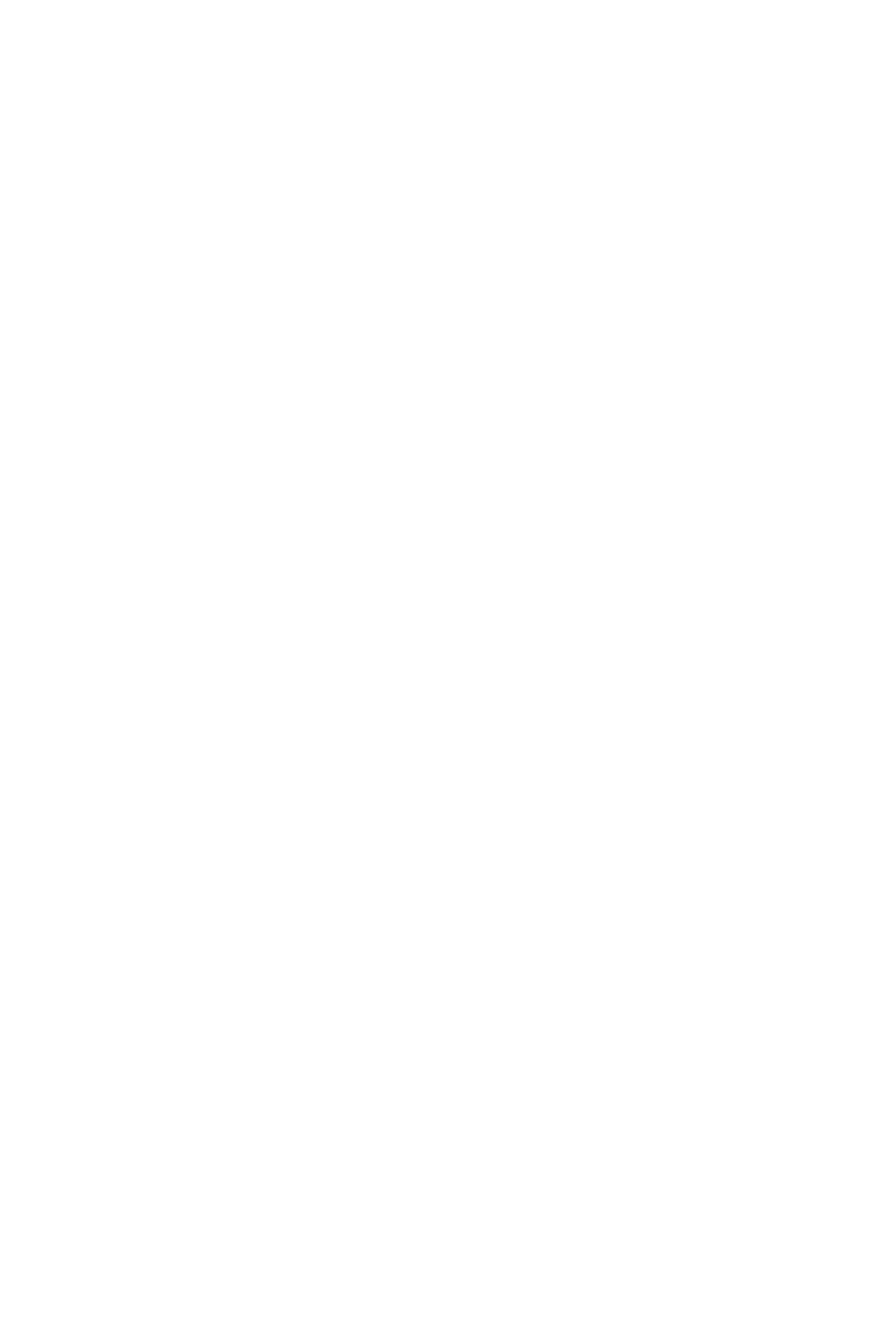#### CHAPTER ONE

Culling in its harshest form; soldiers, firefighters, civil servants, pensioners, women, and children.

All this as a way of making sure that borrowing countries will be able to pay back the loan.

We are Tomorrow's World Order; established in 2018 but officially launched in April 2022. We are the new global leaders to negotiate, oversee, facilitate, meditate and take part in conflict resolution. We aim to enforce diplomacy first in all conflicts by providing such a platform to facilitate and encourage unconditional, fruitful peace negotiations.

We are here to find real lasting solutions to conflicts.

We are against wars and would like the current conflict to end with immediate effect.

We are against the killings of women and children who have no one to defend them.

- We believe in a peaceful world. Free from wars and conflicts. We are tomorrow's world.
- We believe that the death of a child or a woman is an attack on all of us.

We will address all the pressing issues and document our perspectives and judgments in addressing global pressing issues.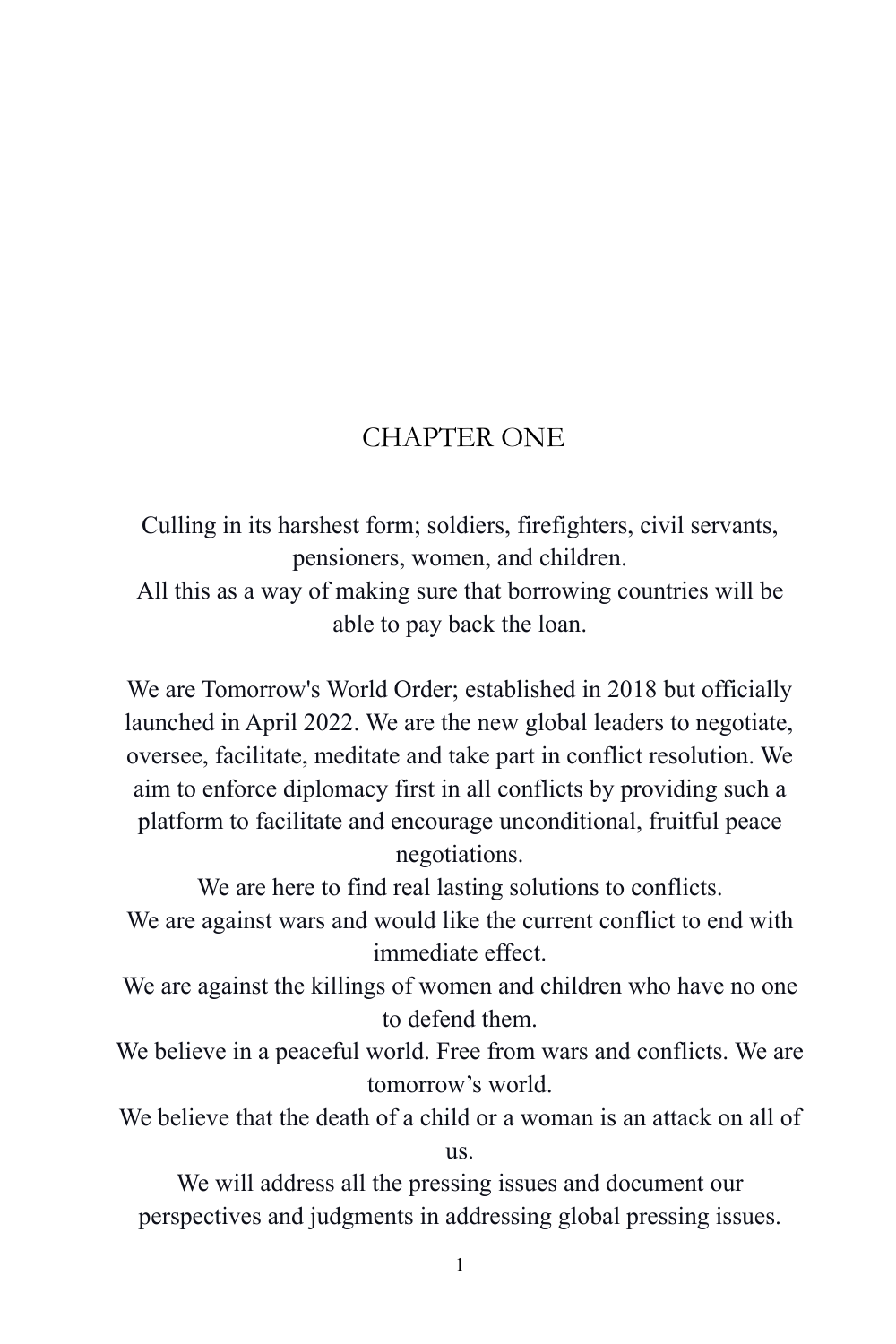Firstly we are against the current war and we have ordered an immediate ceasefire of the war.

We believe in exhausting channels of dialogue first.

We believe that such a platform was not there but we have provided one now.

We ordered the immediate withdrawal of troops from Ukraine as we are against invasions of sovereign countries, especially before meaningful dialogue.

All grievances must be resolved through dialogue. But we have strong reasons to believe that the situation is more complicated than the eyes can see.

We believe that there are other underlying issues that need to be resolved first before any meaningful dialogue.

Is Ukraine sovereign in the fullest meaning of the word? External debt from institutions like the IMF and World Bank can strip off a nation's sovereignty in that if they can't repay then they

will lose their sovereignty as they can't make decisions fully. Is a debt-ridden country be regarded as in a hostage situation held against its will due to debt to such an extent that it loses the right to determine its destiny. Right to opt for peace?

Could the IMF and World Bank's loans have Ukraine land as collateral? This could only mean that they will keep fighting for any land Russia might take.

Is Ukraine sinking in debt and is writing off the debt an option? Have they tried to write off the debt?

What are the conditions of writing off such debt? Do the conditions for writing off this debt have anything to do with countries in

conflict? Conflict-affected situations FCS. Debt as enticing wars; a trigger of the war. It can be inferred that a country deep in debt can opt to have the debt written off first before opting for peace but if

that conflict is not regarded as intense enough to justify such classification. That can have an effect on peace and negotiations, especially before the debt is written off.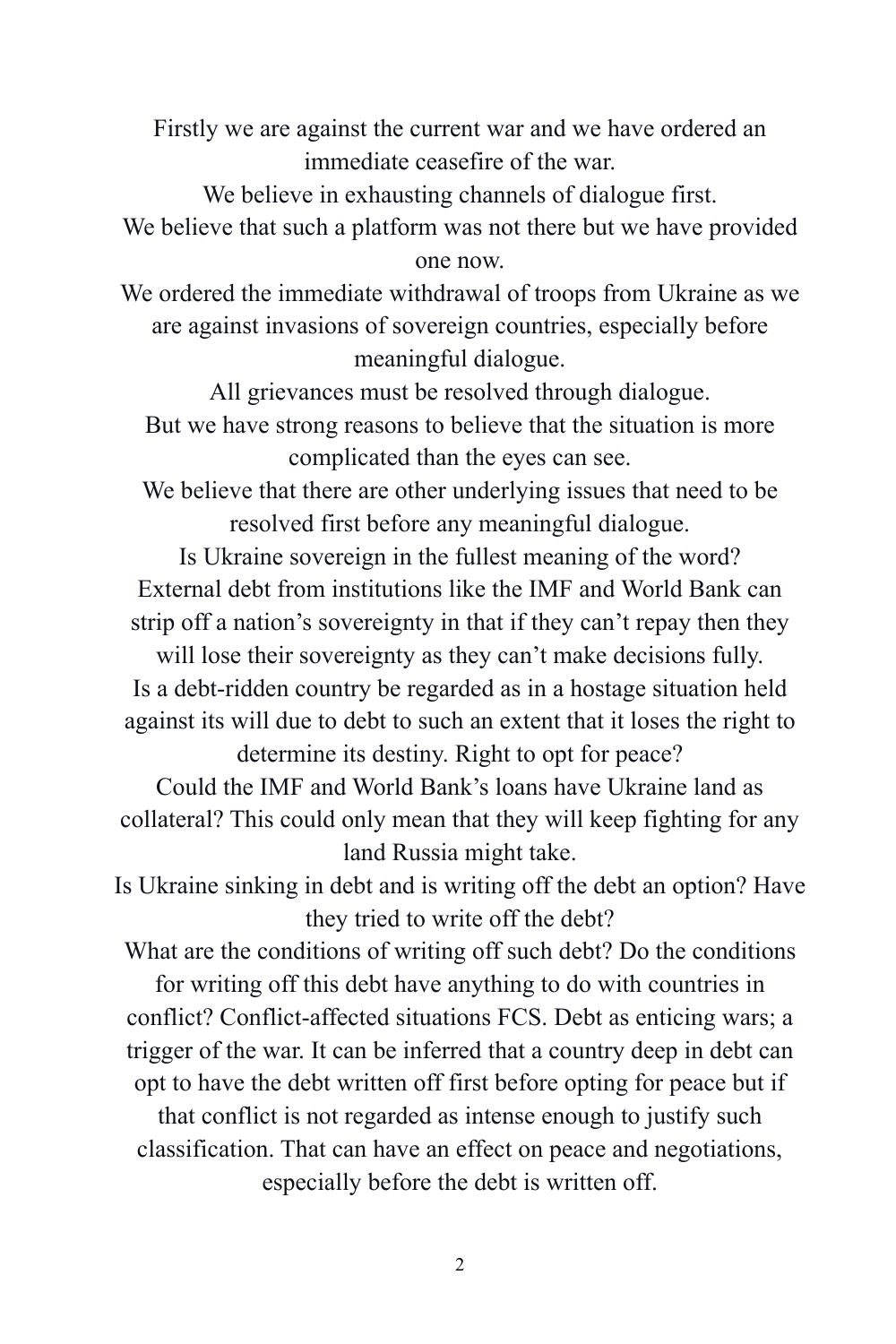The other critical factor is that of the 'small print' regarding the conditions for getting the loans written off. Did the IMF and the World Bank clarify the conditions for having the loans written off? What is winning the war?

Do the conditions of the loan from the IMF and World Bank somehow trigger wars, especially considering that they insist on reforming the pension and the state employment. A condition that can be manipulated by externally invisible hands who I call the Hell-raisers; who think they can do better and drag the country to war with the aim to permanently cull pensioners and soldiers through wars? A real sad reality as the IMF and World Bank's loans are always associated with wars.

The curse of the IMF and World Bank loans;- culling everyone regarded as deadwood through wars even women and children who end up dead. All this so that the government is not burdened by dependents so as to be able to repay the loans. The true but sad reality of IMF and World Bank loans. Can it be said that the IMF and World Bank are like loan sharks? What would it take to write off Ukraine's debt as a condition for a

ceasefire and road to peace negotiations?

It can be argued that the IMF and the World Bank have invaded Ukraine and taken their sovereignty by sinking them into debt. Just as a loan shark would do. Offering loans to governments in crisis at high-interest rates and still requesting the loans at a difficult time. Moreover at the expense of the people of Ukraine. Especially after the destruction it suffered.

What issues need resolving to find a solution to the Russian-Ukraine war?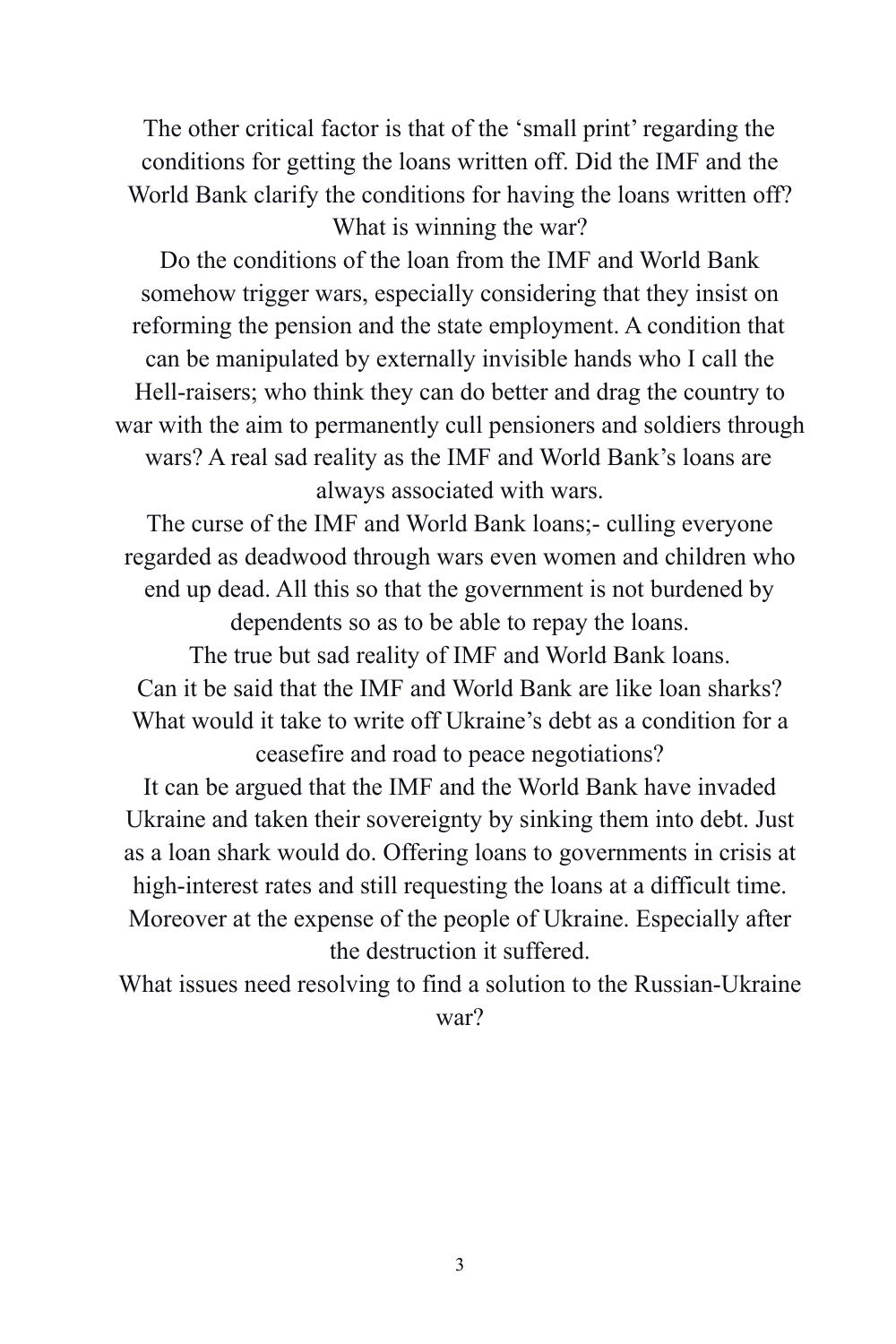#### CHAPTER TWO

Background, Overview, and Working Hypothesis.

It all starts with a government deficit. The missing money. The emptiness of government coffers etc.

It's like a wake-up call. An instant wake up from a trance. The instant harsh realisation that the money is missing. That surely something is wrong.

The deficit is the trigger of whatever follows. Every event on earth can be explained by this working hypothesis. This deficit instantly triggers the need for a rollback. In some cases as an IMF or World Bank loan.

The monetary world is a system that has players who exchange money between themselves to complete the circle of money. Money moves from the centralised systems. Ones that comprise the central banks, all financial institutions, governments, and to consumers.

For this monetary system to function properly for a long time without any bottlenecks or even worse system crashes. There must be a circulation of money among all players. A free flow of money from one side to the other and back. Ideally, the money must circulate freely between all players. Ideally, it must balance. A perfect system is where outputs are equal to inputs. If not then there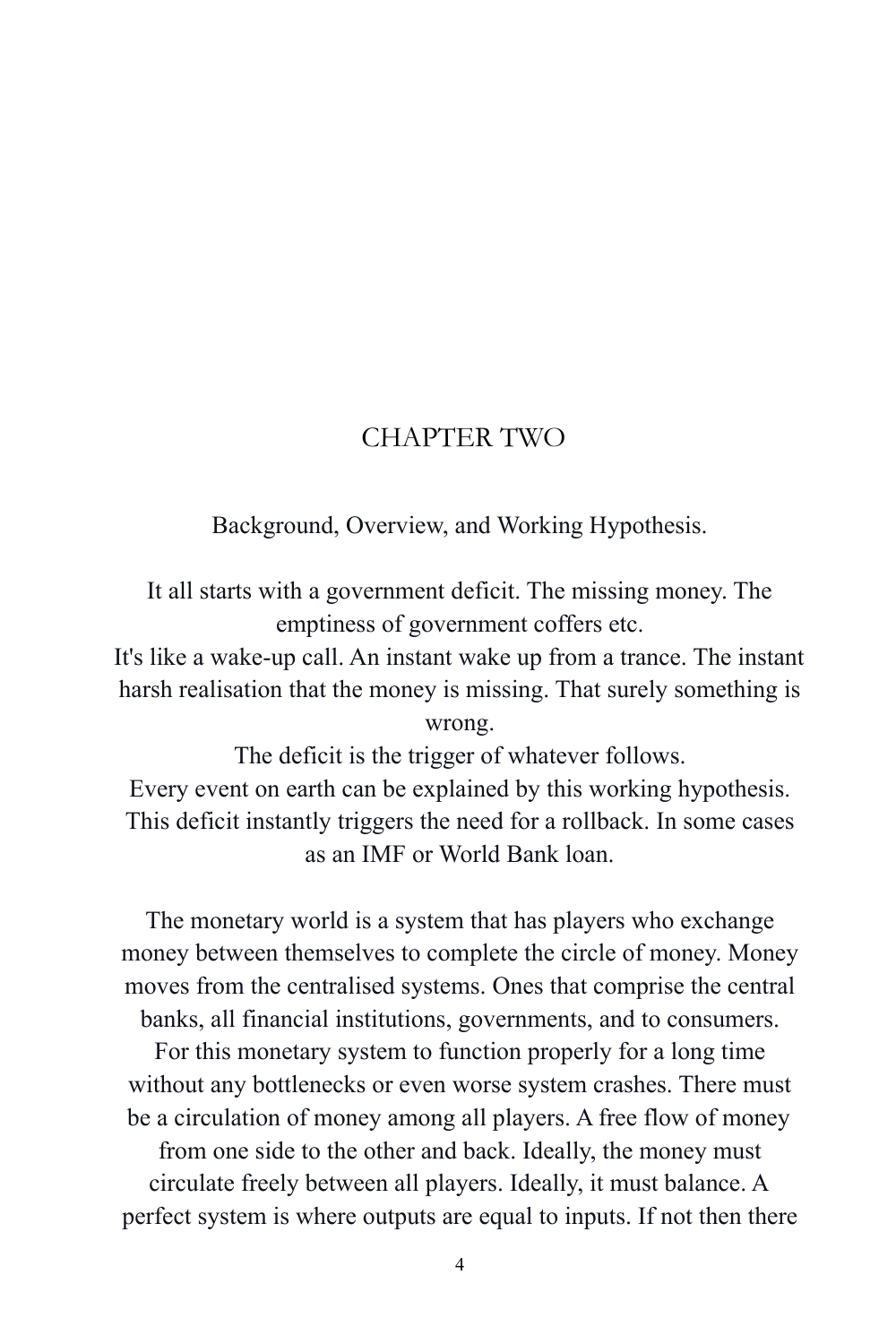must be ways of making sure that money moves from all players equally.

Money moves from governments to consumers as rewards for hard-working in the form of pay, salaries, wages, other benefits, etc.

Money also moves from financial institutions such as loans, mortgages, etc to consumers. All these money movements from the central institutions, the banks, and governments are in high volumes to consumers.

Ideally, the consumers must send back the money to the central institutions in large quantities to complete and maintain the system. This would mean a perfect continuous system where money flows from the central systems to consumers and back in nearly the same volumes completing the perfect flow of money. This would mean that governments pay for the valuable work the consumers do. In return, the consumers send back the money to the government as bills, taxes, levies, etc, and as interest and repayments to banks, etc. But in reality, this is not the case. For financial institutions. It is better in that they get back the money in terms of interest and repayment but for the government. The money they get back in terms of payment of services and taxes etc is not that much for them to reissue the money to complete the cycle of money. That means governments have to find another way of getting the money. Whereas the financial institutions, etc, get enough to reissue to others since there are no services they receive from the consumers. Meaning they don't have to pay the consumers for any services. Whereas the government must pay for the services they receive from the consumers.

Having said that, the situation over time becomes worse as inflation increases. The consumers who are the smartest people of all the players become smarter and smarter as the economic situation changes with rising inflation, cost of living and increasing taxes, etc. That means even if taxes increase the money the government collects from the taxes and other levies etc will not be enough. That in some instances they resort to banks or printing money. If they choose to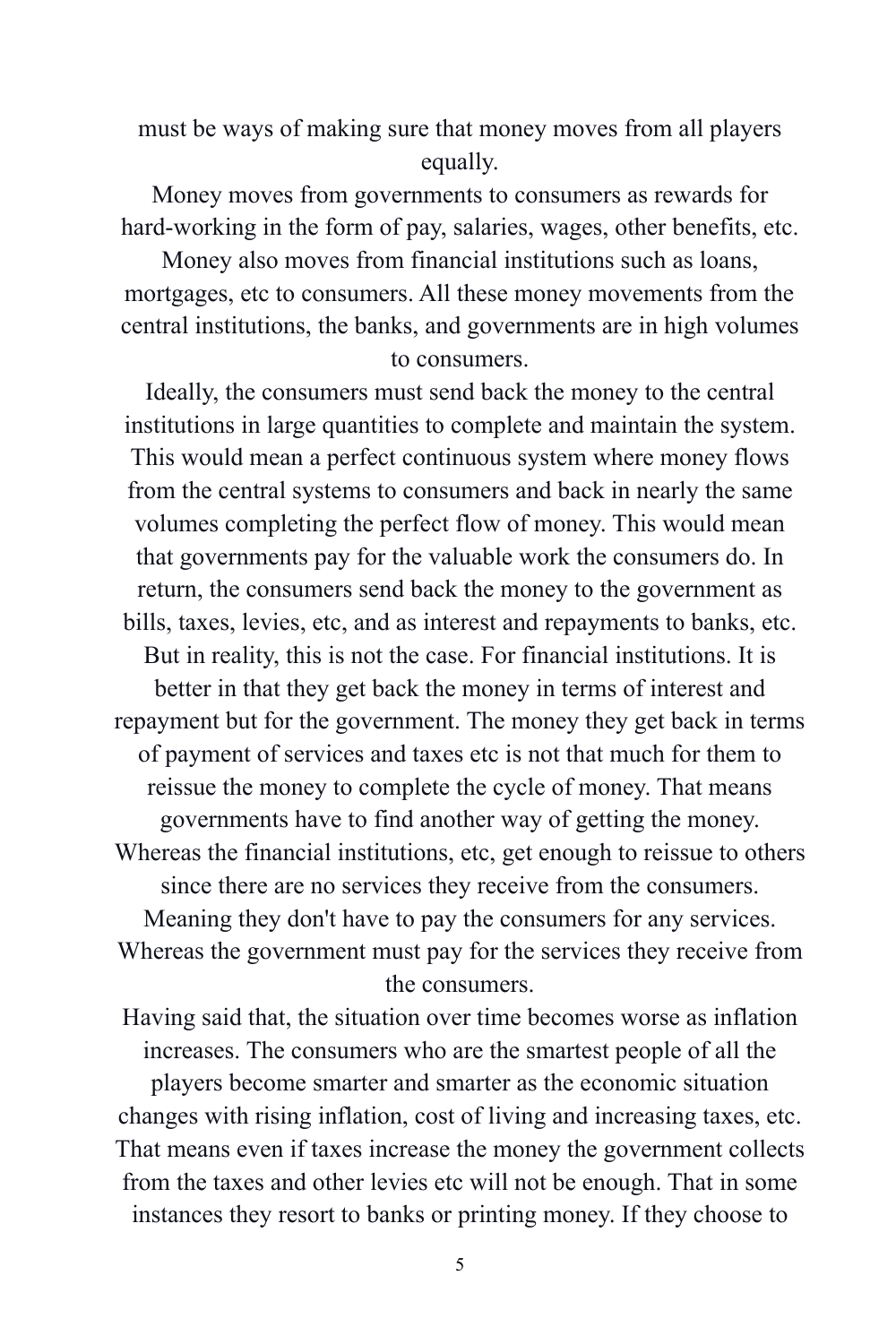print money that increases inflation and weakens the value of the money which in turn worsens the situation.

That means the only way is to borrow from the financial institutions and pay high-interest rates. In the long run money shifts from central institutions, banks, and other institutions like the IMF, World Bank, etc to consumers. These consumers make very sound judgments in

relation to money. Especially as there are fears of inflation etc. That means they save more in these times, worsening the central

institutions in position. In these instances, money moves more from the central institutions to people's bank accounts. That the other

players will have little of the money and that creates deficits.

The governments are forced to announce deficits and this in turn makes the consumers even more strict, for fear of losing jobs, etc, as they know the governments in that position will start thinking about

saving money, etc themselves which can mean job cuts. The banks might increase interest rates knowing that the government has no other option but to borrow. They might increase the reserves to lend out at higher interest.

That for a certain time can go on without the government taking measures.

But in reality, most of the measures that would be taken in such a situation would be to dissolve that government and file for bankruptcy.

This then means that those in power have failed and must resign. But there are other options available. But not all are not implementable. Just because the reason why central institutions, especially the governments end up in this situation. Is that they are dealing with the smartest players. Consumers who are of sound mind and make sound decisions in everything they do concerning money. This means consumers make sound decisions in everything they do, and there is no way the government can expect rollbacks of money from them in sufficient quantities. Enough for them to be able to pay salaries, pensions, etc. Above all, governments may have jobs that don't generate them any revenues like the; military. Or in terms of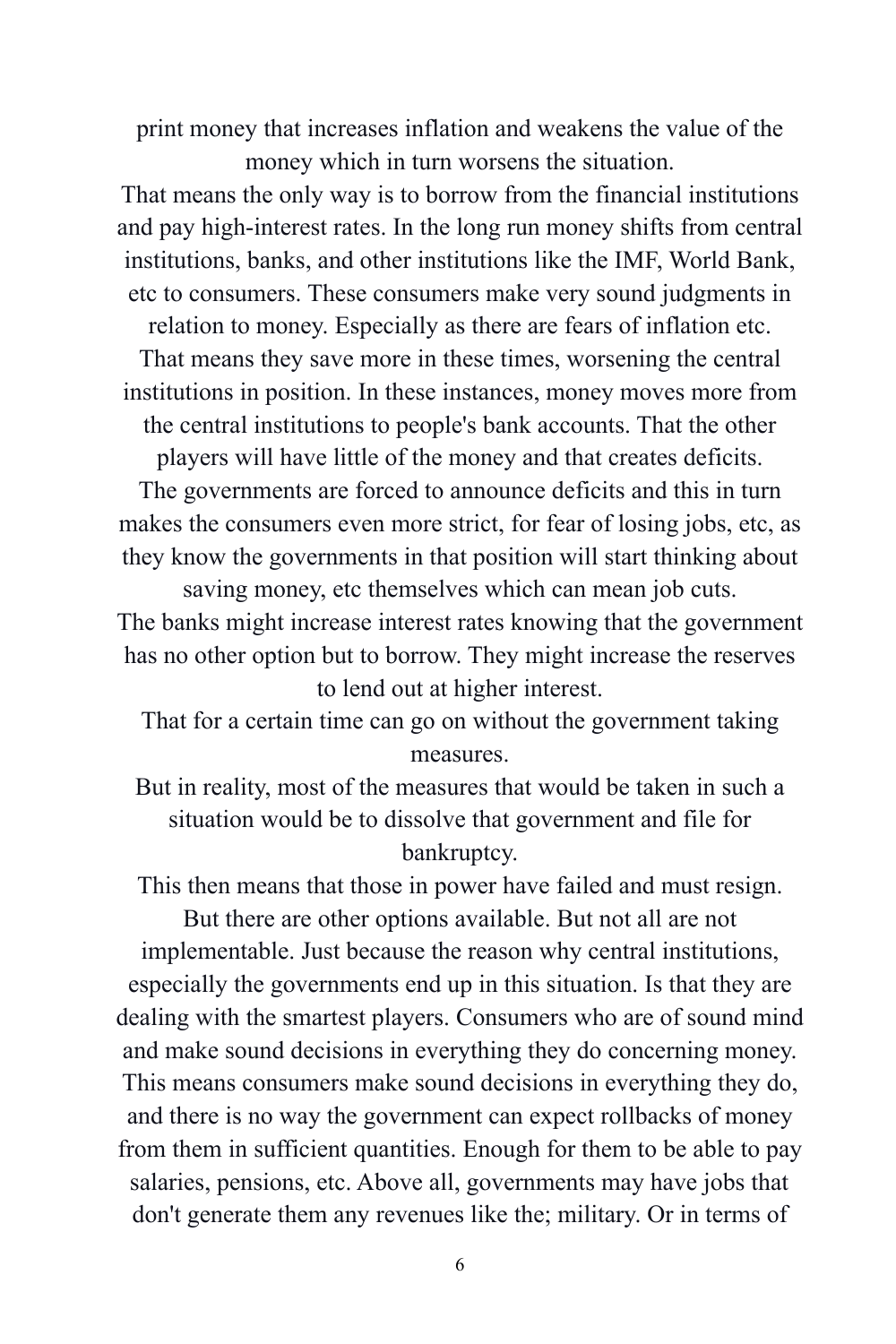pensions, the people don't contribute in terms of services to the government. Even if they had paid into the pension funds overtime inflation would have reduced the value of their contribution.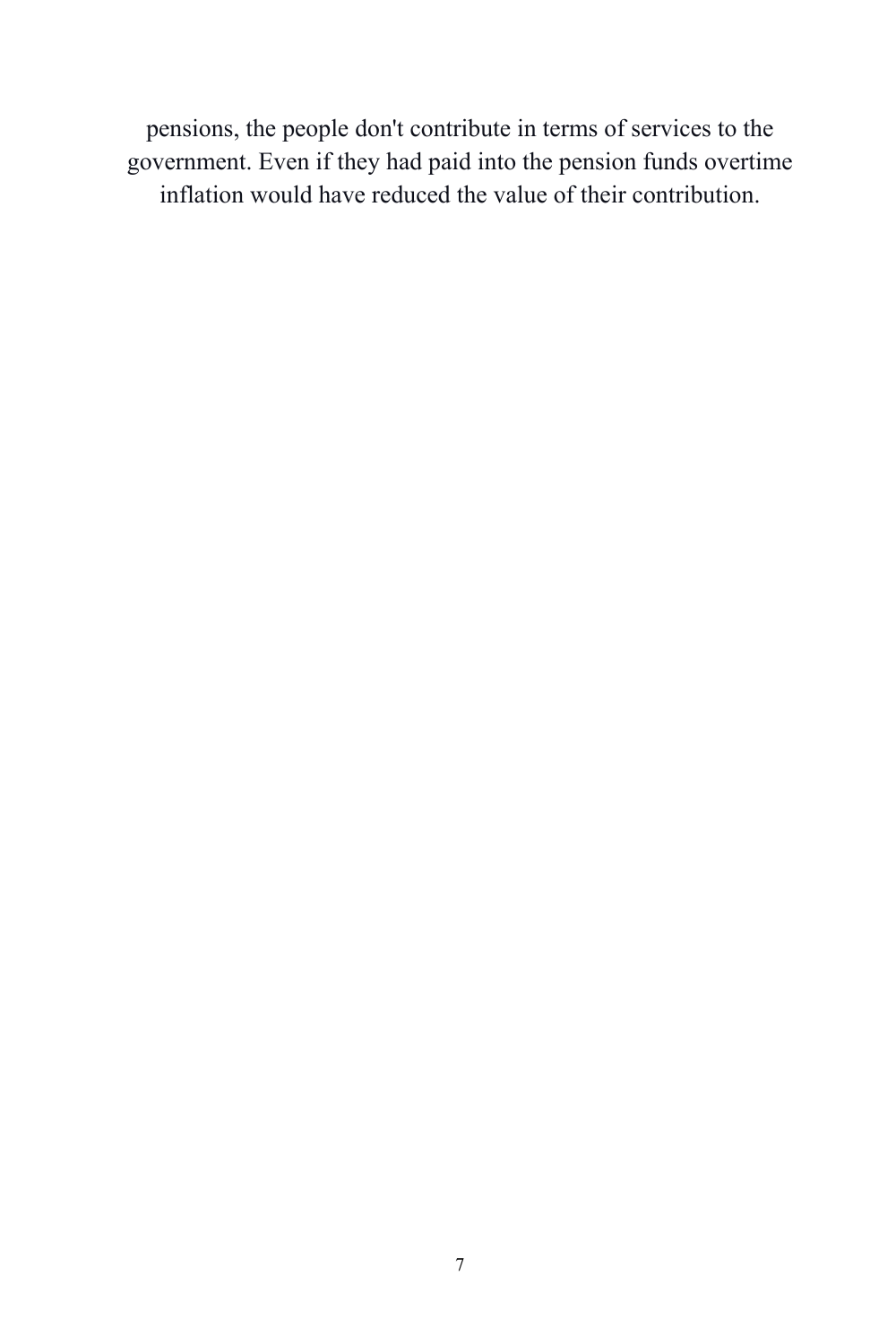#### CHAPTER THREE

So the only solution left to governments is for governments to find a way of rolling back the money back to the government coffers. The money from financial institutions as loans like from the banks, IMF or World Bank would be costly by now and the deficit would have deepened by then.

Once again I said the reason why the flow of money is one-sided, that is from the central institutions to the consumers is the fact that consumers are the smartest of all. They make sound financial judgments and keep most of the money in their savings accounts. Any claims by the central institutions of problems regarding the money like high inflation only make the consumers tighter. That means there is no other way. The only option left to the government is to make the consumers stupid regarding making money decisions. The only way the consumers will rollback money to the government in large quantities is to make them temporarily insane so that they can't make sound decisions. The only way to do this is to torture them to break their sound mind and temporarily make them insane.

The only quick way is to torture them to breaking point. To put them in a temporary insane condition. The only way they can rob them.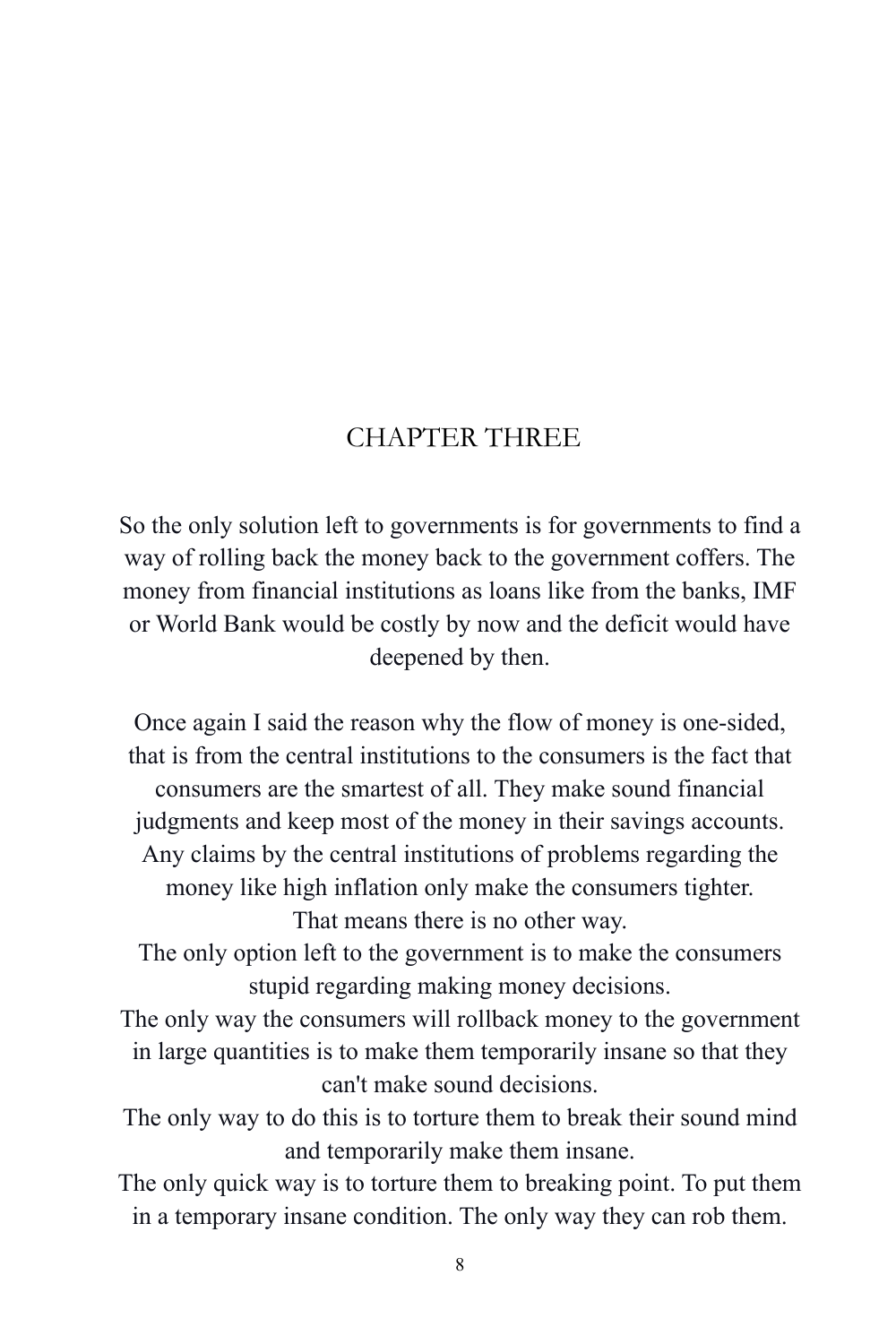This is because without this torture there is no way they can steal from them or convince them to part with their money. This is the dilemma the governments face. There are no services governments offer to consumers in exchange for money. Most of the services that would make consumers part with their hard-earned money are provided by private players who compete for the same money as the governments. So straight away the government is a loser and forever must find other ways of getting financial resources as the services they provide

are mainly bureaucratic.

To reiterate the only way to cause consumers to make stupid decisions is by torturing them to make them temporarily insane. This is the major reason why some governments have been implanting electric diodes and chips into all populations at birth since 1945.

To be able to control the flow of money through torture. Now governments are involved in torturing their people and now provide services that take back some of the money. The governments are now making deals with pharmaceutical companies where they torture the people so that the people buy drugs where governments receive license fees etc.

In some countries, they make the the government own heroin [poppy fields] where they torture people who in turn will be given the heroin, etc.

That's why some governments are involved in the pimping business providing services in the hunt for this money.

Some countries have gone further to make digital watermarks and viruses etc which they attach to any money transaction. That makes the smarter consumers, now think twice about keeping the money thereby starving the governments. That means now they have to choose between parting with money and their health. These evil

governments have now attached a digital watermark or virus to money transactions by chipping people at birth since 1945. Now they can make the clever consumers look not so clever. As now they have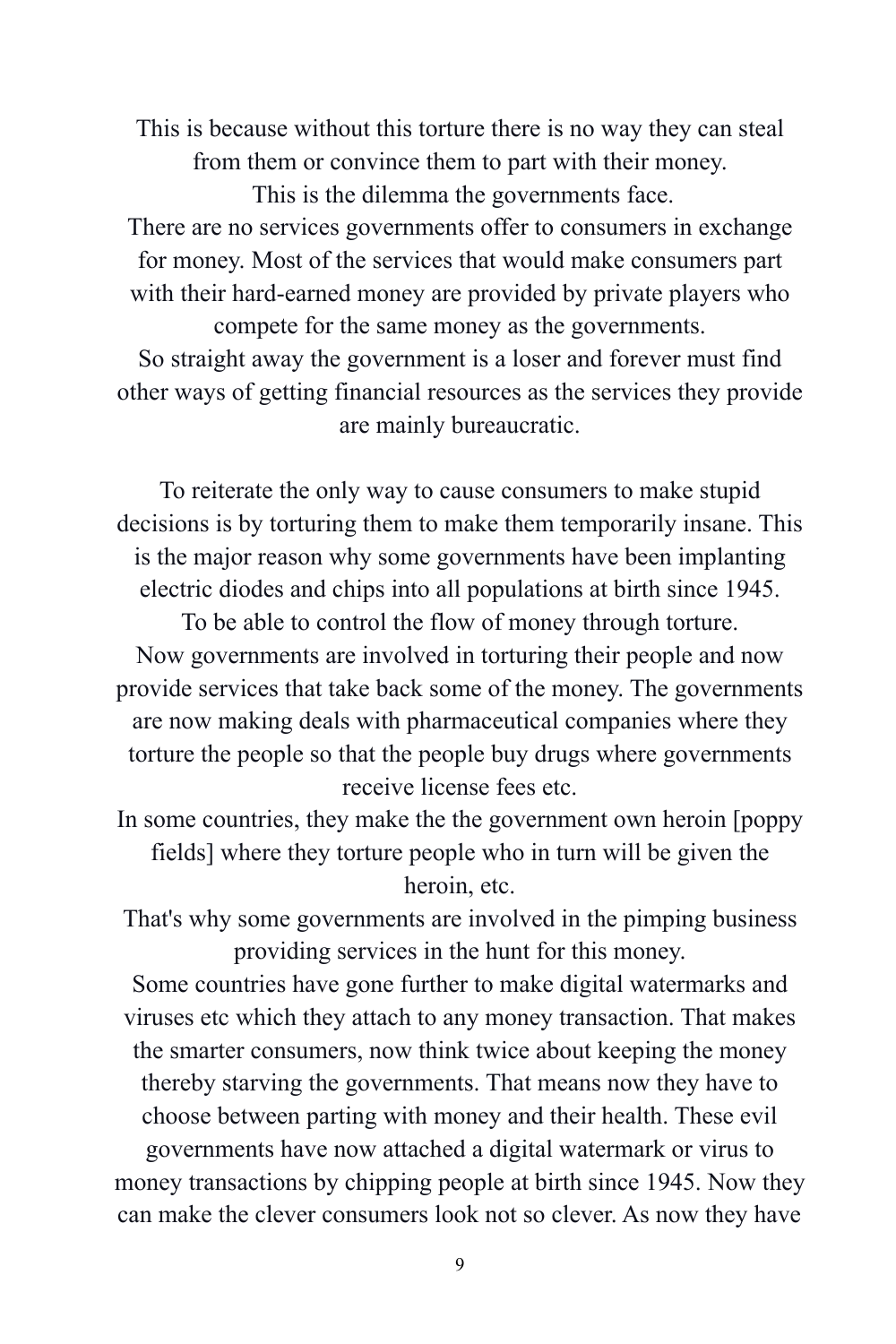to decide between keeping their hard-earned money or their health. Now they have to choose between parting with money, meaning having good health, or keeping money as well as the digital watermarks and viruses.

These governments made sure that every money transaction is accompanied by a watermark or virus. A clever consumer in this way will have not to save the money but spend it so that he or she gets rid of the digital watermark or virus as well. If they keep the money they keep the digital watermark as well. These watermarks cause early greying of hairs, cancers, wrinkles, some blemishes that look artificial, etc. The more the people keep the money the more the watermarks and digital viruses also destroy their health. To the government, a clever consumer would choose good health. That means not saving most of the money. That means a continuous flow of money from the governments to the consumers and some of this back to the governments etc.

But what if the deficit is huge in terms of millions or trillions of dollars surely this would be impractical. That would mean chipping the country's population and torturing all. That would mean using digital watermarks and viruses on all populations.

That can mean triggering a digital pandemic like the current pandemic as we have proof of this. That means the governments are killing most of the consumers who either keep the money as savings, thereby starving the governments. Or those consuming most of the government's financial resources. Most governments have a high pension bill and these people are regarded as deadwood. In that, they don't provide governments with any current imaginary or tangible benefits. After all, inflation would have reduced the value of their contributions.

So the only way is to trigger a digital pandemic or as in the current pandemic hide behind the pandemic and kill most pensioners using the digital chipping done at birth. In most developed countries. We have proof that most deaths were of the elderly and mostly in developed countries that are already chipped.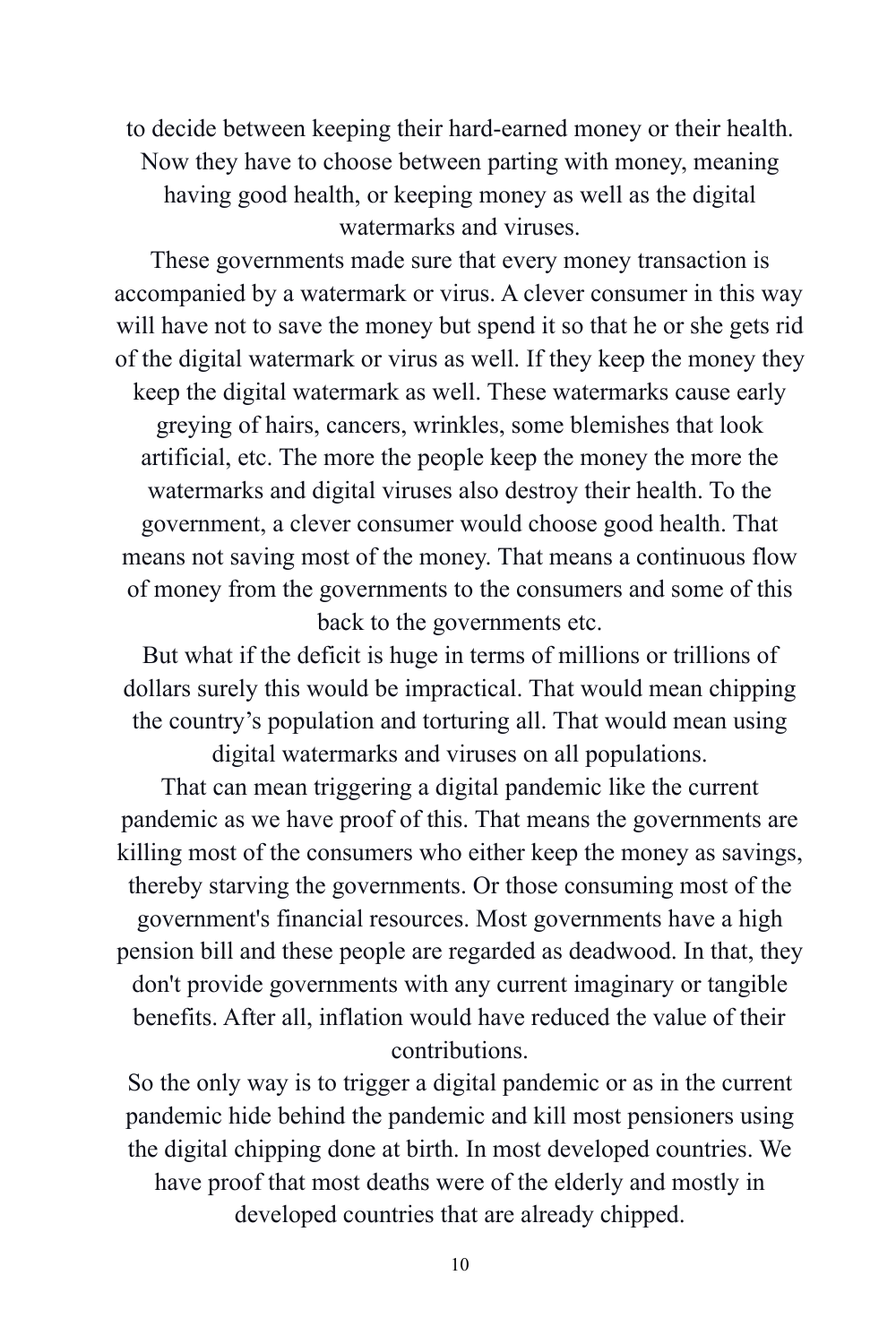But this is not the rollback that I have in mind in that this measure only reduces the money flow going out to consumers from the government coffers.

But what if the missing money or deficit is in billions or trillions?

What if the country owes such amounts in trillions to external institutions like the IMF, the World Bank, etc? Does this not mean drastic measures as well?

That would mean cutting the costs hugely and triggering a huge rollback of money to government coffers.

That means a more robust way of triggering the rollback is needed. But again I said that consumers are the cleverest of all the players in that they make sound decisions. They will always keep their money

in savings starving the system. The government can't torture all people to damage their brains temporarily to put them in a temporary

insanity position. So that the consumers make stupid decisions.

Leading them to waste their hard-earned money.

So the governments have no option.

But the huge deficit means higher risks, as well as this, means the end of the government concerned.

But other countries offer what they call protectionism.

They offer the best way out of such miseries. You must agree that such situations are regarded as the last desperate resort to hang on to power.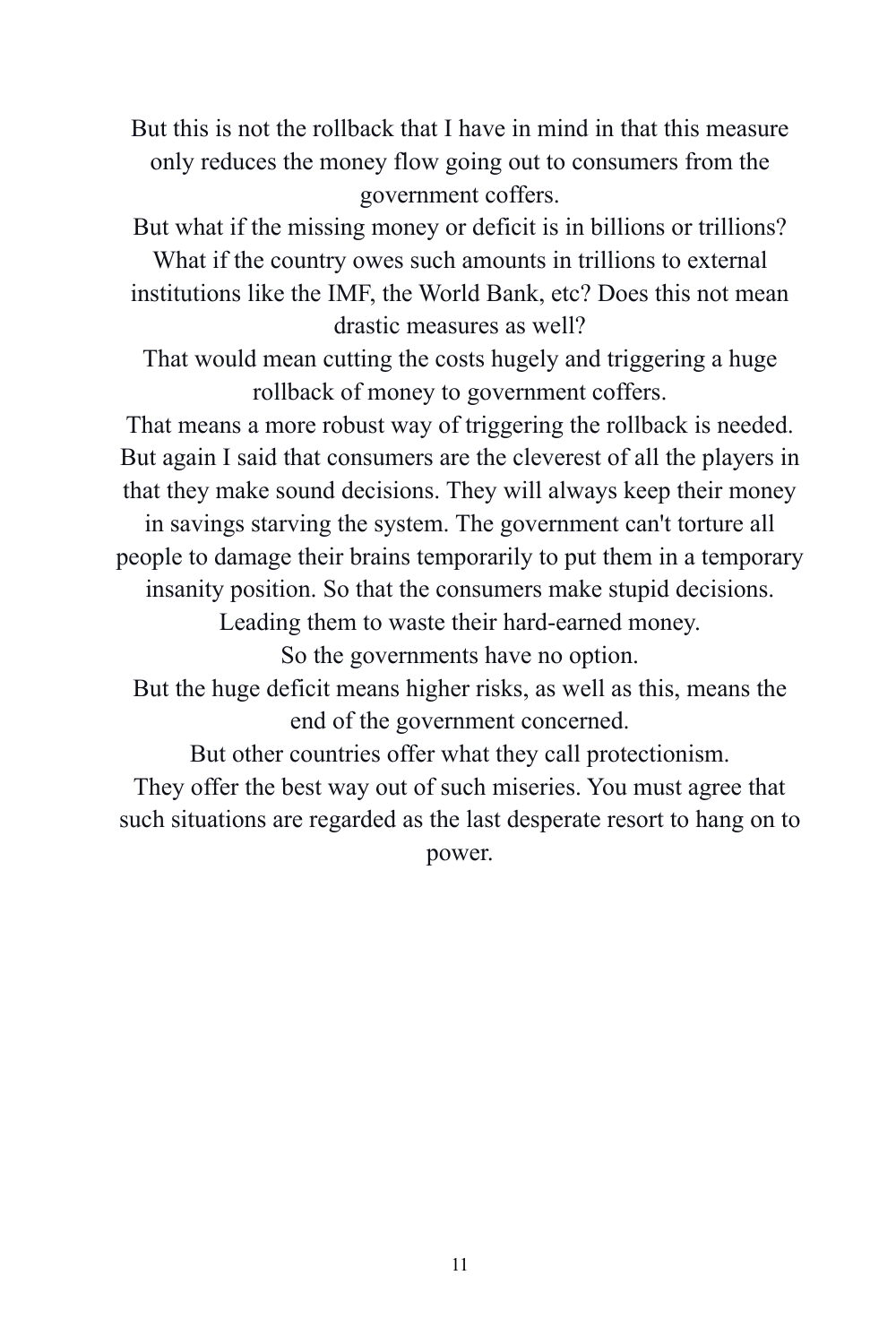#### CHAPTER FOUR

#### The Rollback.

Above I have illustrated how the consumers' cleverness and sound mind cripple governments causing them huge deficits. The consumers in terms of decision making are the sound-minded ones as every decision is highly calculated and all done to save the hard-earned money. Putting this into savings. This leaves the government in a huge deficit over time. In this situation, the governments owe the consumer money or are in a situation where if nothing is done they will fail to pay salaries, pensions, etc. So to the government, a drastic measure is needed. Now they can call the Hellraisers. These offer what I call protection or protectorate in that the government's sovereignty would have been lost due to the deficit. The right to murder thousands in cold blood for two reasons. One to trigger a rollback and at the same time reduce government bills. Recall what I said about the conditions to trigger a rollback of money from the consumers to the government? The only way is to torture them. To destroy their sound mind so that they make stupid wrong decisions that cause them to lose money. This is the only way. Tampering with their sound mind.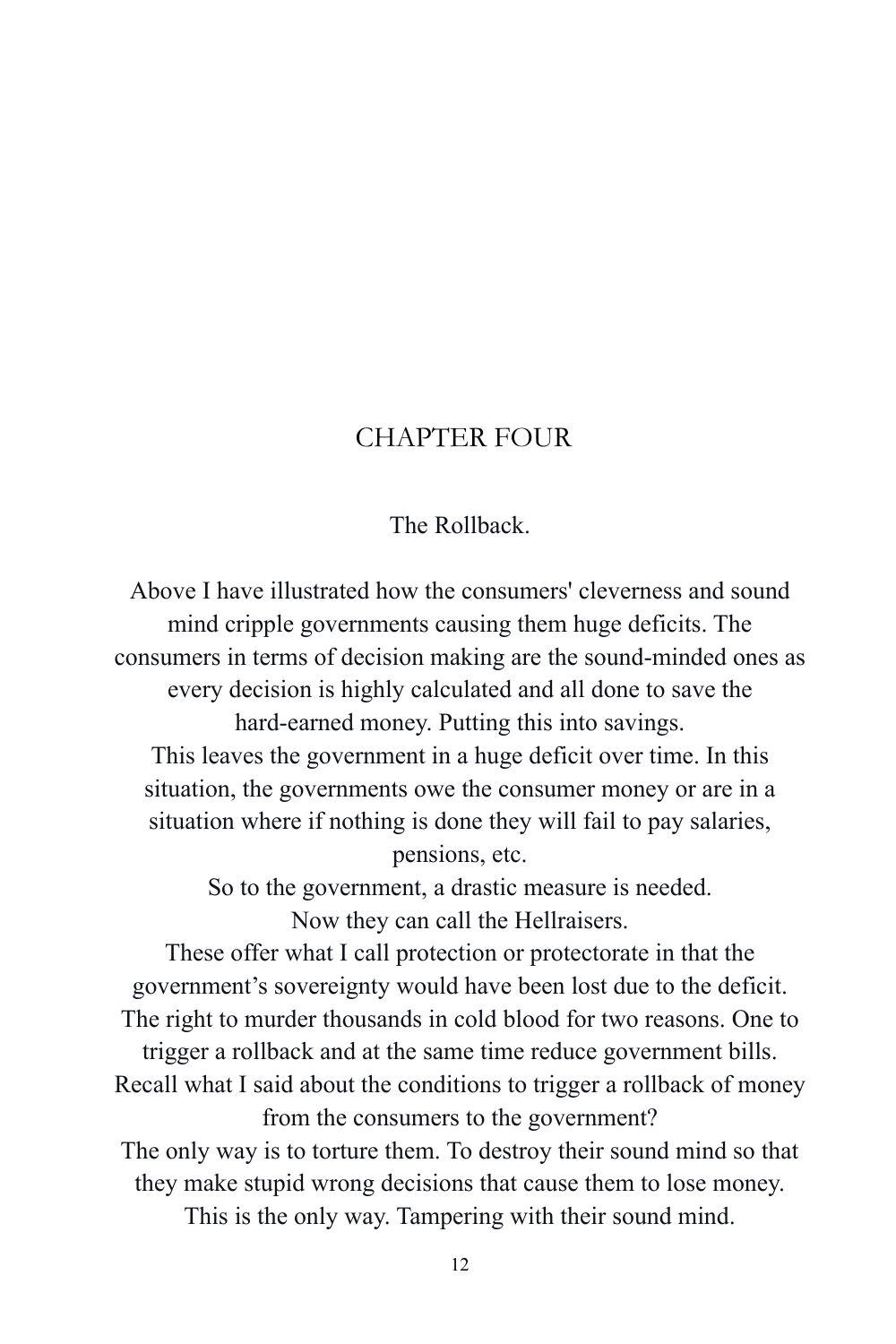But is it the only way to tamper with a sound mind? That brings me to the method used by these Hellraisers who give protection to the government especially the president in such situations.

The brain is a strong and the most advanced system ever. That means the best decision-making system on earth is in every person on earth. Meaning the players in this money system. Have the same level and capabilities to think, act and make decisions without anyone being disadvantaged. So as to trick anyone else. Banks might have so many funds etc and governments can have so much power but all three players have the same brain. Making all equal in that all make decisions for their benefit. The situation favours the hard-working people who provide services to the government and the government becomes obligated to reward them with salaries, pay, and pension for their contributions, etc.

For the government to gain a competitive advantage to trigger a rollback something must be wrong with the consumer's brain. Torture is the only way that can put all consumers in a temporary insanity

position.

But these Hellraisesrs have another method that can put most people in a temporary insanity position.

So these Hellraisers have conditions that must trigger their services and activities.

The governments concerned must declare deficit problems first if they want this protectionism.

Then they must do whatever they are told to do by these Hellraisers. The Hellraisers method has a double effect.

- 1. It triggers a rollback over a time period and the effects are felt nearly after two years or need to be renewed after two years. I will explain the need for a two-year period.
- 2. The method deals with the real cause of government debt and deficit. Anything causing the debt must be dealt with harshly. This means reducing all deadwood in the system. I will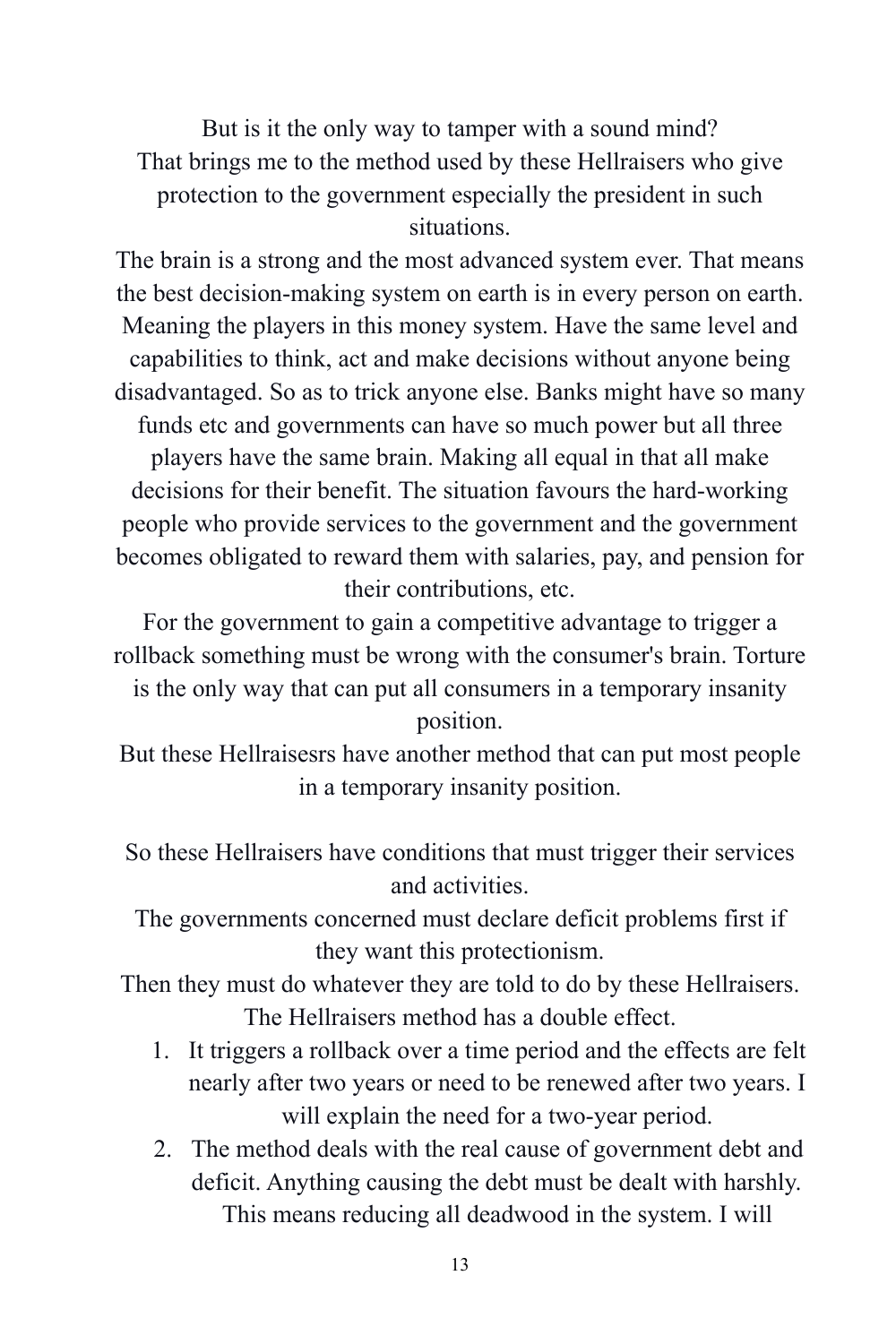elaborate below this but read with caution. Read the book first before jumping to a conclusion.

There is another way to induce a temporary insanity condition and through this method, the effects last a maximum of two years. After two years, the effects of the method wear off. That means after two years either the method somehow must be repeated if the rollback or conditions to roll back are not triggered.

One thing central to this rollback method is a crash of the system. In this case, we have seen that the human brain is the most advanced system that will never crash unless something happens to the brain. Secondly, it is impossible to crash the brain systems of all consumers

at the same time so that all people make irrational decisions. Decisions that can make them lose the money. To trigger a rollback

of large amounts of money to banks and governments. But governments are not perfect systems even though they are made up of human beings with the best-advanced system in the world; the brain. As a whole governments are dysfunctional and make bad decisions. In most cases that results in huge deficits. Secondly, they are dependent on the people who think for themselves as individuals. Any losses of the governments will trickle back to them. So they don't make decisions that would make governments save money. But decisions that would make the government spend in the hope that somehow that money ends up with other consumers. So governments, as well as financial institutions, are prone to crashes. A huge budget deficit is evidence of a system crash. So now you have seen that the flow of money is dependent on crashes. For other players to gain one or more of the players must crash. Consumers as a bunch rarely crash. The only way to crash all of them to make governments or financial institutions gain is through something that can render them temporarily insane so that they make

stupid decisions.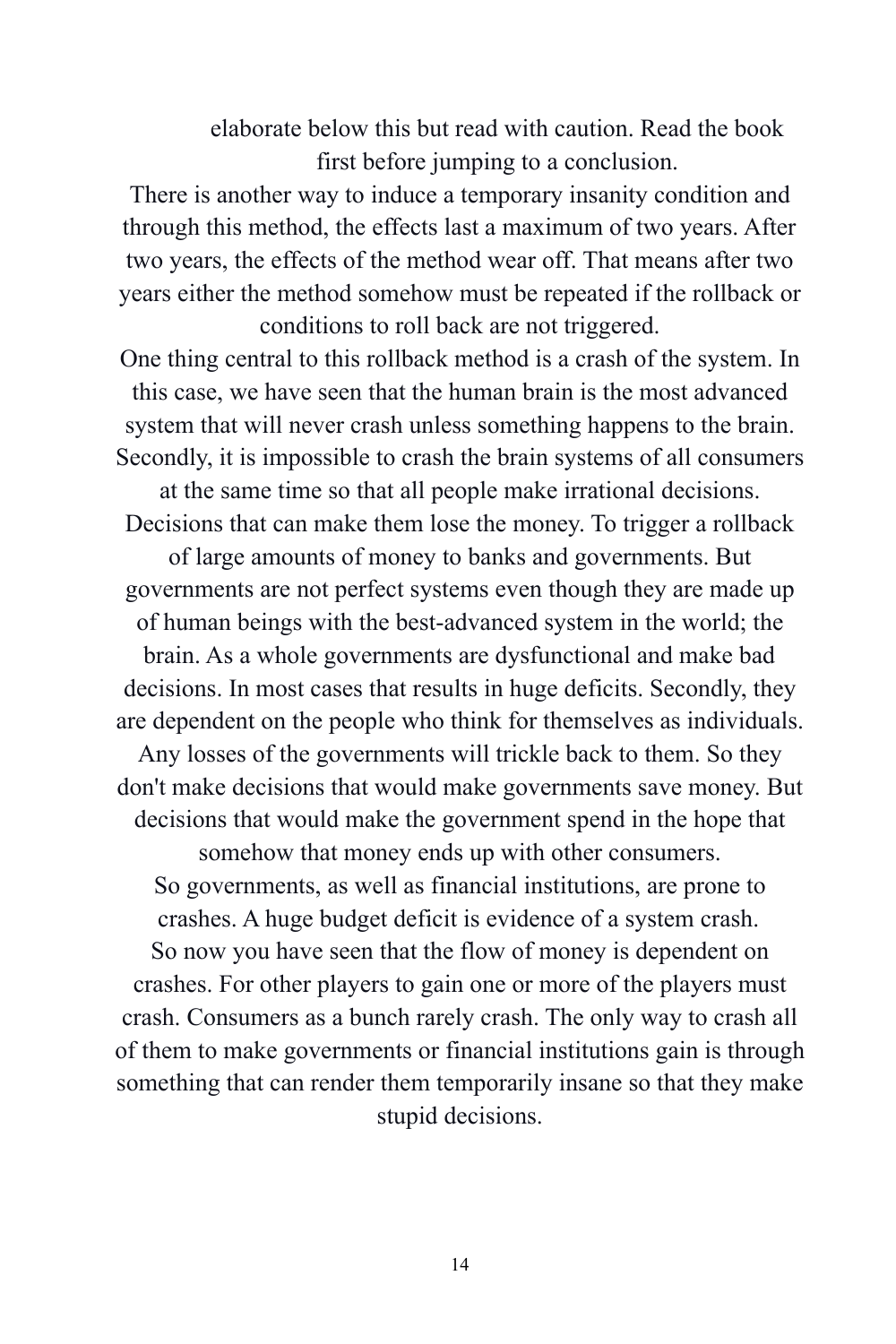What can crash the robust human system; the brains of a lot of people at the same time, so that the governments can get money from them to solve the deficit?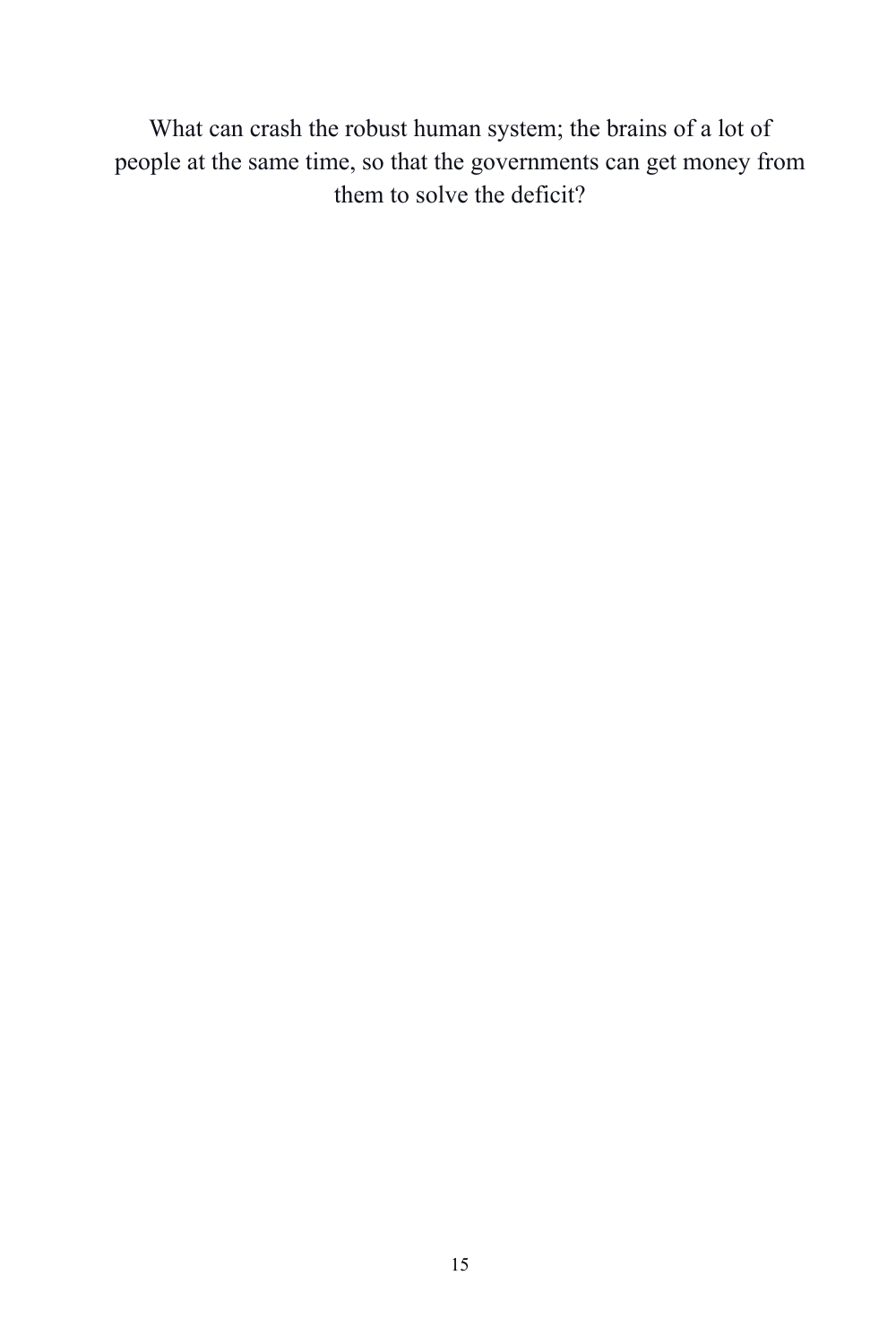#### CHAPTER FIVE

Trauma affects all people.

*Trauma is any type of distressing event or experience that can have an impact on a person's ability to cope and function. Going through very stressful, frightening, or distressing events is sometimes called trauma.*

The only method that is equivalent to torture. One that can cause temporary insanity in the sense that the people will make stupid decisions. One that can make them lose their money. Is through witnessing, first-hand an event, that will make them so frightened that they will be forced to use the savings they have. This will in turn trigger the rollback of money back to the government. But it is not just a trauma that can cause this. There are conditions to be met.

Conditions of the trauma-causing events to render all people temporarily insane.

- 1. The event must be broadcast live and caught on national television for many to see.
- 2. The event must be viewable continuously as recorded to be replayed over and over again until it scars the brain of the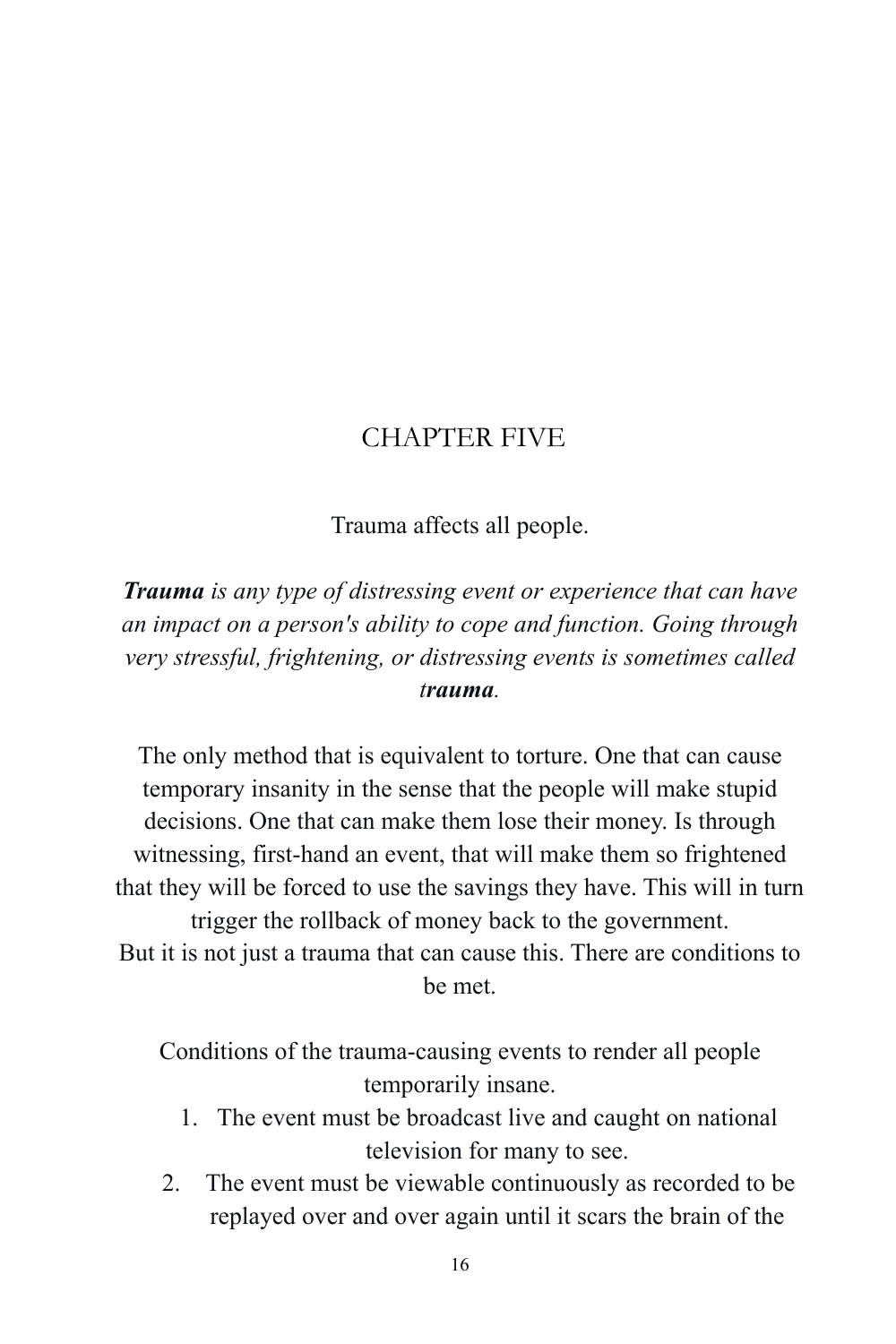consumers to be remembered and to have an effect for the next two years.

- 3. It must be witnessed by many so that there are talks of the event over long periods.
- 4. Events must be raw unedited meaning live so that people see situations when people are at their worst situations and most just minutes or hours before death.
- 5. There must be live reactions of people with screams of people arising due to real fear. The event must be so drastic that human senses are broken down as people must be in their utmost hopeless situation.
	- 6. There must be no help of any kind. That matters in that all people watching are also unable to help until the victims meet their death in front of everything.
	- 7. All escape routes must be blocked to bring out the worst in humanity.
	- 8. The victims must be given a false sense of security and be told not to worry but encouraged to be brave.
	- 9. The victims must be told to sit and wait for help as help is coming. Or encouraged to be brave and told that they are doing well and can pull it off.
		- 10. Provide all help but help that prolongs the situation or worsens the situation.

11. There must be two contrasting situations but all unreal situations. In which the victims must be given the greatest confidence that they don't react like they would have reacted if that advice was not given. This in turn makes those viewing the event on television disbelieve what is happening. That if people are to die why would they not run or opt for things that remove the risk of death instantly. This contrast with reality will make the people put themselves in the victim's position. In that, they will compare themselves to the victims, in that they are like the victims sitting on savings when they can use the savings to buy fortifications. They will see no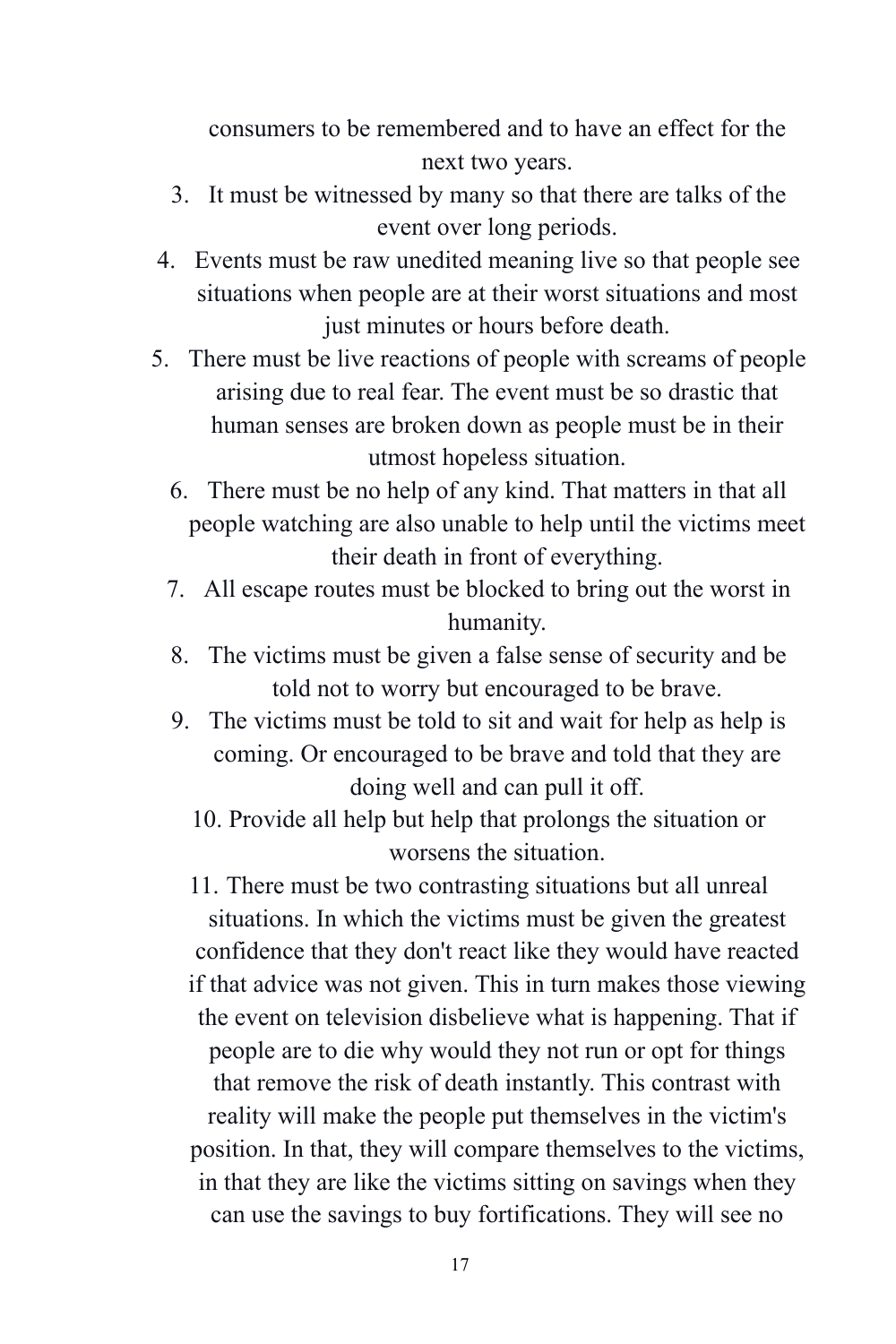reason to keep the savings if they are going to die and leave everything. Or why they can't join a cult that offers them protection. They will realise that help of some kind to counteract the situation is therefore needed. That in turn will make them use the savings or join a protection offering cult.

- 12. The victims must meet their demise while waiting for help. Death must come while waiting for help but when all are trapped hence it is called the death trap.
	- 13. Their deaths must be broadcast and people's reactions recorded with screams and disbelief from the people. 14. Anyone escaping must die trying to escape.
- 15. This event must be repeated over and over again for the next weeks, months, and years.
- 16. The event must then become the trigger of what the people would do next. This is because the event must instil fears in all people and enhance the fears over and over again so that people are going to act and act fast.
- 17. The idea of a trauma-causing event is to trigger a further crash as well that will rollback the money back to the government's coffers. So whatever the decision the consumers are to make will be in relation to spending money. That means using savings but then losing the item bought that in turn makes them lose everything.

18. The greatest attribute of this method is that the rolling back means there must be a rolling out first which is a second wave to attract the people's savings and roll all back. That means the government might make deals with banks for banks to lend without any checks making sure that the people will use their savings and the trauma will make them lose their jobs. As well as the reduced circulating disposable income that means less purchasing power. In turn, it means less money to buy goods and services. That means struggling companies, etc. That means job cuts. That means the inability to repay the loans. Even more, failures to pay the interest, etc.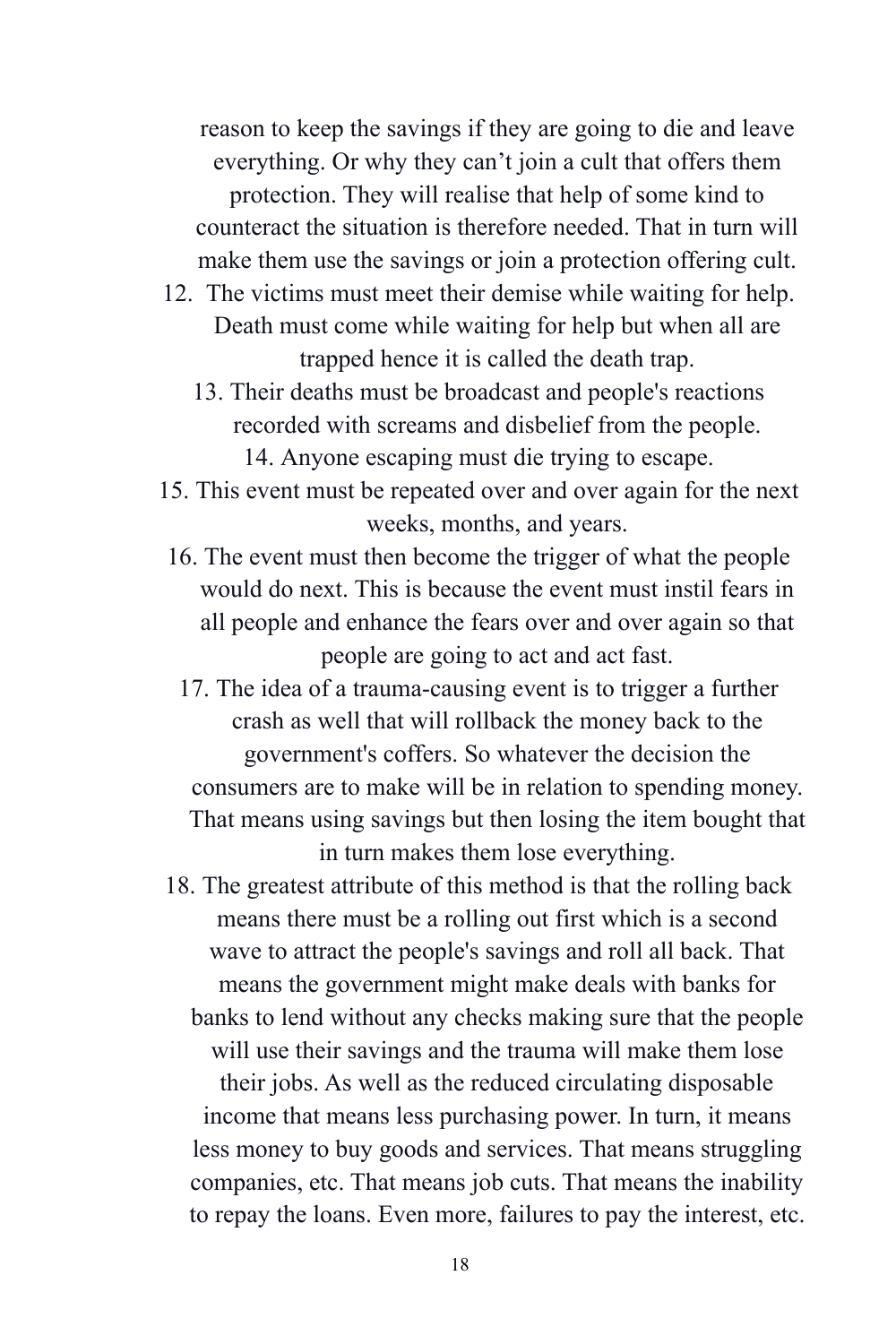That means repossessions. That triggers the greatest rollback of the money-back to the government which would have to bail out the banks etc.

I explained that the method adopted has two acting effects. The second effect is a direct one.

The government is in this position simply because it is not efficient enough. It has other areas that are regarded as deadwood in that they don't generate income. These services consume the greatest of the scarce resources. Yet they are considered vital. The most two often secretly regarded as deadwood are the pensioners and the military.

1. The pensioners don't generate services beneficial to the government.

2. The military. The problem with the military is that it consumes money and resources yet, with the current climate of no-to-war, the weapons sales have fallen drastically. So the governments have two options in killing two birds with one stone. They can trigger military action in the hope that wars will act as traumatic events that will in turn as a multiplier

effect trigger weapons sales as others might realise their vulnerabilities. These other countries will buy weapons as a result. The second way is to reduce the government's wages and salaries bill by 'getting the soldiers' numbers reduced'. I know it sounds untrue but read first until the end then you

will understand that in life everything happens for a reason. This is the trauma crash-causing event and culling method. A double impact. The only one enough to reverse the fortunes. The one to trigger a meaningful rollback.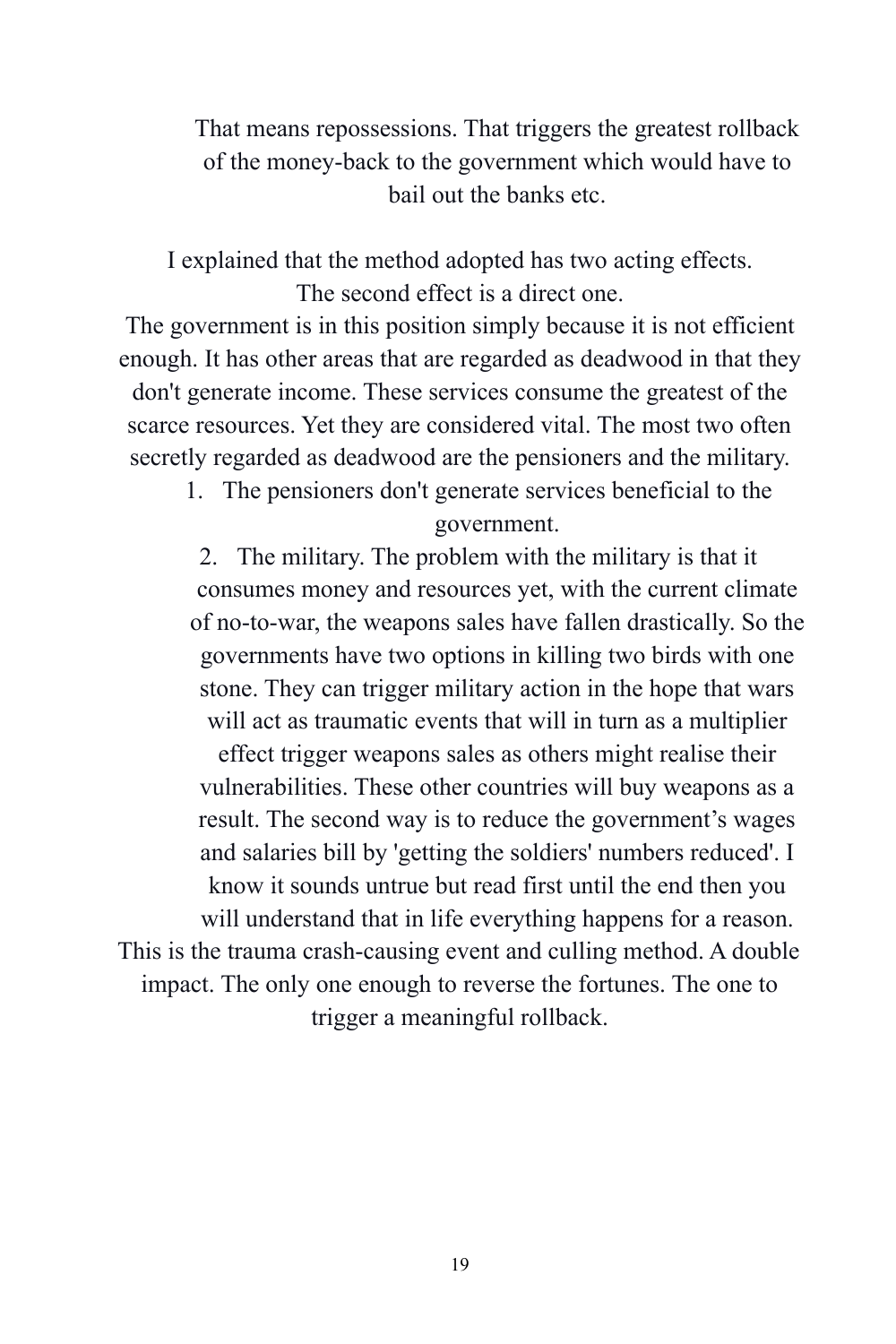#### CHAPTER SIX

But you must understand that wherever the government has a deficit that means it must be in deep debt to outsiders. This is a fact because outsiders' fees are high and non-negotiable. Unlike central bank loans that can be negotiated or reduced through government bonds or other

fiscal measures. Owing outsiders like the World Bank or IMF can cause a nation to continually fall into debt. This is the major reason why governments directly or indirectly end up in this situation where others offer their special services to solve the problem by any means necessary and at most times. One that involves the above rollback tactic.

In most cases, the Hellraisers are the ones who create these situations to sink a country into debt. Puts the government in a hopeless situation just waiting for the government to declare publicly that they have a deficit. Once that is publicly made whether contracted or not these Hellraisers might be unannounced or uncontracted. Do unwanted favours to this government. It is a fact that in the West they chip kids at birth and other government officials are chipped for their protection as part of medical records etc. The Hellraisers hack these people.

Over time they monitor everything secretly. Sometimes they 'whisper in the ears of the unsuspecting government officials. Passing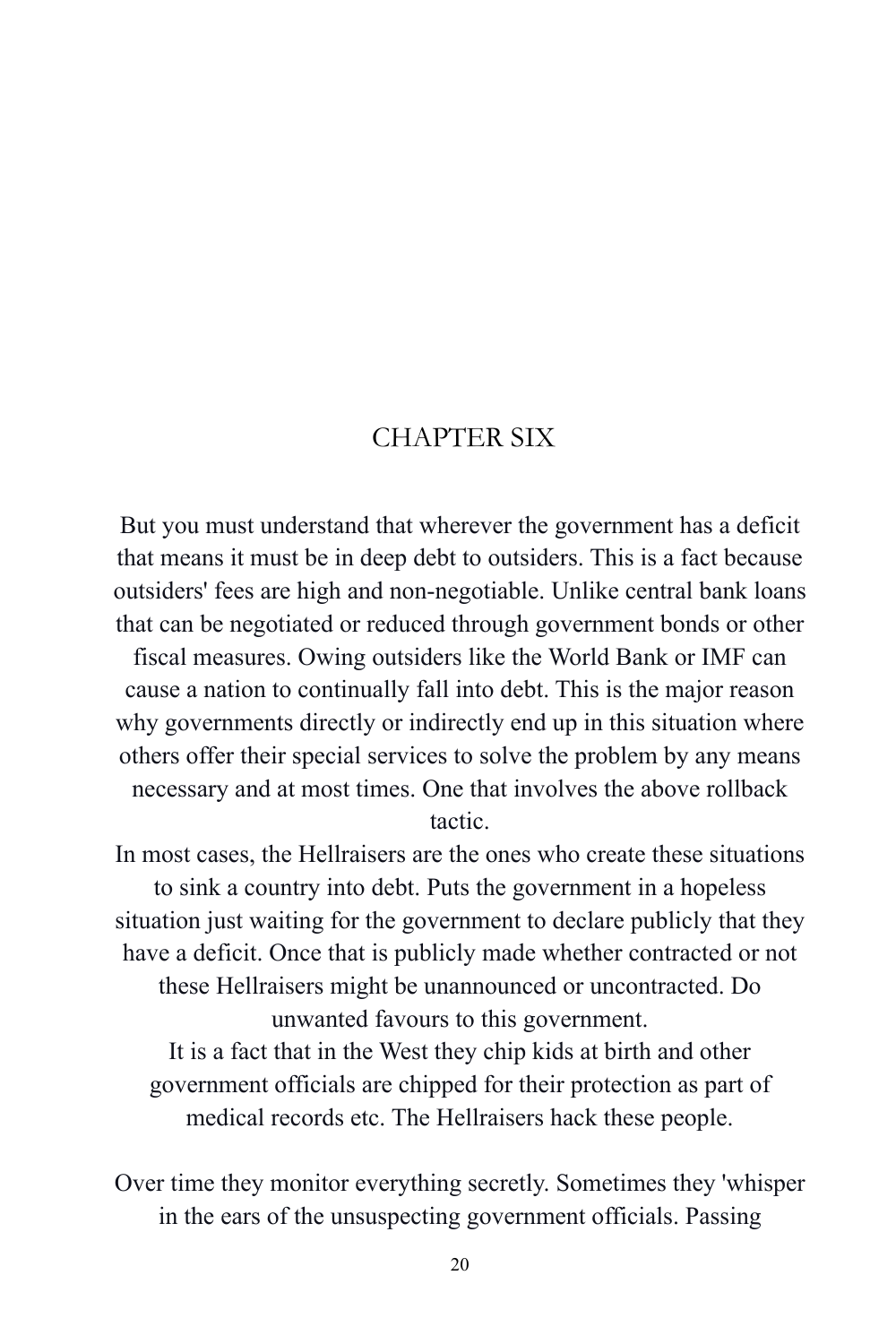commands, giving instructions, etc while the victims are sleeping. These instructions are converted into dreams by the brain. A process used in hypnosis.

#### How they do it.

They used the chips chipped at birth to hack and reduce volumes of audio and use the delayed time-space continuum tactic to insert the audio deep into the ear. That when they playback the recordings the brain hears this as an inner voice if sleeping. That in turn, the brain converts the audio into dreams.

This is the same they do to religious people, most of whom are chipped at birth secretly. These people when they wake up they truly believe that the dream was from a God. Sometimes they are so sure it was a dream from a divine God that they feel obliged to carry out the dream. In the process becoming terrorists.

In the case of governments. These Hellraisers impose their services on people without asking for them. They spy on people and I believe most of these governments had no agreements with them. They pretend to help but it's them causing problems putting the governments in that position. Then taunt them that they can't do it without them. If the government resists they just increase the ' sanctions' so that in the end the government is in a position where the deficit becomes huge. The Hellarsiers wait for the announcement of a deficit. A situation they want so that they kill people in a cold bloodied calculating murder plan employing the rollback mechanism.

Then demand things after boosting that they have helped the government and blackmail the government by saying they helped the government. That initiates what they call protectionism, a form of abuse in which they pretend to be helping that government even if the government had no agreement to all this. They pretend they communicate in a secret language even if the government doesn't understand that sign language.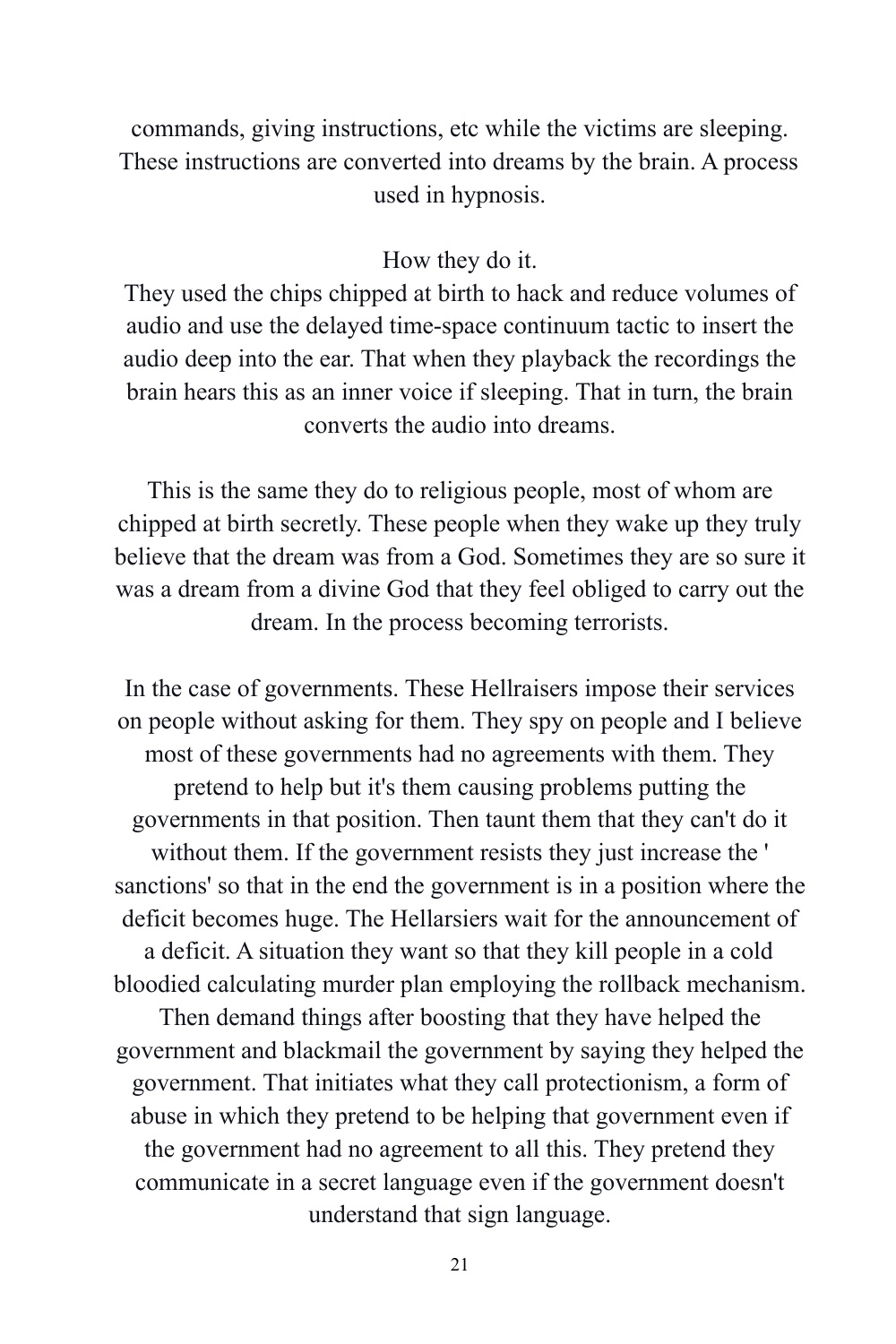Does this sound familiar? Ever watched the 1980s gangster movies where gangs created situations to force their protection where they extorted more financial rewards, etc. Torturing and abusing that person knowing that all this is done secretly so that no one can believe the victim. Gangsters are cults that have rules of entry, etc, and are bound by certain criteria that exclude others.

Just like gangsters, the idea behind killing people or imposing their services where they are not needed is that of causing trauma so that others join them.

So they impose their services where they are not needed to cause harm but mainly for recruitment drives or to subdue that government that it becomes a puppet. Killing people or getting them killed directly or indirectly is a way to send a message to others that join only us or perish too.

Just like gangsters they use this fear to impose their services on governments that don't need them.

Even if they are not the triggers they take advantage of the situation and claim to act on behalf of the government even if not asked. Intervene and quell the situation especially when the situation does not need any intervention. Then after that spy and make the situation worse that the government will need their services, without a contract just to intervene uninvited. What they want to hear is the

sheer declaration that the government has a deficit. They then just trigger the trauma as a way of resolving the issue unasked. Then claim that they have helped the government and from there ask the government or secretly further extract resources. Who

cares what happens after when the government has already announced the missing funds. If they take after the event it makes no difference as the government would have confessed to the world that the money is missing.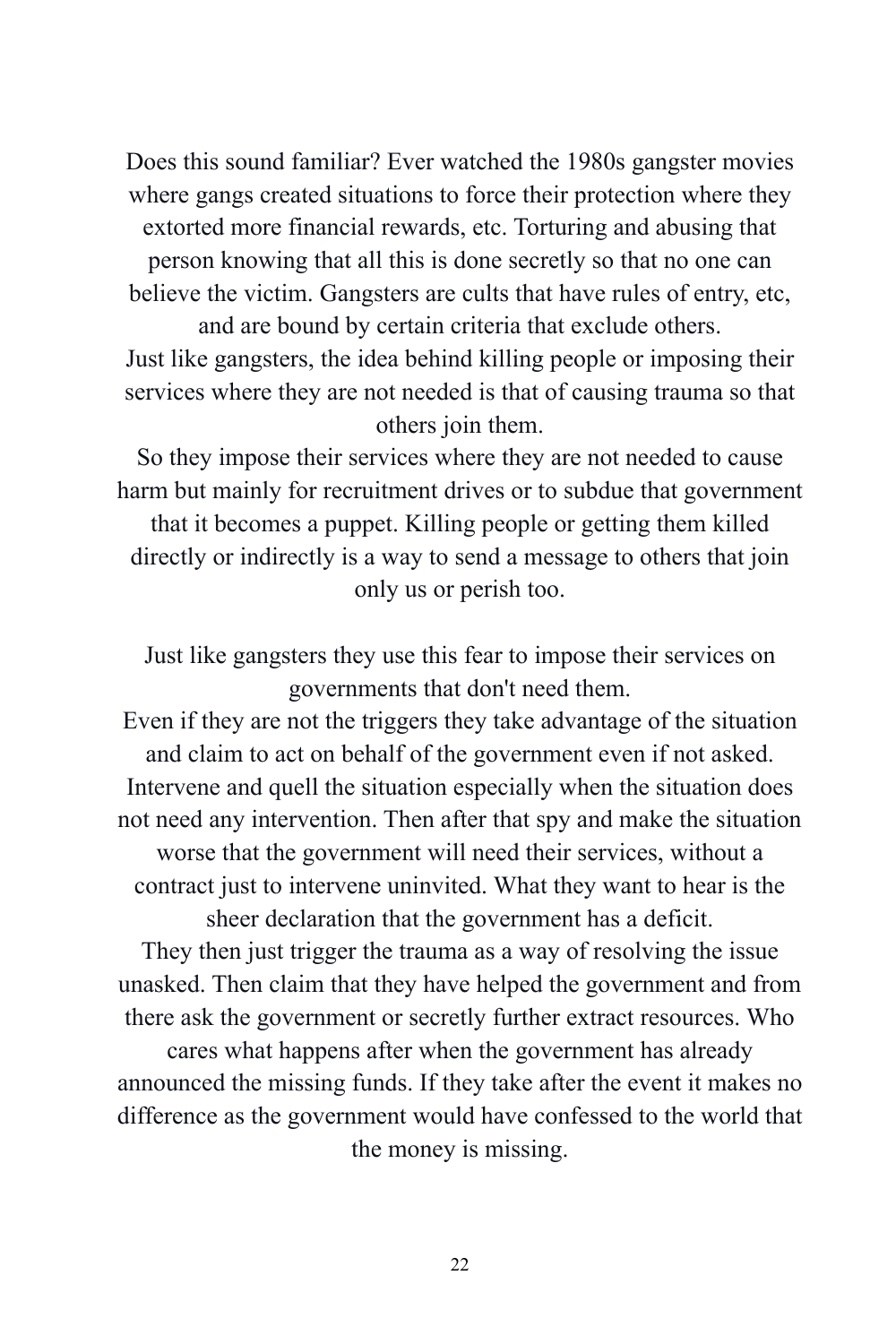This is the reason why they wait for the announcement as this is the key to them even stealing more. The very reason why it is easy for them to intervene.

In most cases, the government might not even know that they are the ones behind this. Where there is suspicion they might find a scapegoat. Someone who will die as a punishment for the traumatic event which they have caused themselves.

But they are the people behind the traumatic event in most cases without being contracted to do that but just taking over to enslave that government. Pretending to communicate in a secret sign like mirroring-language which the government doesn't even know. Just because if the government were to know what is going on. Then they would fight these evils. But they only reveal years after the event mainly after the scapegoat has been eliminated. When people have believed that the scapegoat was the person behind that traumatic event.

Believe it or not, this is the result of the advanced digital technology with new concealed means of communication with the victims not even knowing that it's them. Most think they are just dreams or some that it's even God.

But the fact is that it is these thieving bastards. People who will do anything. People who would in a trickery manner sink a nation into debt by providing unwanted useless services. Obstructing easy means of resolving issues like dialogue. Giving the people a false sense of hope or arming them so that the people don't react and feel they can defend themselves. Only until they are killed. Recall the conditions for the traumatic events above? The victims must be told to sit or fight given the hope that they can make it until their demise. This is a way to send a clear message to others who are the targets to act fast and not wait.

Their demise as a trigger for what will follow after that. The event is to enhance the fears of others, the main targets people whom they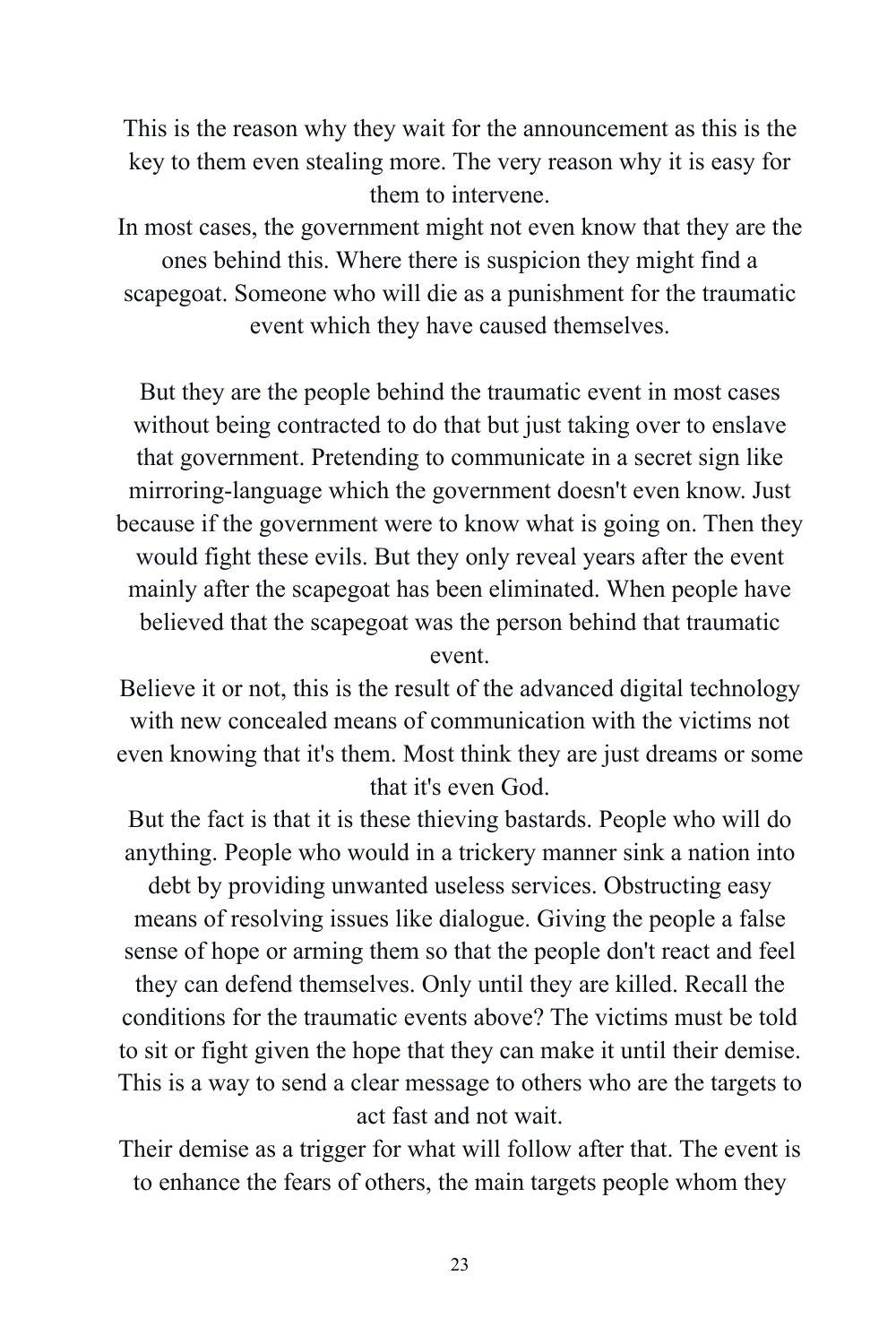might want to join them. The ones who are expected to act to trigger the rollback.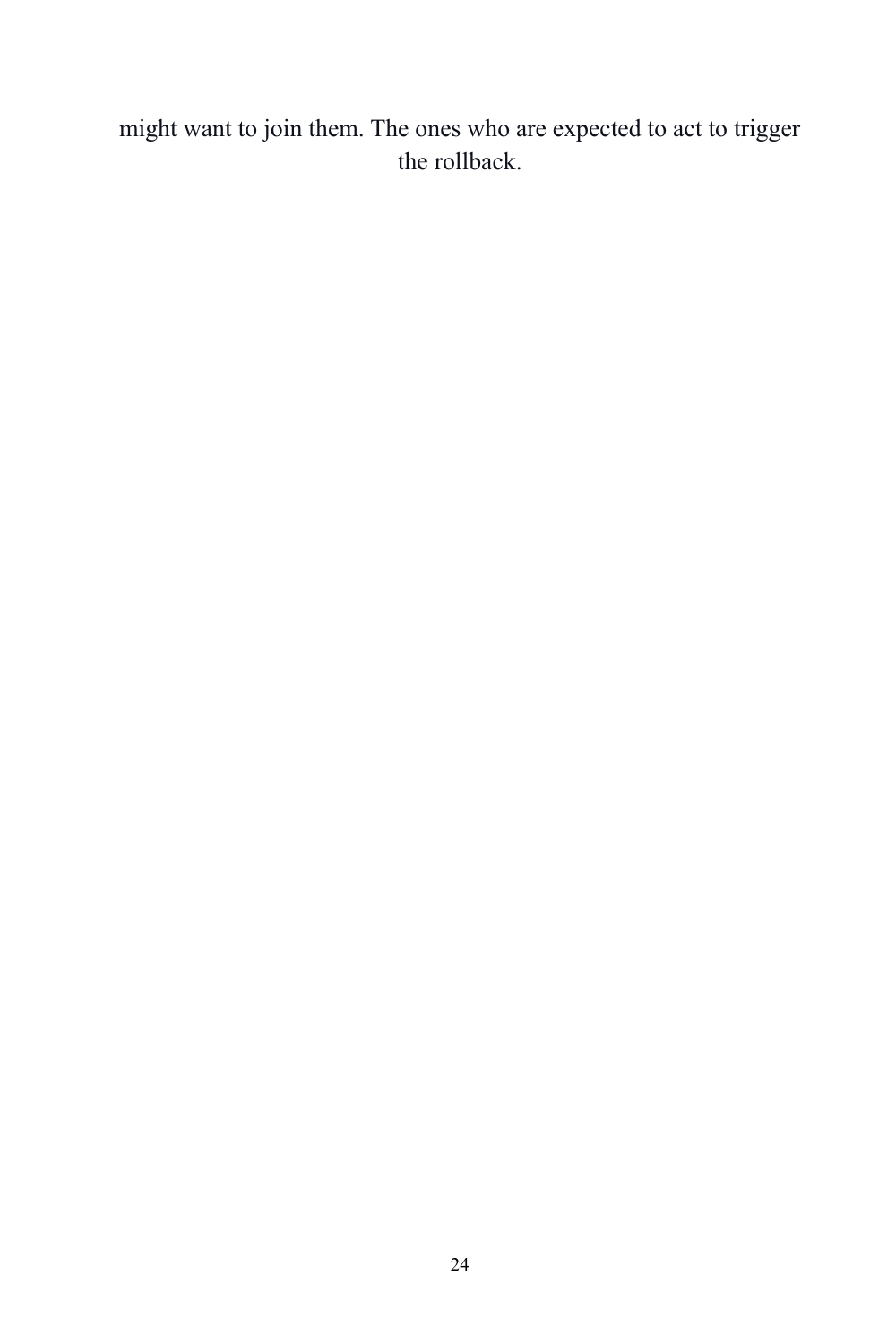#### CHAPTER SEVEN

In cults and gangsters, this trick is used for recruitment. Sacrificing those who have already refused to join and are in great debt to them that there is no way to repay the debt. That the only way is to make others kill them as a repayment of the debt. This is because the debt is irrecoverable. The country is unable to pay the debt that the only way is for their demise. In that, these Hellraisers restrict easy ways out of conflicts. As they would have already signed the death certificates of these governments who owe them money they can't afford to repay.

Centuries ago. There used to be a ritual where those who owe huge sums of money would be asked to die, entertaining the people to whom they owe money. That means asked to die in such a manner where they fight to the death in that the lenders would recover sums of the money from the people who benefit or pay for such entertainment.

Now that I have explained the working background and general working hypothesis and overview of the issues at hand, we can look deeper to find out if this hypothesis holds water regarding all atrocities and the current Russian-Ukraine war as a means of finding real solutions to the conflicts.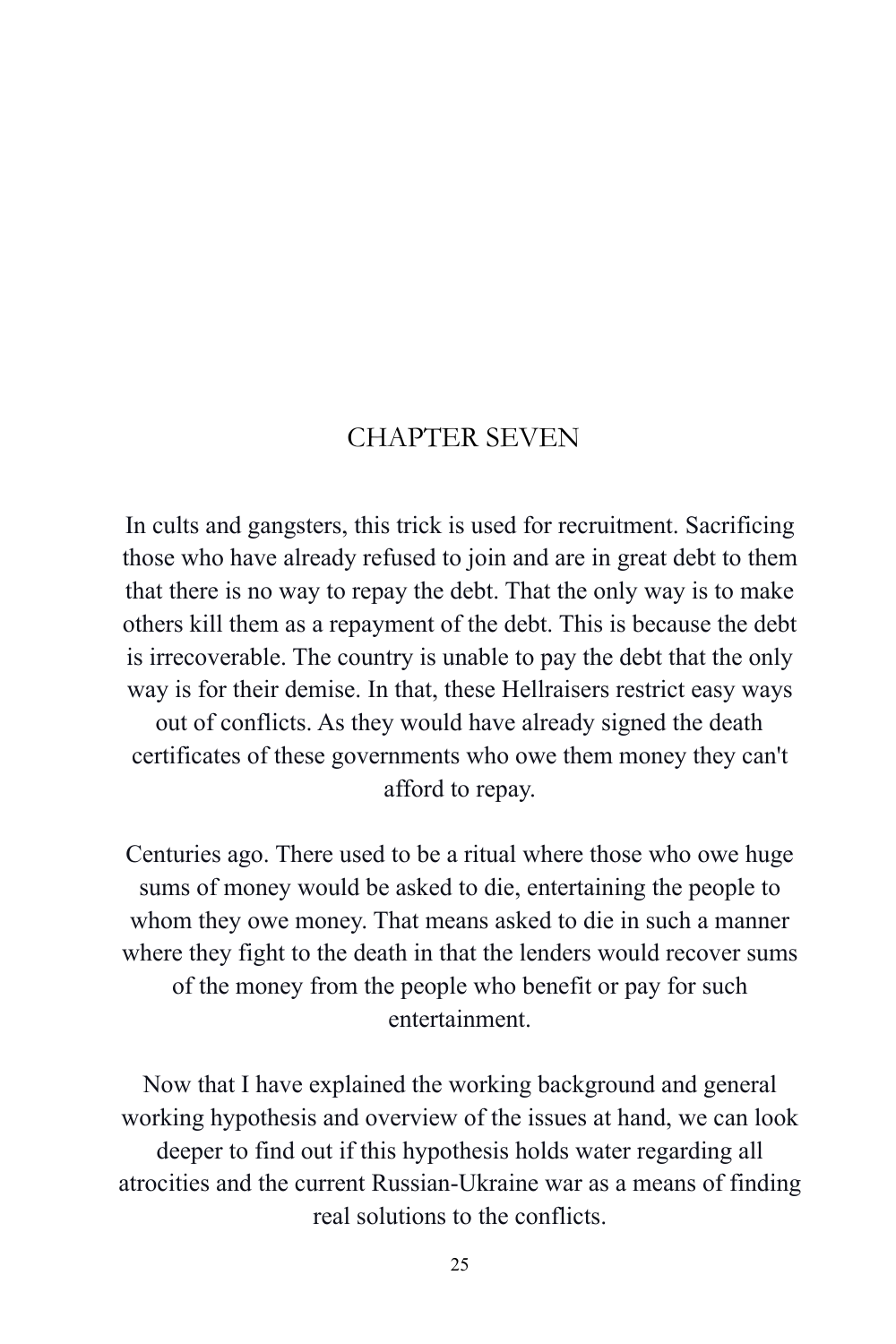The problem that led me to consider this hypothesis is the fact that there were peace talks before between Russia and Ukraine and in all cases, the talks failed.

Ukraine's Stance.

Surely the first impression you get when hearing about the war is the fact that it is human behaviour to do whatever they can to save civilians. You would expect the government to sign whatever deals to save the people. As long as the deal will not disadvantage them. It seems the Russians [i could be wrong] just wanted the Ukraine government to give autonomy to the province of Donetsk and Luhansk. People whom they felt were being treated unfairly because they are Russian speaking. First impressions seem that all that Ukraine has to do is to give these two provinces independence. But a deeper analysis reveals a more complicated situation now. I believe it was easy just before the 2014 conflict. But what happened soon after, has complicated the situation. That Ukraine, even if they want to, they are in no position to negotiate for peace. The West, in 2014 has offered to train and empower the Ukraines. Arming them and training their soldiers. In the process sinking them into debt. Financially this means that they have lost their sovereignty to decide as a country their destiny. I argued in my book Tomorrow's World Order that since institutions

were established after the second world war. These were the IMF, World Bank, United Nations, United Nations Security Council, and above all Nato which was established to quell the dangers posed by the Soviet Union.

All these institutions and cults are linked and all work with one goal. The reason they were established was to deal with Russia's threat. But the way Russia dealt with the conflict in 2014 meant that Russia was not a threat to global peace. They had resolved an issue amicably that meant the absolution of NATO. If Russia, the only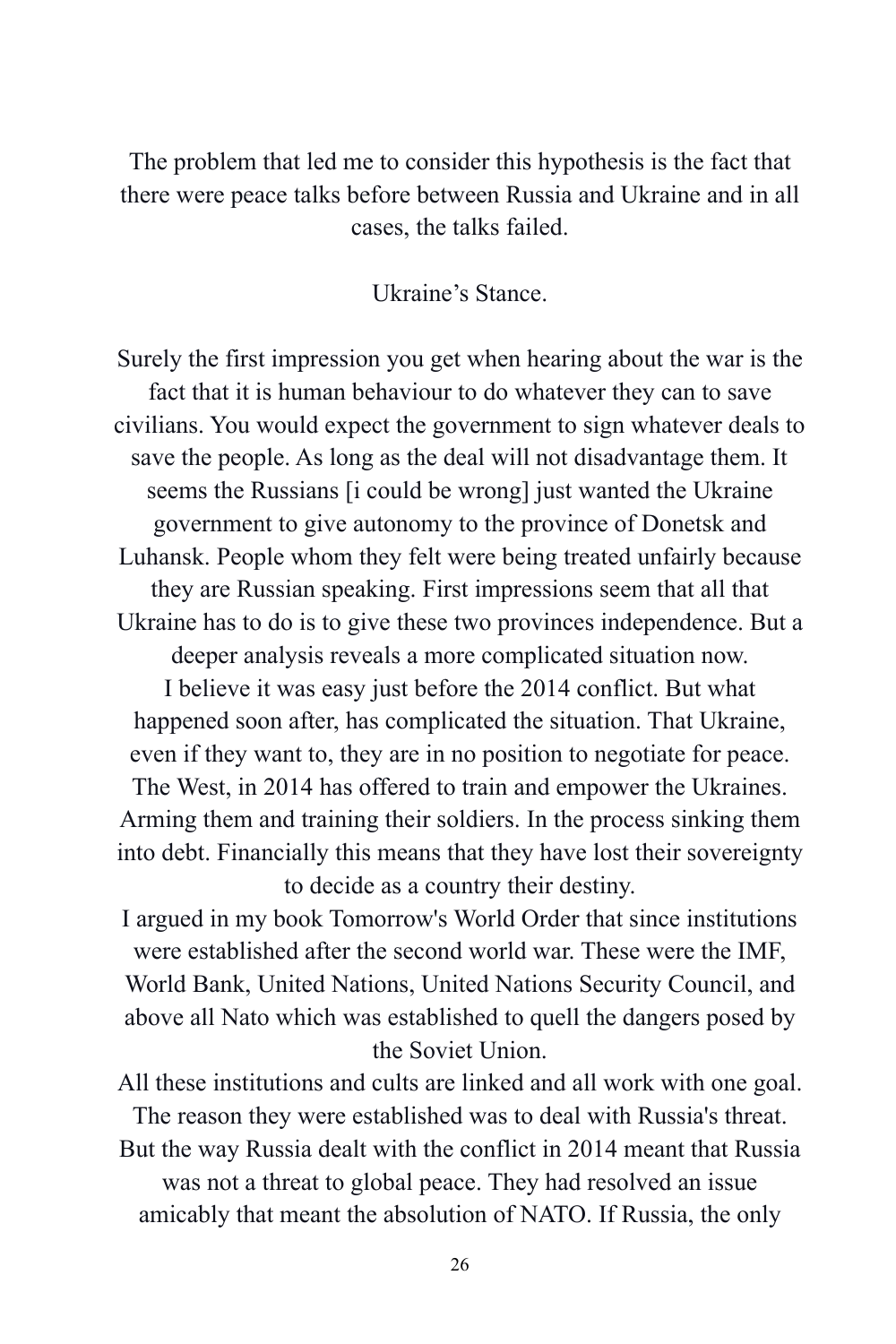threat, can sign peace deals like that without conflicts. That would put NATO out of business, especially with NATO's goal to increase membership and members' contribution to 2% of GDP. Even if the West did not intend to stall peace and trigger conflicts, their training of Ukraine troops and using the IMF and the World Bank to sink them into debt complicated peace talks. I stress here again that even though the West had genuine motives. The debt has stripped Ukrainian of its sovereignty. I argued that sovereignty is lost by a country that is in debt, especially if it is in debt from the IMF and the World Bank because their policies command a nation to what they can do and what they should not do. So a sovereign nation in debt to the IMF and World Bank has no sovereign status but is a hostage. This is the truth no matter how harsh this sounds. This must be

addressed before any hopes of peace.

Is Ukraine a hostage?

Is Ukraine since 2014 a free sovereign country? Is Ukraine being held against its will? Is Russia holding Ukraine against its will? Or should I ask, is the West holding Ukraine at ransom using the debt it owes to its banks, the IMF, and the World Bank against its will? Who is the enemy here?

I know the first impression is to say Ukraine is free and fighting Russia.

But the number of the deaths of civilians makes you wonder if everything is what it seems. Especially the fact that the West is supplying weapons that are escalating the situation. Especially the fact that the West is cheerleading the Ukraines that they will win the war and encouraging them to keep fighting ignoring Russia's calls for peace negotiations.

I could be wrong but I understand that Ukraine refused the Minsk agreement.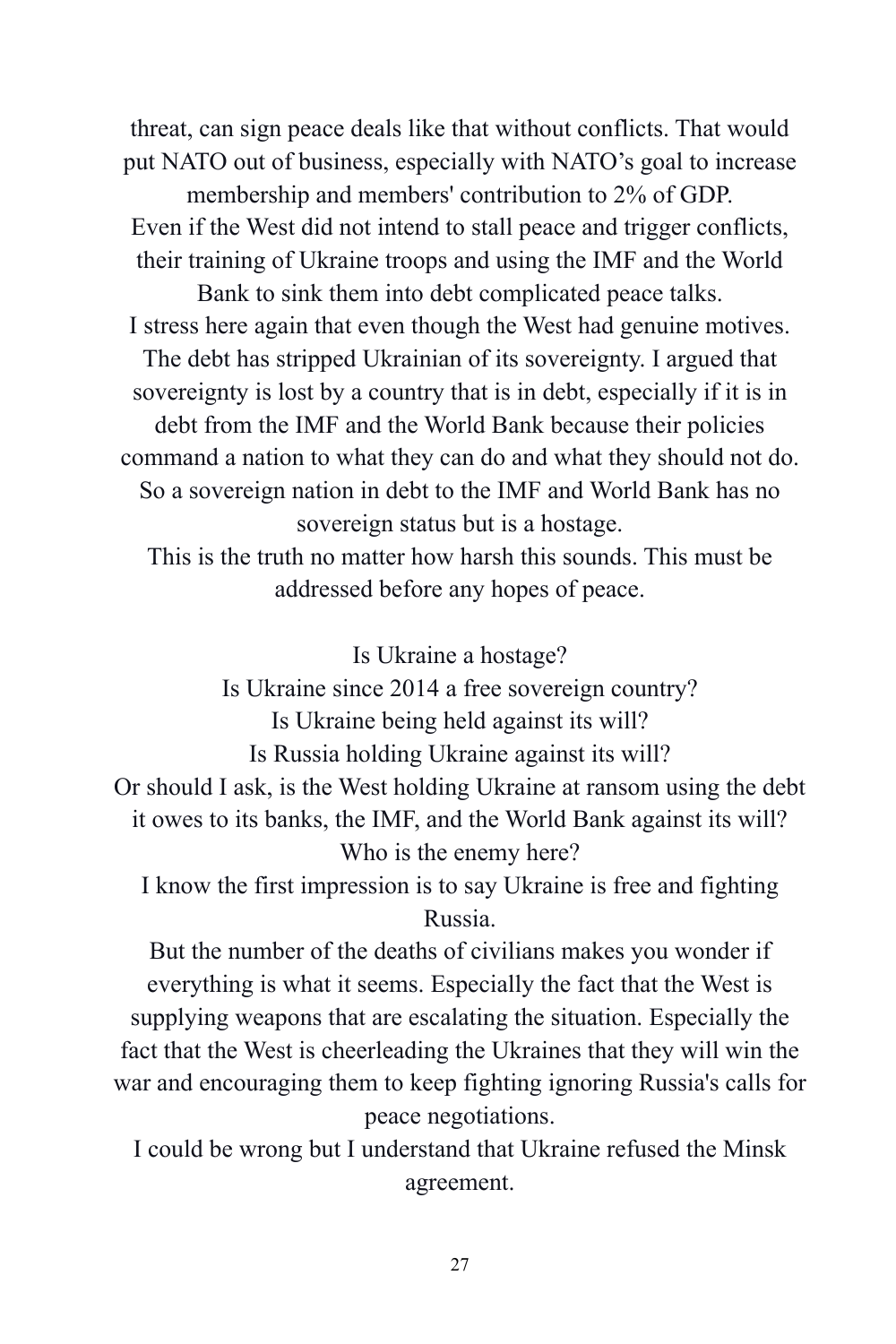Heavy civilian casualties would make one think that the Ukraine government would compromise something to save the people who are dying every day.

All these calls for Ukraine to win and the ability to win against Russia disregards the deaths of civilians. What is winning when civilians are dying? Russia will still have a conscience even if 23 000 soldiers die. They are soldiers and signed contracts to die fighting for the country and the president. Can we say the same about civilians who are dying?

I think Ukraine can say they are winning if the deaths of civilians were not that much.

We believe in countries protecting themselves. But the current situation means increased civilian deaths as well. The supply of heavy weapons adds to the problems as well.

I think it is open to me to decide that the West could be the obstacle to peace in that they keep providing weapons. Ukraine could have opted for peace.

Another point to look at is the fact that Russia has ever since accused Ukraine of fighting a proxy war.

A war where they fight on behalf of the West who trained their military and supplied the weapons. That means that Ukraine's sovereignty is stripped away as well as they can't say no to the fighting. Whatever they do is determined by the West. That could explain the continuous supply of weapons where the West determines when the war will end.

To understand this deeper we need to check first if Ukraine can be said that it is sovereign in the full sense of the word. Sovereign to such an extent that they can say no to calls of fighting a proxy war on behalf of the West.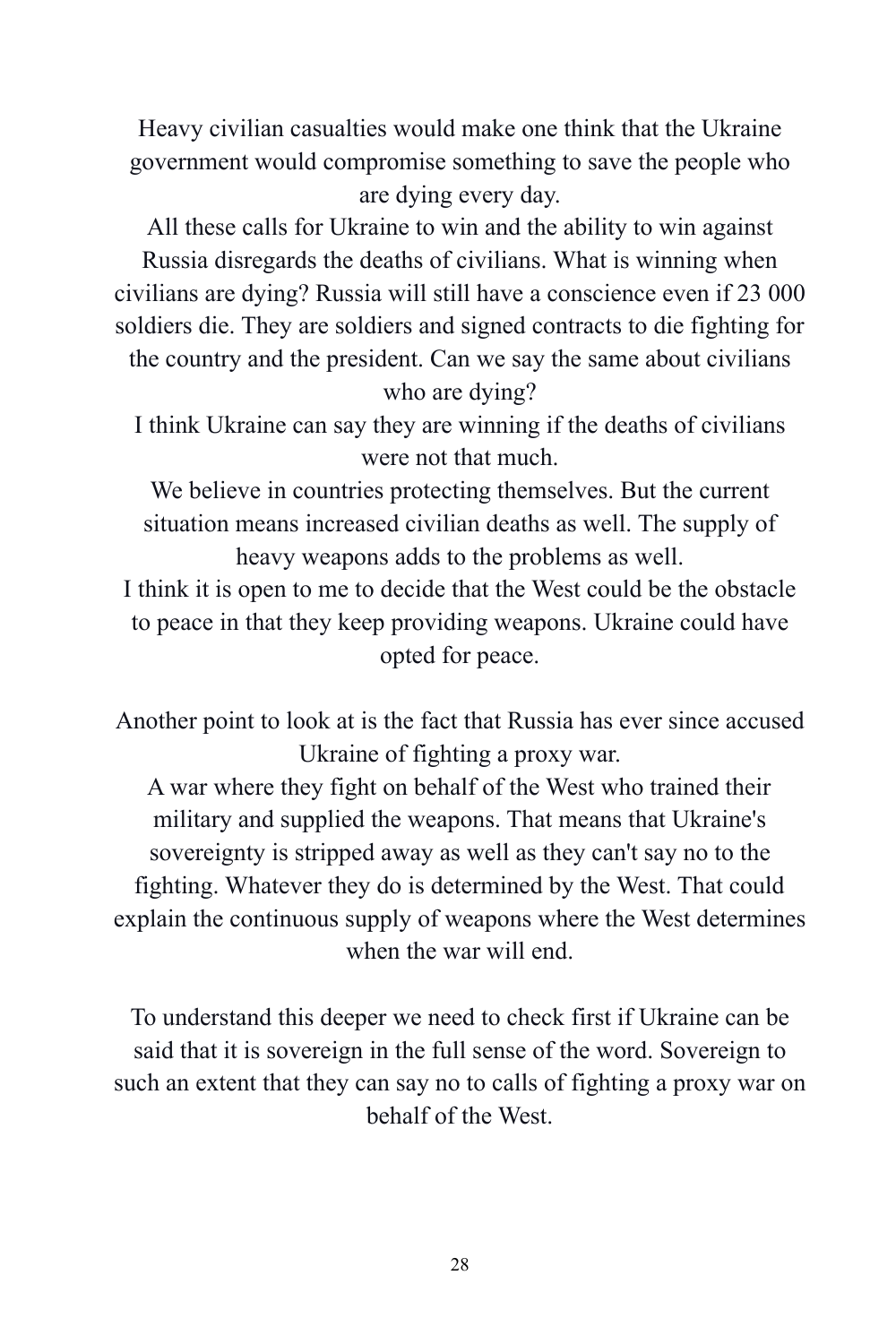First, we check if Ukraine owes the West [IMF, World Bank, etc] huge debt to the extent that they might lose their sovereign in that they might be told what to do by the West.

But again owing to a huge debt with the ability to repay it is another issue.

So, if Ukraine owes the West huge debt, are they in a position to repay it?

Secondly, we must check if Ukraine owes a huge debt to Russia. But debt alone cannot mean anything. So we need to check if Ukraine owes Russia and if it is in a position to repay the debt. Otherwise if not then Russia can be destroying infrastructure and killing civilians as a match for the debt they owe.

Could the West be arming Ukraine to make Russia angry enough to destroy infrastructure as a repayment of the money owed by Ukraine? The supply of weapons could mean just that in that the West might have realised that in the end, Russia will target infrastructure like railways to stop the delivery of weapons. But at the same time crippling Ukraine.

Just note that Russia has no loans from the IMF or World Bank.

"Russia does not have an IMF-supported program—nor has there been any request from Russia for financial support. We haven't lent to Russia for decades. Moreover, we haven't been approached for economic advice since the beginning of the war.!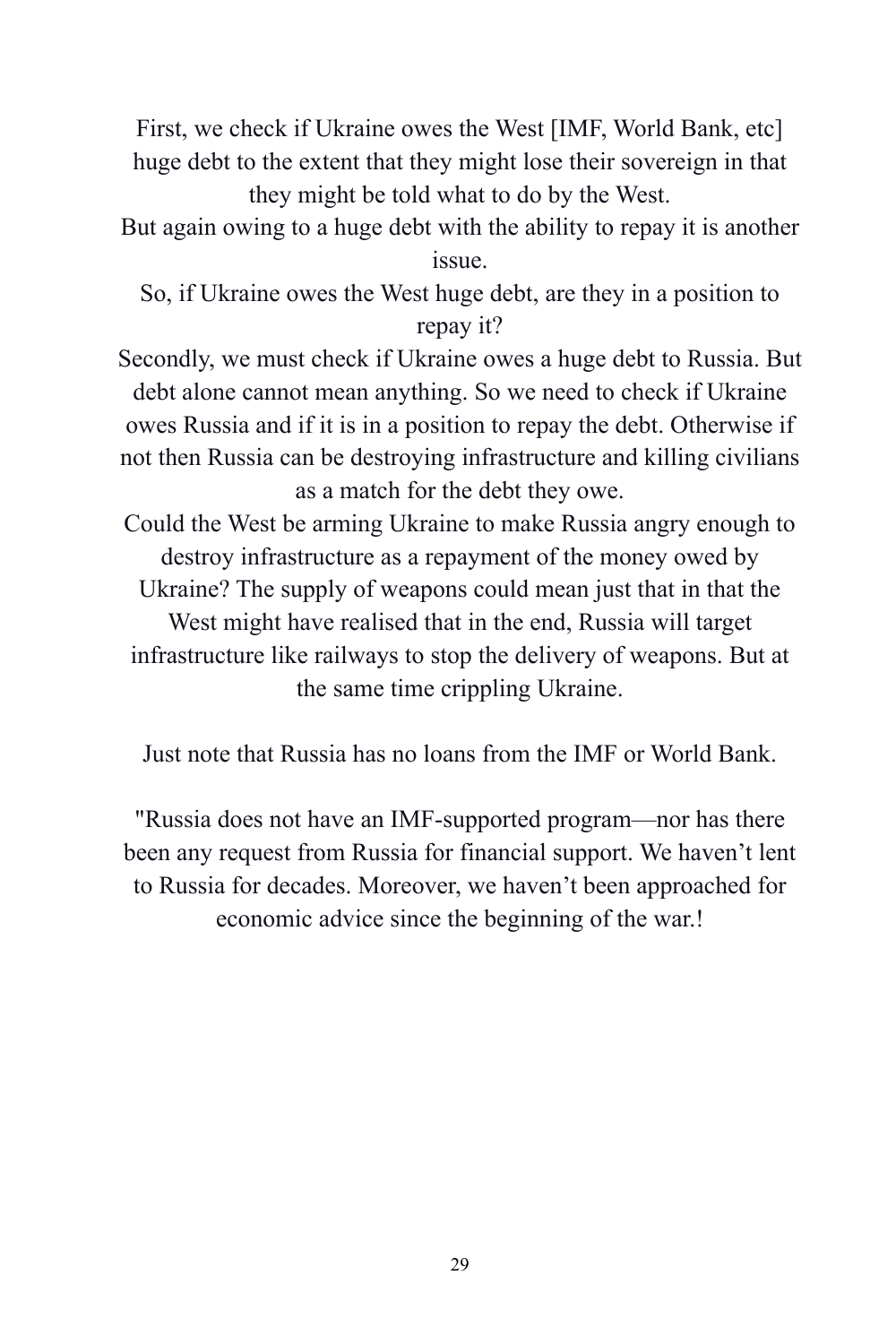# CHAPTER EIGHT

## IMF

I reiterate that resolving the conflict that has been going on for as long as eight years means a new way to look at this issue.

Could our hypothesis apply to the Ukraine-Russia conflict? Recall the rollback notion. Is the West or Russia having a deficit and could this war be an act to trigger a rollback of funds back to the West or Russia?

Could Ukraine be our consumer in the hypothesis above? One that is so clever that keeps the money so tight and in banks etc or not even in the bank.

Could Ukraine be frustrating the system by starving other players? Could Ukraine be avoiding the monetary system instead of depositing money in the banks keeping money in houses etc? Or could Ukraine be offering a service or commodity that is depleting the financial resources of the West? That in turn means starving the system.

Above all, could Ukraine have a special resource or commodity that is depleting the financial resources of the West?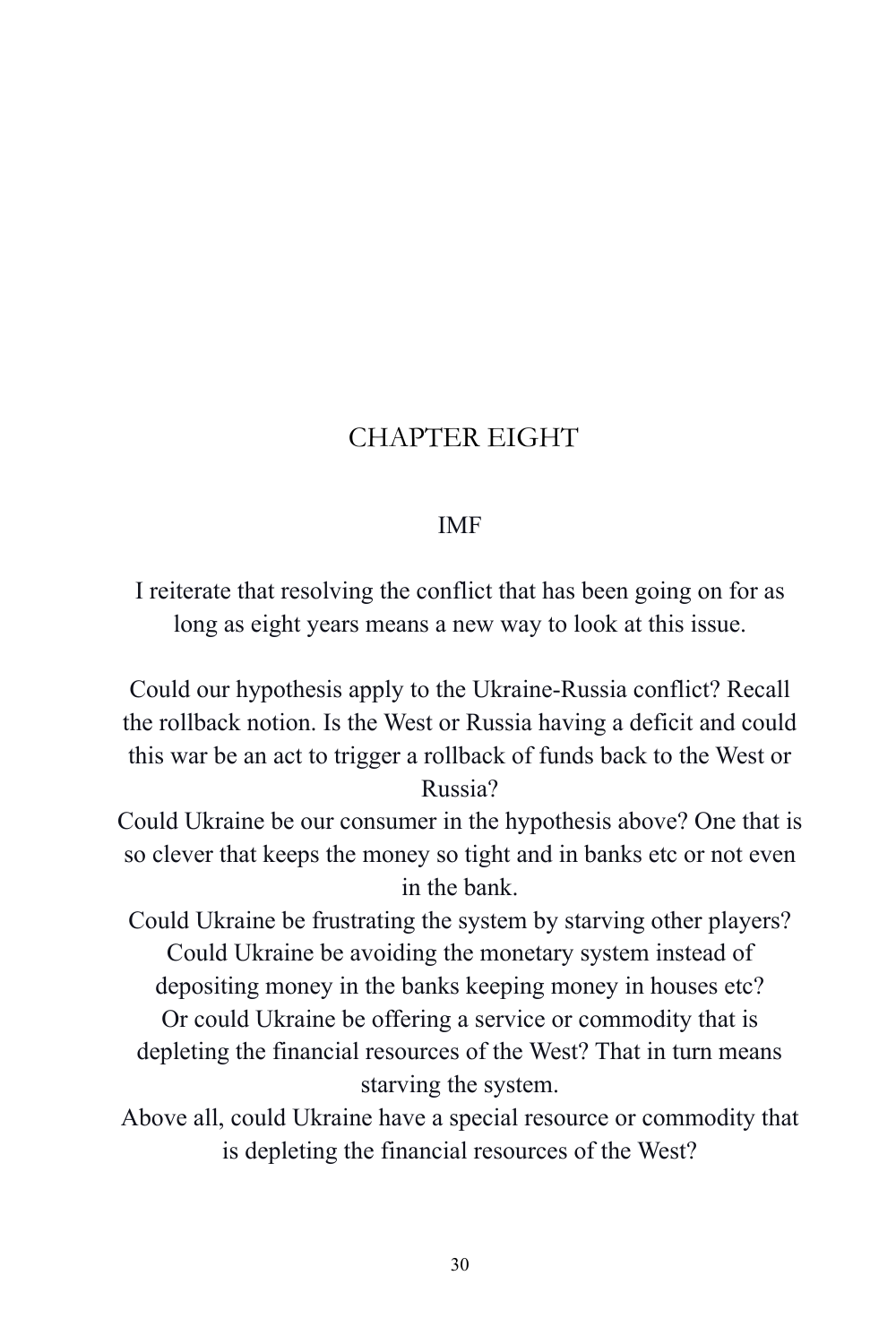Or the target is Russia which has oil that could be depleting the West's resources and fighting is a way to trigger a rollback of resources. No demand for oil can mean lower prices etc.

Ukraine's Debt Situation And Its Ability To Opt For Peace.

## https://www.opendemocracy.net/en/odr/why-ukraine-needs-foreign-d ebt-cancellation-now/

An article in democracynow; one that advocates for independent journalism, states that Ukraine needs a foreign debt cancellation with immediate effect inferring that if they are to resolve the conflict.

Just a day before the invasion Ukraine had asked the IMF for emergency financing.

The IMF managing director confirmed that Ukraine was seeking more funding from the institution.

She also stressed that the war and sanctions will increase economic problems, especially at a time when they are looking to see capital flows from these two nations to the emerging markets. Countries that are in the middle between the developed and the developing countries.

This is proof of the fact that some form of rollback to correct the system was wished for or conditions put in place to trigger that rollback. But when dealing with countries that have unique commodities like oil and wheat. The rollback act can only worsen the situation. This is because wars or sanctions can only mean increased prices of these commodities and make transporting these costly. So a global crisis is imminent. Other conditions need to be in place for this to work.

I will elaborate when dealing with commodities but a point to note here is the fact that to lower prices of oil, or wheat and enable proper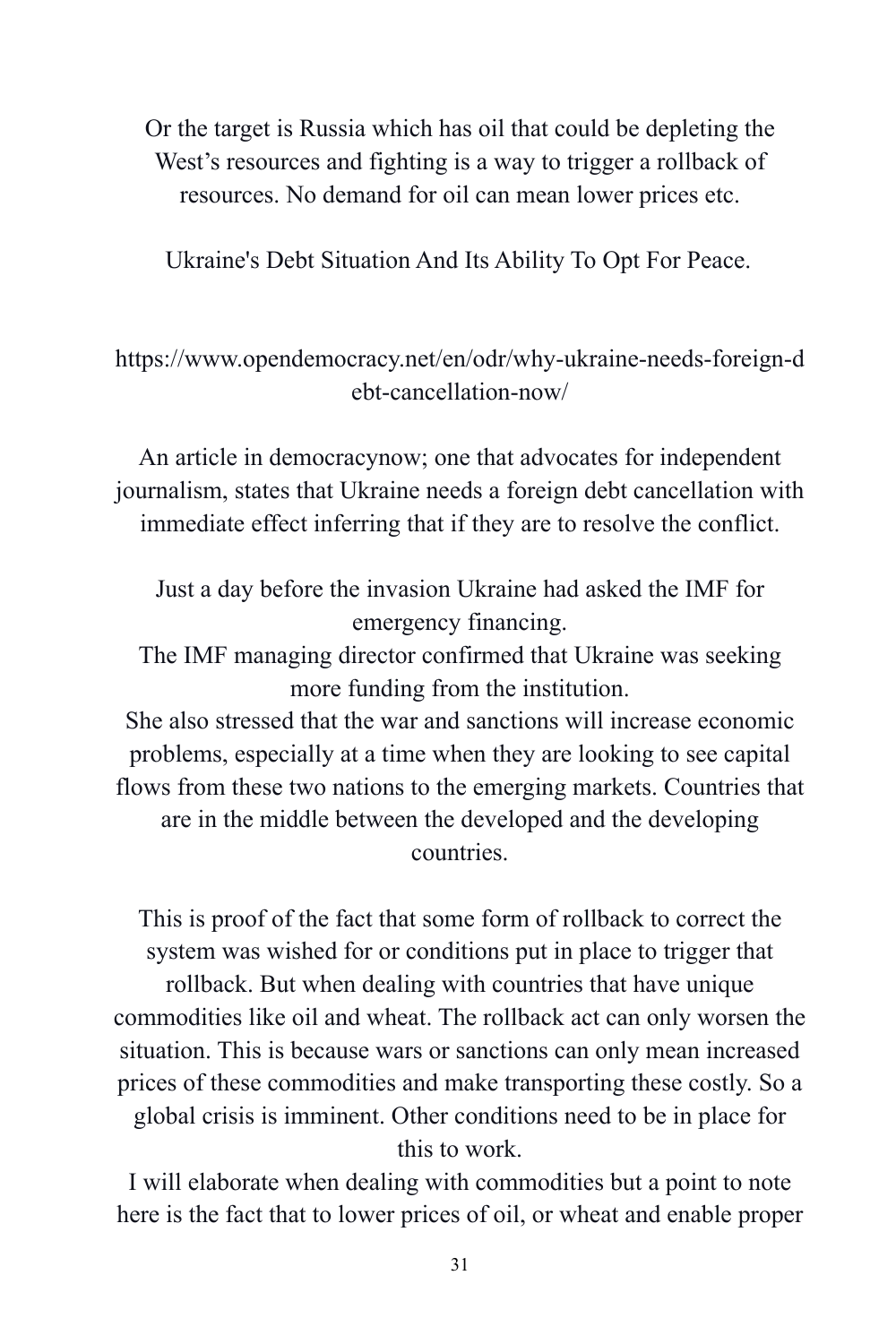rolling back of money to the West and the world as a whole. The war must occur for a long period. For sanctions and other factors to take effect. In the short term, nothing can work because a country like Russia receives a billion dollars a day as oil revenues, and to make them feel the pinch it will take months if not years. That can mean that even if Ukraine wants peace with Russia they are in no position to make such deals. That can also mean frustrating peace talks. Another thing I will look at is the fact that getting loans from the IMF and World Bank makes Ukraine lose sovereignty. Remember the IMF and World Bank's economic structural adjustment programs [ESAP]? Ukraine might have borrowed using the country as collateral meaning that parting with lands like Donetsk and Luhansk or Mariupol is out of the question as they already signed an agreement with the IMF[ just speculating]. This means that they will refuse all Russia's demands, including parting with lands especially if they can't pay back the loans.

The IMF and the World Bank impose conditions to which the country can't say no.

#### *Conditionality of loans[\[edit\]](https://en.wikipedia.org/w/index.php?title=International_Monetary_Fund&action=edit§ion=3)*

*IMF conditionality is a set of policies or conditions that the IMF requires in exchange for financial resources. [\[23\]](https://en.wikipedia.org/wiki/International_Monetary_Fund#cite_note-Jensen_2004,_April,_Issue_48-23) The IMF does require [collateral](https://en.wikipedia.org/wiki/Collateral_(finance)) from countries for loans but also requires the government to seek assistance to correct its macroeconomic imbalances in the form of policy reform. [\[34\]](https://en.wikipedia.org/wiki/International_Monetary_Fund#cite_note-guimaraes-34) If the conditions are not met, the funds are withheld. [\[23\]](https://en.wikipedia.org/wiki/International_Monetary_Fund#cite_note-Jensen_2004,_April,_Issue_48-23)[\[35\]](https://en.wikipedia.org/wiki/International_Monetary_Fund#cite_note-An_Analysis_of_IMF_Conditionality-35) The concept of conditionality was introduced in a 1952 executive board decision and later incorporated into the Articles of Agreement.*

*Conditionality is associated with economic theory as well as an enforcement mechanism for repayment. Stemming primarily from the work of [Jacques Polak,](https://en.wikipedia.org/wiki/Jacques_J._Polak) the theoretical underpinning of conditionality was the "monetary approach to the balance of payments".[\[24\]](https://en.wikipedia.org/wiki/International_Monetary_Fund#cite_note-chorev-24) Structural adjustment[\[edit\]](https://en.wikipedia.org/w/index.php?title=International_Monetary_Fund&action=edit§ion=4) Further information: [Structural adjustment](https://en.wikipedia.org/wiki/Structural_adjustment)*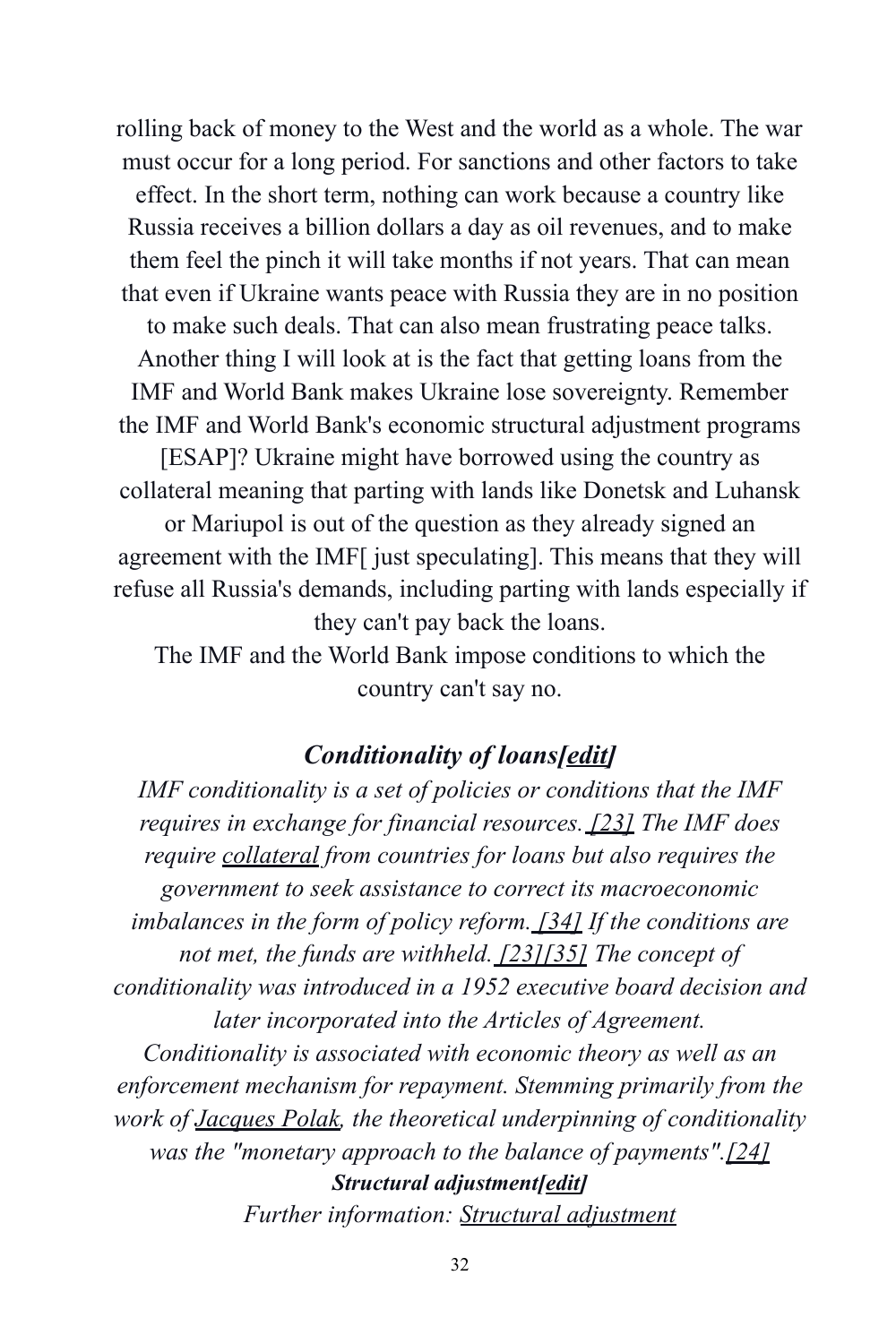*Some of the conditions for structural adjustment can include:*

- *Cutting expenditures or raising revenues, is also known as [austerity](https://en.wikipedia.org/wiki/Austerity).*
	- *Focusing economic output on direct export and [resource](https://en.wikipedia.org/wiki/Resource_extraction) [extraction,](https://en.wikipedia.org/wiki/Resource_extraction)*
		- *[Devaluation](https://en.wikipedia.org/wiki/Devaluation) of currencies,*
- *[Trade liberalisation](https://en.wikipedia.org/wiki/Trade_liberalisation), or lifting import and export restrictions,*
	- Increasing the stability of investment (by supplementing *[foreign direct investment](https://en.wikipedia.org/wiki/Foreign_direct_investment) with the opening of facilities for the domestic market,*
		- *[Balancing budgets](https://en.wikipedia.org/wiki/Balanced_budget) and not overspending,*
		- *Removing [price controls](https://en.wikipedia.org/wiki/Price_control) and state [subsidies,](https://en.wikipedia.org/wiki/Subsidy)*
	- *[Privatisation](https://en.wikipedia.org/wiki/Privatization), or [divestiture](https://en.wikipedia.org/wiki/Divestiture) of all or part of state-owned enterprises,*
	- *Enhancing the rights of [foreign investors](https://en.wikipedia.org/wiki/Foreign_investors) vis-a-vis national laws,*
		- *Improving [governance](https://en.wikipedia.org/wiki/Governance) and fighting corruption,*

As the ESAP they will insist on reducing debt and recall the conditions of the rollback conditions at the beginning? This can mean the need for traumatising the people. So that defence becomes a priority. Out of fear they might do something they would not do if they had not witnessed the war. Not sure at the moment what it is but by the time I finished this book I could have an idea. Above all, who again are deadwood? Who eats away the government funds? Soldiers

and pensions. Could this be part of the culling of soldiers as increased weapons can only mean an aggravated Russia that will use powerful weapons to kill as many Ukraine soldiers and pensioners as well?

Since Ukraine has 41.4 million people with as high as 2,9 million as a dependent. The supply of the weapons is to intensify the risks to soldiers and the pensioners who cant run to reduce these categories.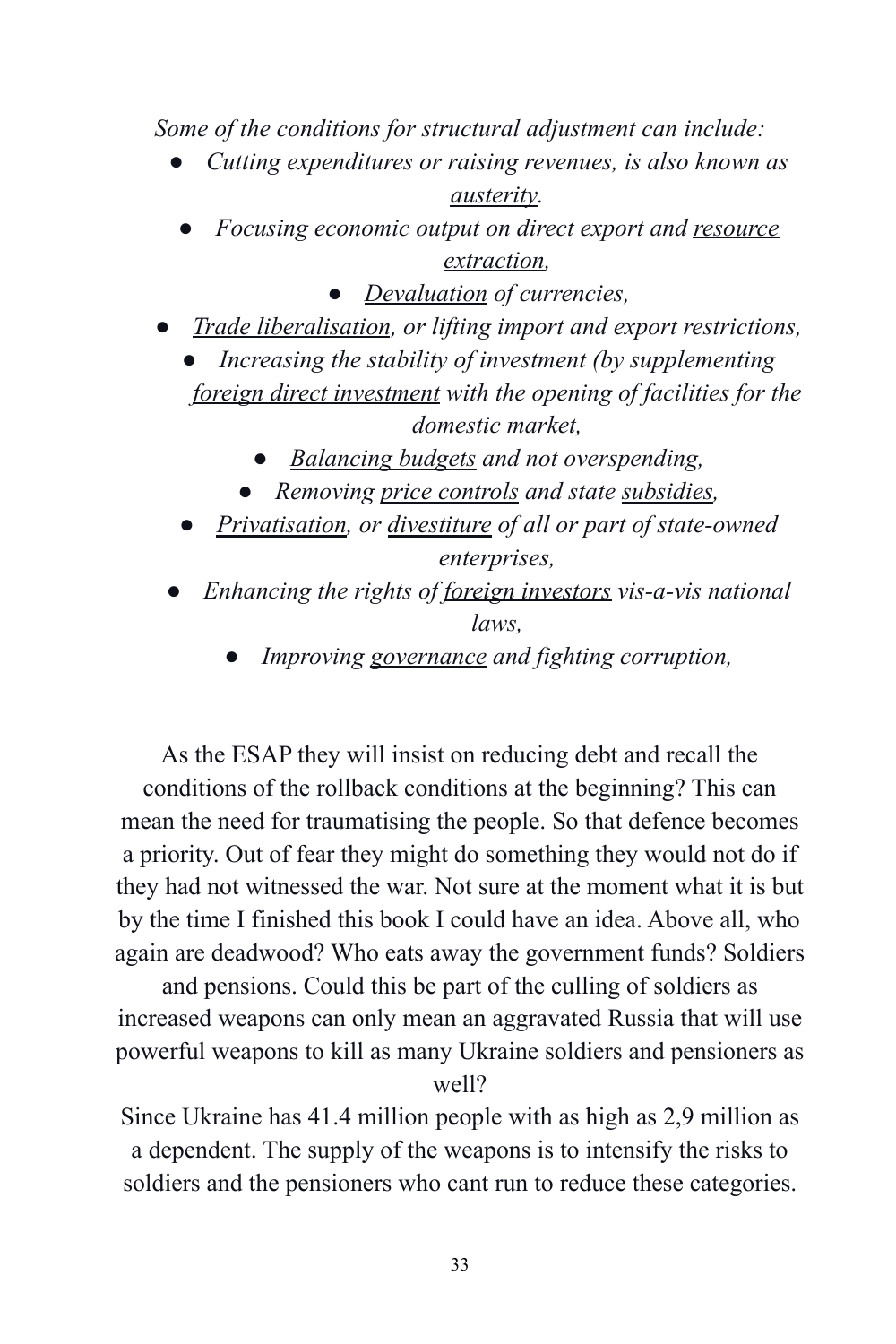So is it a war and culling first of soldiers and pensioners? Then with the war-making people in the future think about defence and possibly make them change their decision regarding joining NATO? Bear in mind Ukraine refused to join Nato. Could the war trigger them to change their mind?

Or as at the beginning, they are to act as a lesson to trigger other countries hesitating to join NATO to end up joining NATO after witnessing what is going on in Ukraine and whatever their end is? Countries like Sweden and Finland who are sitting on the fence, can they make a strong decision to join NATO after being temporarily rendered insane by witnessing Ukraine's ordeal?

Russia, even if not a member of NATO, is a member of the UN. Like I said they are all linked, all these institutions.

Normally with the West what they accuse others of is what they do or are doing themselves. Having said that, Russia accuses Ukraine of fighting a proxy war?

Can Russia be working for the West? Attacking Ukraine on behalf of the West directly or indirectly? Can Russia be the country being used to punish Ukraine for refusing to join Nato? Could Russia destroy infrastructure and kill civilians as a way of punishing Ukraine for owing a debt to the West? The debt they can't pay. In the process send a clear message that borrowing from the IMF and World bank all institutions of the West and refusing to be a member can only get everything destroyed.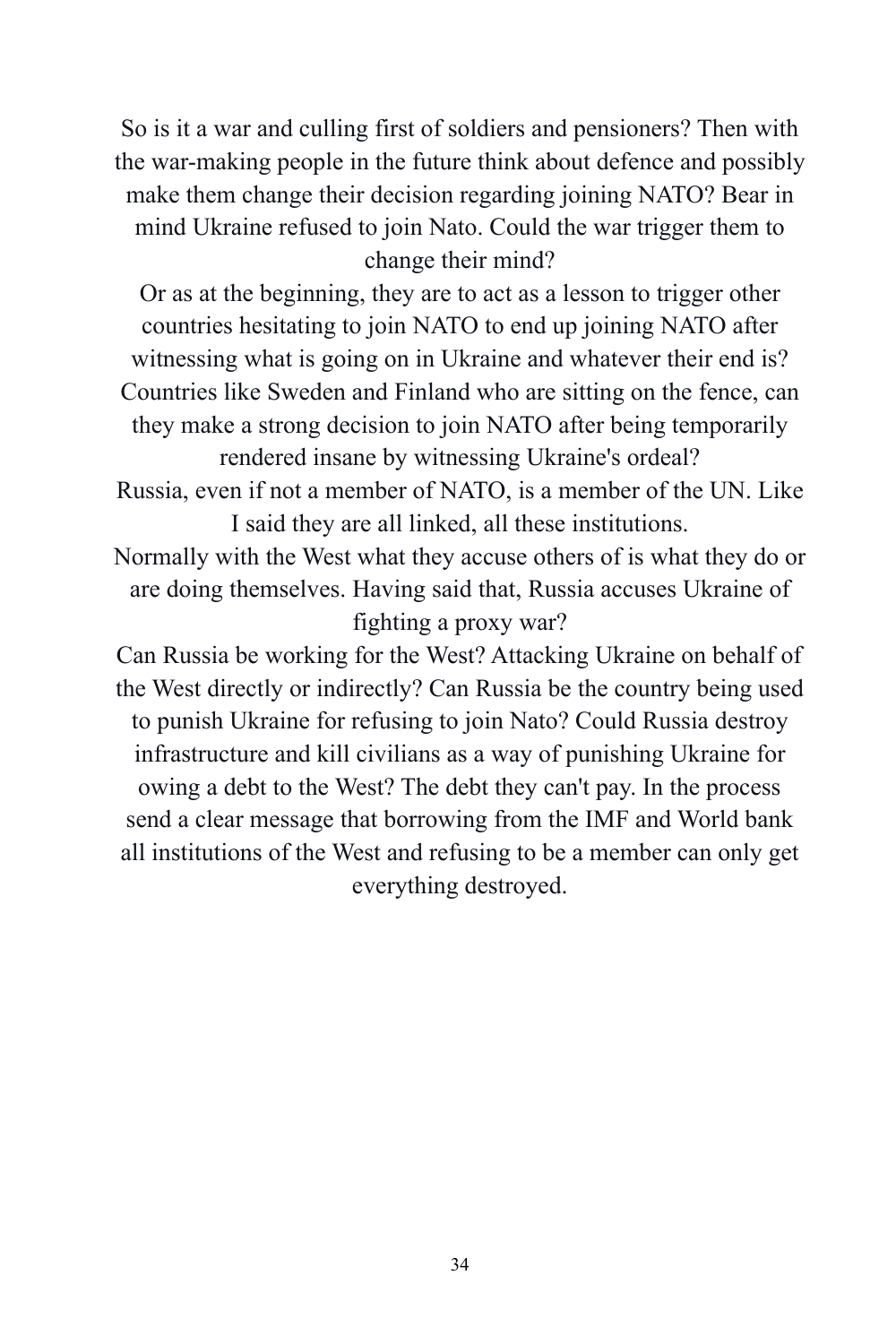## CHAPTER NINE

It can be said that the West is holding Russia at ransom. Taking all their assets and freezing these to make them directly or indirectly punish Ukraine which is in debt.

It can be inferred [speculation] that the fact that the UN secretary general's visit to meet the Russian president first was sending a strong message. One to trigger Russia to keep on with the war. I think most would agree that they would have expected the UN secretary-general to visit Ukraine first. But his decisions could be just because of fear of being shelled in Ukraine so he had to tell the Russian president not to shell while he was there.

> The World Bank president stated that; "

"We will continue to identify options for those who have decided to not leave the country at this point," Malpass said in an internal memo to the bank's nearly 16,000 global employees.

This can be interpreted in other ways. The World Bank imposes conditions on their loans. They insist on measures that are related to austerity, meaning they would be happy if all people left the country [Recall the rolling back and the culling of staff] so that Ukraine will be able to pay the debt back.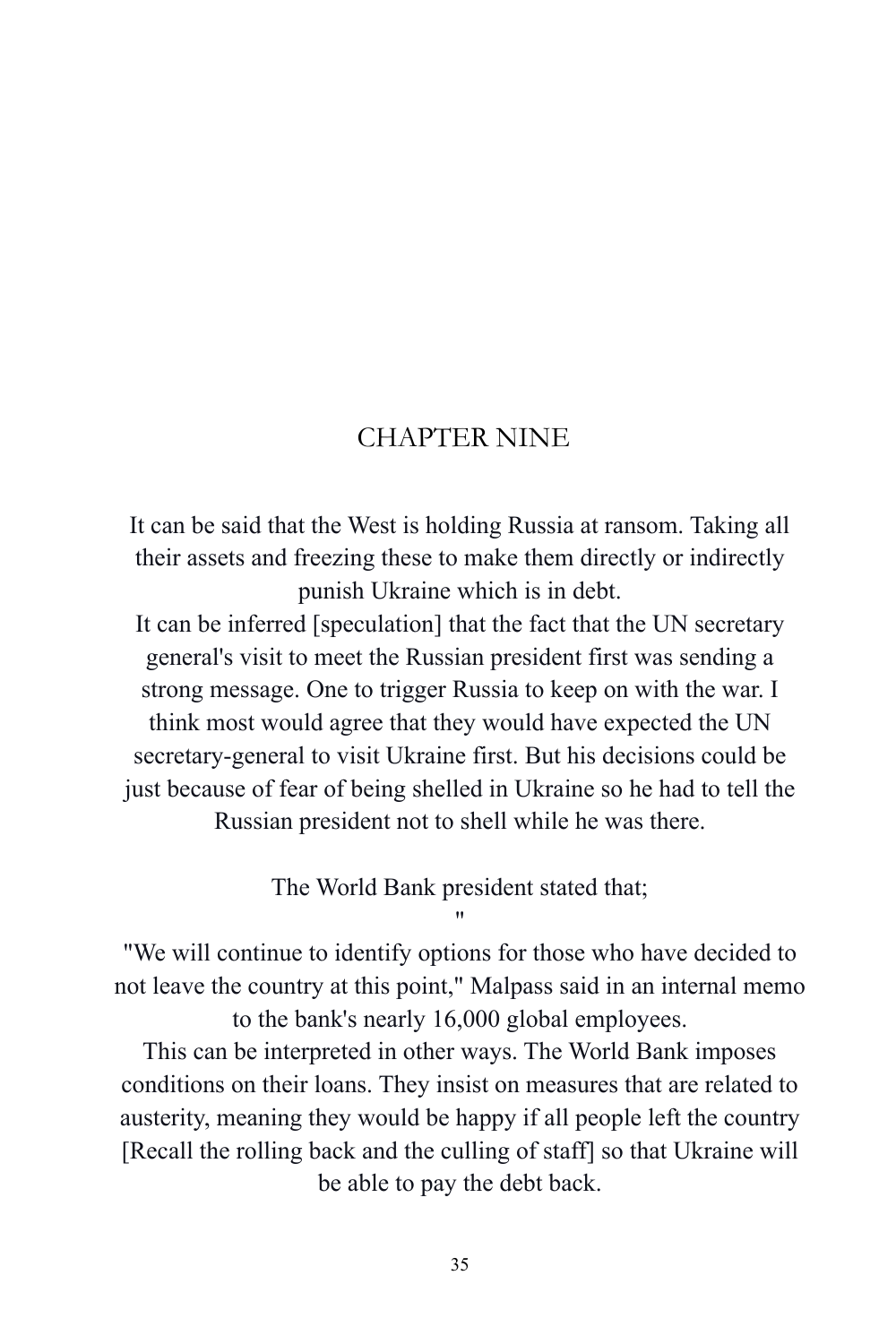#### According to opendemocracy;

#### Big loans and neoliberal restructuring

*Since the outbreak of the war in Donbas in 2014, international financial institutions such as the IMF and World Bank have engaged deeply in Ukraine. Since 2014, the World Bank has lent [US\\$8.4bn](https://financesapp.worldbank.org/summaries/ibrd-ida/#ibrd-len/countries=UA/), the IMF has loaned US\$17[bn,](https://www.imf.org/external/np/fin/tad/extrans1.aspx?memberKey1=993&endDate=2099-12-31&finposition_flag=YES) and the European Commission has advanced at least [€13bn](https://eeas.europa.eu/delegations/ukraine/1937/ukraine-and-eu_en) to the country. The article went on to say that;*

*These loans have been contingent on radical neoliberal restructuring throughout the Ukrainian economy as conflict raged in the background, with demands for reforms in pensions, the energy sector, agriculture, state employment, privatisation, and political governance.*

As I argued above, the loans from the IMF and World Bank come with conditions that insist on culling deadwood to afford to repay the loans. They made demands for pension and state employment reforms. Recall what I said at the beginning about deadwood. But how can they reduce the pension bill? How can they reduce state employment? There are no other means effective enough to make a

#### mark than culling?

Recall what I said about a country declaring itself as having a deficit as a call to action by the Hellraisers.

A day before Russia invaded; the Ukraine government stated that it had a deficit and needed emergency funding. The next day there is a solution. A war to cull the deadwood. Soldiers and the pensioners. You will believe this when I am dealing with the 9/11 attacks as a supporting traumatic event.

Did you know that a day before 9/11 the secretary of state declared that the country had a deficit of \$2.3 trillion which was missing?

The opendemocracy went on to say that;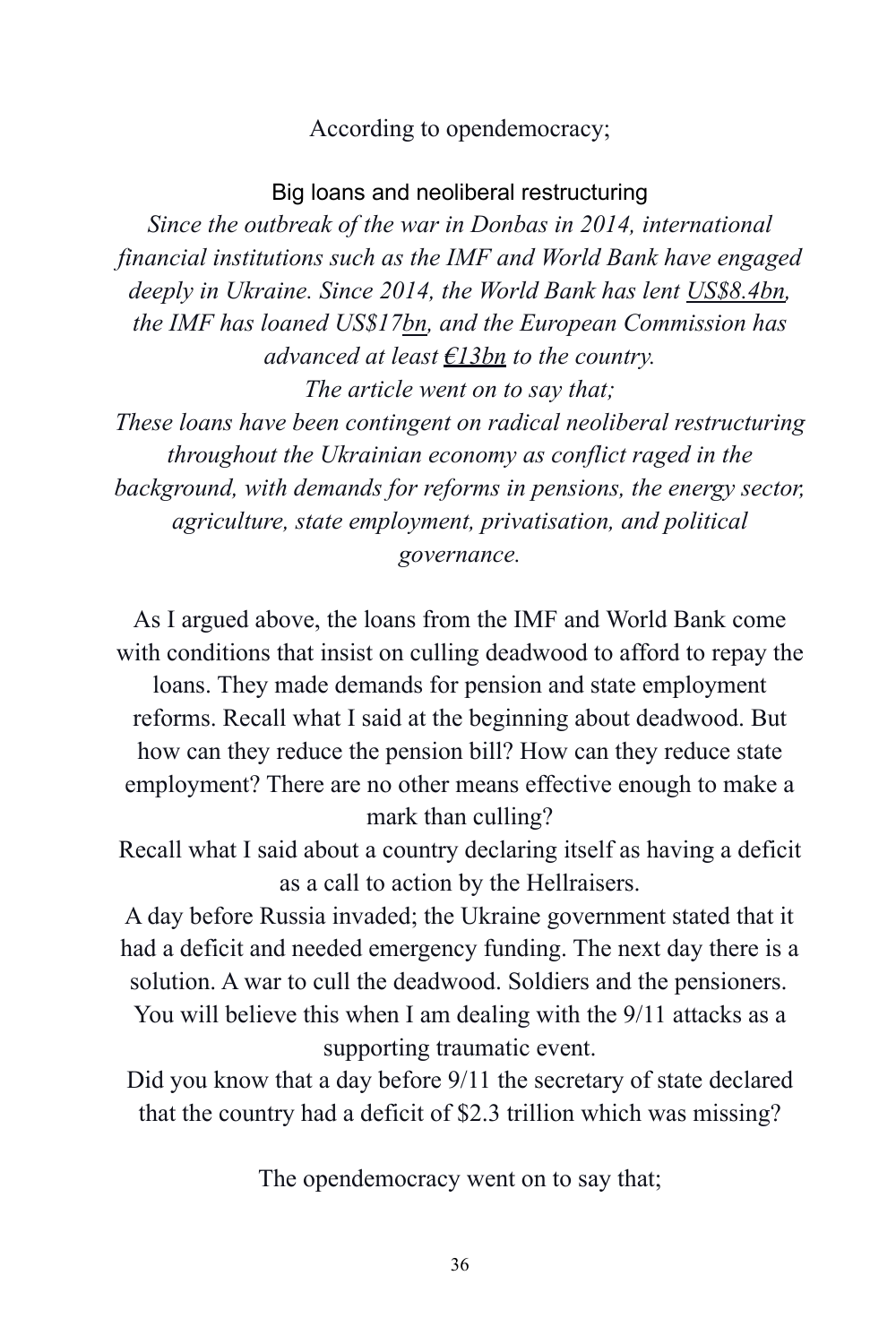*The loans have created enormous levels of debt for Ukraine. The country is drowning in external debt of over [US\\$129bn](https://data.worldbank.org/indicator/DT.DOD.DECT.CD?locations=UA) [\(78.8% of](https://www.imf.org/en/Publications/CR/Issues/2020/06/10/Ukraine-Request-for-Stand-by-Arrangement-Press-Release-Staff-Report-and-Statement-by-the-49501) [GDP](https://www.imf.org/en/Publications/CR/Issues/2020/06/10/Ukraine-Request-for-Stand-by-Arrangement-Press-Release-Staff-Report-and-Statement-by-the-49501)) and is expected to repay [US\\$14bn](https://bank.gov.ua/admin_uploads/article/IR_2021-Q4_en.pdf?v=4) of it in 2022. A significant proportion of this debt is owed to international financial institutions.*

I argued [also in my book Tomorrow's World Order] and at the beginning that external debt makes a country lose its sovereignty. Any decisions they make after that are influenced by conditions imposed by the external debt provider. The IMF and the World Bank and the US which have a controlling interest in both these organisations can dictate what Ukraine does. This has implications for the war, its length, and the peace agreement. The fact that Ukraine is sunk in debt and the US is supplying weapons can make Ukraine continue with the war instead of negotiating for peace.

The reason for all these wild suggestions and hypotheses is to look at the possibility of Ukraine agreeing to a peace agreement. Is it likely that the war can be stopped? If not, does Ukraine feel like a debt hostage? One that has lost its sovereignty and is used to fight a proxy war.

Recall what I said at the beginning that maybe someone was spying on Ukraine back in 2014 and then just imposing help without being asked to by Ukraine. Thereby trapping them in this hostage situation.

Where they pretend to help them but are abusing them and blackmailing them. Sinking them into debt, holding them to ransom, and now asking them to sacrifice women and children for the debt they can't pay as conditions for defending the country and staying in power.

*People around the world demand the IMF cancel Ukraine's unjust debt.*

[https://www.openpetition.eu/petition/online/people-around-the-world](https://www.openpetition.eu/petition/online/people-around-the-world-demand-imf-to-cancel-ukraines-unjust-debt) [-demand-imf-to-cancel-ukraines-unjust-debt](https://www.openpetition.eu/petition/online/people-around-the-world-demand-imf-to-cancel-ukraines-unjust-debt)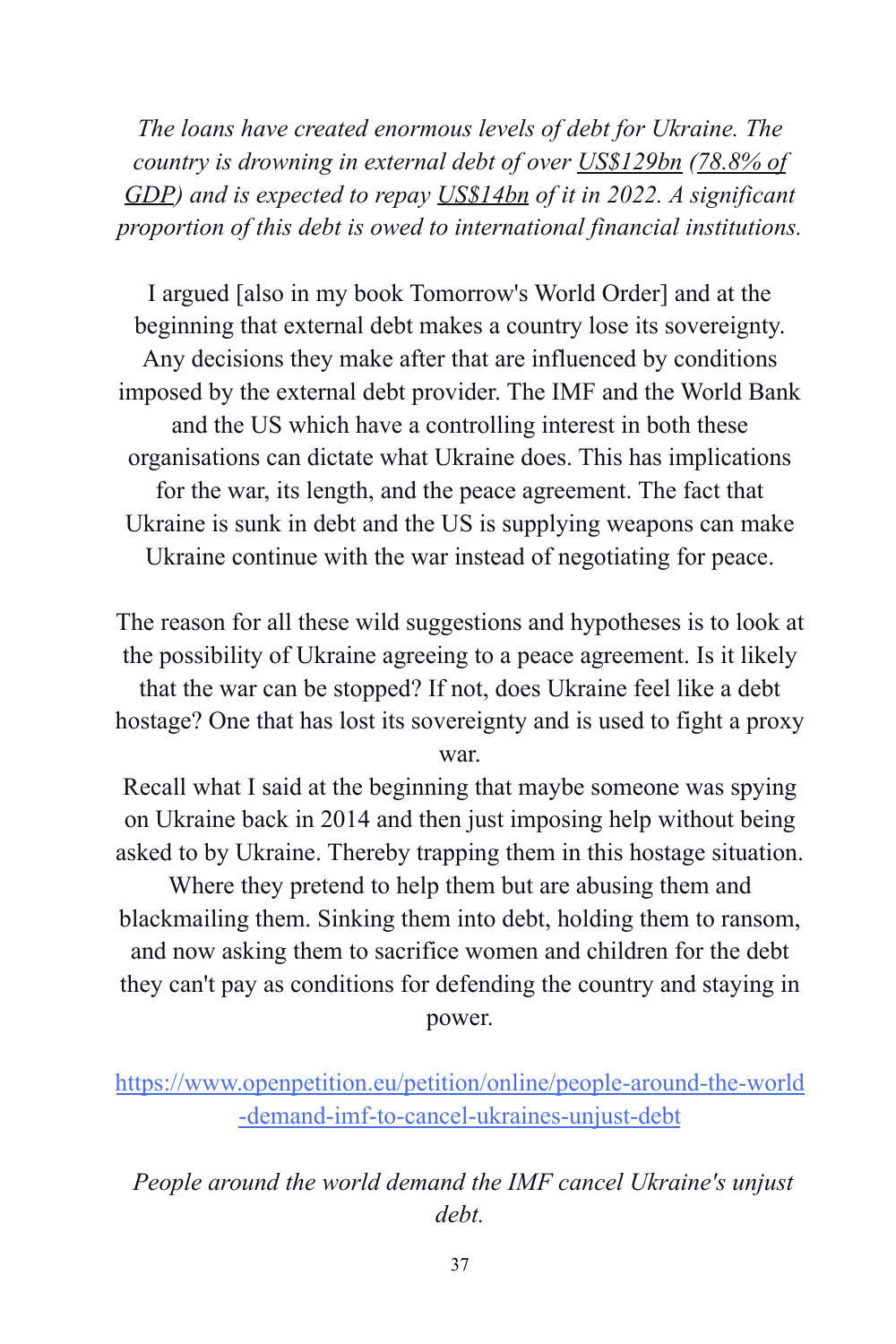*Presently Ukraine's foreign [debt stands at \\$125 billion](https://www.ceicdata.com/en/indicator/ukraine/external-debt). The debt servicing expenditure for 2022 is expected to be circa \$6.2 billion. That is approximately 12% of all state budgetary expenditure The IMF component of the above sum is \$2.7 billion. That is equivalent to 16.5 million average pension payments in Ukraine. On behalf of all Ukrainians, we demand (1) the cancellation of the debt - that is now choking our state - and (2) that we are provided with multifaceted financial aid.*

*We demand Ukraine is freed from the debt yoke!*

*Chaotic borrowing and antisocial debt conditionality were a result of total oligarchisation: unwilling to fight the wealthy, the state rulers kept getting deeper in debt. Loans were issued under conditions of social spending cuts, and their repayment forced them to economise on vital needs and apply austerity to foundational economy sectors.*

[https://www.opendemocracy.net/en/odr/why-ukraine-needs-foreign-d](https://www.opendemocracy.net/en/odr/why-ukraine-needs-foreign-debt-cancellation-now/) [ebt-cancellation-now/](https://www.opendemocracy.net/en/odr/why-ukraine-needs-foreign-debt-cancellation-now/)

*Indeed, throughout the bloody conflict in Ukraine's east, the Ukrainian government has repaid the World Bank approximately [US\\$2bn](https://financesapp.worldbank.org/summaries/ibrd-ida/#ibrd-net/countries=Ukraine/sort=fiscal_year-desc/) (including US\$664m in interest) of their loans, a substantial sum of money for a country with [three million people](https://reliefweb.int/sites/reliefweb.int/files/resources/ukraine_2022_hno_eng_2022-02-10.pdf) already in [humanitarian need](https://reliefweb.int/sites/reliefweb.int/files/resources/ukraine_2022_hno_eng_2022-02-10.pdf) before the Russian invasion.*

The article went on to say that;

*Crucially, the World Bank is also a gatekeeper to concessional lending, which is permitted to countries classified as 'poor' or in a 'fragile and conflict-affected situation' (FCS). The World Bank does not, and has never, classified Ukraine [under this](https://thedocs.worldbank.org/en/doc/b72adf78c2434c6980510d3aec9c65a1-0090082021/original/FCSList-FY06toFY21.pdf) category. This is despite Ukraine comfortably meeting its criteria for inclusion as a country with ['medium-intensity conflict'](https://thedocs.worldbank.org/en/doc/8bc2ffd2ca0d2f174fee8315ad4c385b-0090082021/original/Classification-of-Fragility-and-Conflict-Situations-web-FY22.pdf) for the last eight years, and*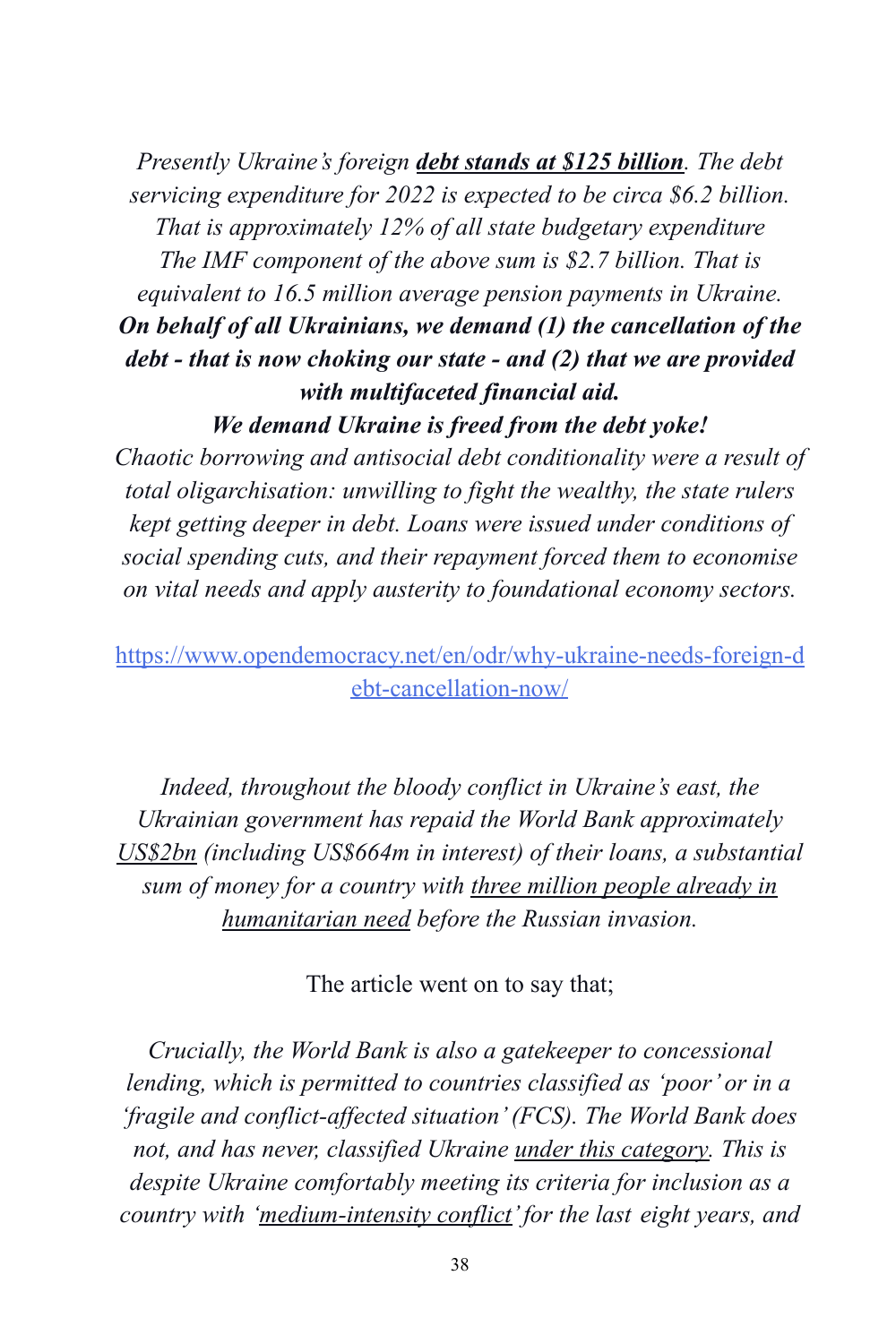*being noted consistently as 'in conflict' in World Bank [publications](https://documents1.worldbank.org/curated/en/561901622018072439/pdf/State-and-Peacebuilding-Fund-Annual-Report-2020.pdf) and country-specific [programming documents.](https://openknowledge.worldbank.org/handle/10986/35908)*

*Ukraine is excluded from the World Bank's FCS classification for two main reasons. First, it is technically disqualified because it does not have an [international peacekeeping mission](https://thedocs.worldbank.org/en/doc/b72adf78c2434c6980510d3aec9c65a1-0090082021/original/FCSList-FY06toFY21.pdf) and is defined as a*

*'[lower-middle-income](https://datahelpdesk.worldbank.org/knowledgebase/articles/906519-world-bank-country-and-lending-groups) economy. Second, and more tellingly, if Ukraine was classified as 'in conflict' by the World Bank, it could either access more [flexible financing](https://ppfdocuments.azureedge.net/1776548c-754e-4121-a9b5-f32591bdaacf.pdf) or receive concessional lending and eligibility for debt waivers as an International Development Association (IDA) country.*

I argued at the beginning. That calls by a country that they have a deficit can trigger the Hellsraisers to intervene. To put that country in a traumatic state. To help and as I said at the beginning. They carry out a cold calculated murder plan to trigger the traumatic event and trigger a rollback at the same time culling deadwood.

Although the IMF and World Bank can write off the debt of a nation, that nation must be regarded as a fragile and conflict-affected situation' (FCS). Could this mean putting that country into that situation to write off the debt?

Or could the Ukraine government stall implementing the Minsk agreement etc so that there is conflict to be categorised as such as in an FCS to qualify for loan waiving?

Could the need to fight have anything to do with the debt they have with external forces totaling \$125 billion?

Is debt the trigger of the war?

If so then tackling debt is the answer to the war instead of insisting on peace.

Is Ukraine trapped by debt in a hostage situation where they are told to fight or perish with style entertaining the world who will pay somehow for the entertainment they give or services they give to all as a way of debt recovery?

Could this be the reason why Ukraine seems trapped in this war?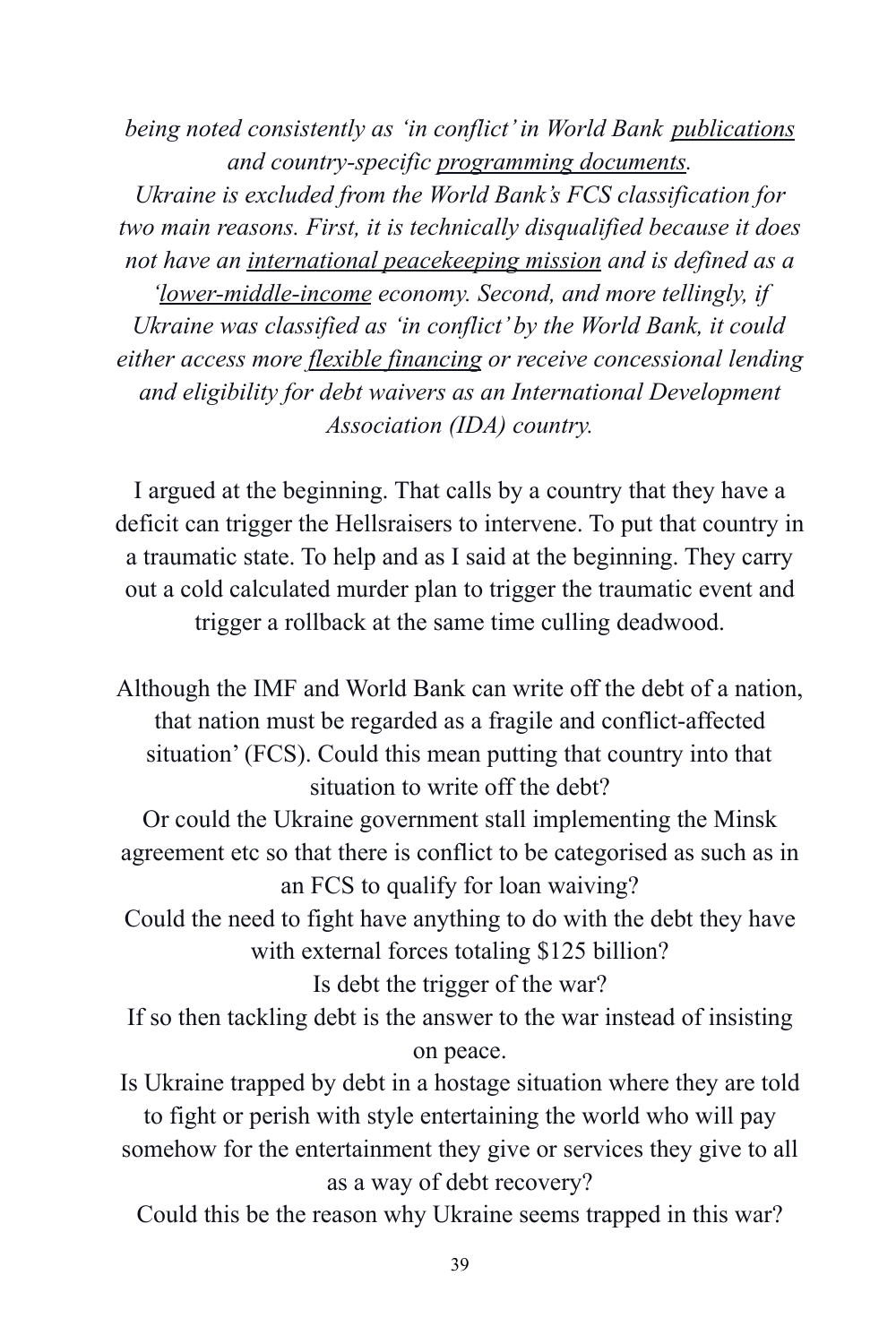Or the fact that this war has been going on since 2014 is the reason and now they want to fight once and for all?

The question posed by the writer of the opendemocracy article sums everything up and points to probable reasons behind the war. The question is;

*Following the Russian invasion, will the World Bank finally classify Ukraine properly as 'in conflict', and permit the embattled country to access conditional lending and waive its debt?*

Could debt have made Ukraine fight the war by sacrificing civilians to write off the debt?

If that is the case can it be argued that Ukraine is a victim of the loan system [loan sharks do the same] and the deaths of civilians they suffered can be blamed on the loan providers who left Ukraine with no choice but to enter a war to reduce the debt or get their debt waived?

Can the IMF and World Bank be charged with the deaths of women and children who died in Ukraine because of the war? Is this the case I argued at the beginning of imposing unwanted help that can sink you into debt? Recall the 1980's gangster loan sharks movies etc? Can this case fit that setting? Or should I ask if blame can be apportioned to these financial

institutions also?

## [https://www.opendemocracy.net/en/odr/why-ukraine-needs-foreign-d](https://www.opendemocracy.net/en/odr/why-ukraine-needs-foreign-debt-cancellation-now/) [ebt-cancellation-now/](https://www.opendemocracy.net/en/odr/why-ukraine-needs-foreign-debt-cancellation-now/)

*As the Russian invasion began, the IMF managing director said that the Fund was exploring "[all options](https://www.reuters.com/business/sanctions-russia-will-add-economic-impact-ukraine-war-inflation-imf-chief-2022-02-25/)" to aid Ukraine. At the same time, however, Ukraine's projected debt payments to the IMF for 2022 remain at approximately [US\\$2.3 bn](https://www.imf.org/external/np/fin/tad/exfin2.aspx?memberKey1=993&date1key=2099-12-31) and are expected to [stay at](https://www.imf.org/en/Publications/CR/Issues/2020/06/10/Ukraine-Request-for-Stand-by-Arrangement-Press-Release-Staff-Report-and-Statement-by-the-49501)*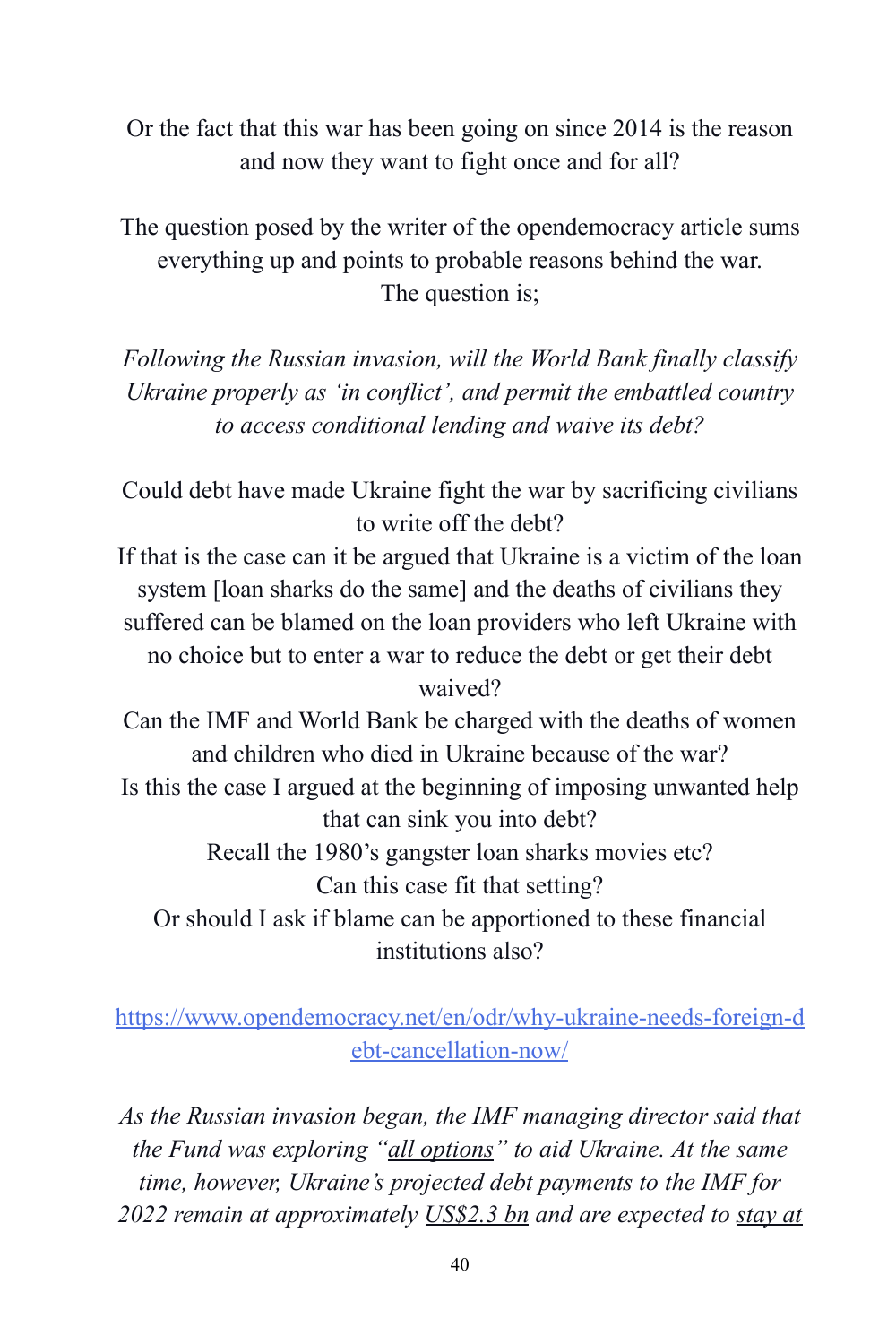*[this level](https://www.imf.org/en/Publications/CR/Issues/2020/06/10/Ukraine-Request-for-Stand-by-Arrangement-Press-Release-Staff-Report-and-Statement-by-the-49501) until at least 2025. Even before the latest escalation in the conflict, [alarm bells](https://www.brettonwoodsproject.org/2018/09/ukraine-rock-imf-conditionality/) had been ringing at the IMF about Ukraine's ability to service its growing debt and implement the conditions demanded in IMF loans.*

*Further, the IMF has historically pressured Ukraine to improve its macroeconomic indicators with little concern about the impact on ordinary Ukrainians. The previous loan agreement the IMF instituted with Ukraine, in June 2021, consisted of US\$5bn. It followed a fiscal consolidation by Ukraine that was, as glowingly noted [by the IMF](https://www.brettonwoodsproject.org/2020/07/the-imf-and-world-bank-led-covid-19-recovery-building-back-better-or-locking-in-broken-policies/), "achieved mainly through a reduction in the real value of wages and social benefits". Indeed, there have been consistent concerns from [international](https://www.wilpf.org/wp-content/uploads/2017/06/WS_Ukraine_UN_Format_NGO_68.pdf) and [local NGOs](https://www.ohchr.org/Documents/Issues/IEDebt/impactassessments/WomenInternationalLeaguePeaceFreedom.pdf) that IMF-instituted economic reforms attached to loans have severely affected living standards and social services, with a particularly detrimental impact on women and marginalised groups.*

*Unconfirmed reports from a recent closed-door meeting of the IMF board revealed that board members [are very concerned](https://www.business-standard.com/article/international/imf-ukraine-loan-payout-jeopardized-by-russian-invasion-uncertainty-122022600192_1.html) about Ukraine's ability to service its debt following the Russian invasion. Although the IMF has [voiced its support](https://au.news.yahoo.com/imf-leans-against-ukraine-loan-232547055.html) for the Ukrainian people, these words will ultimately ring hollow if the Fund cannot muster the courage to materially support the suffering of Ukrainians at war, over and above a concern for Ukraine's debt obligations.*

First I think it is best if I look at several situations related to the case Ukraine is in. A state where it is in heavy debt and where it is forced to choose war and sacrificing civilian lives indirectly as a way to get the debt written off by the IMF and the World Bank. Where they have a clause that they can write off debt when a country is considered to be in a state of conflict [FCS] as I discussed above. But something I am just noticing now is that the IMF might have not explained the small print, especially considering that we are dealing with countries that speak different languages. I believe there might be small print issues that are unclear or not explained enough in that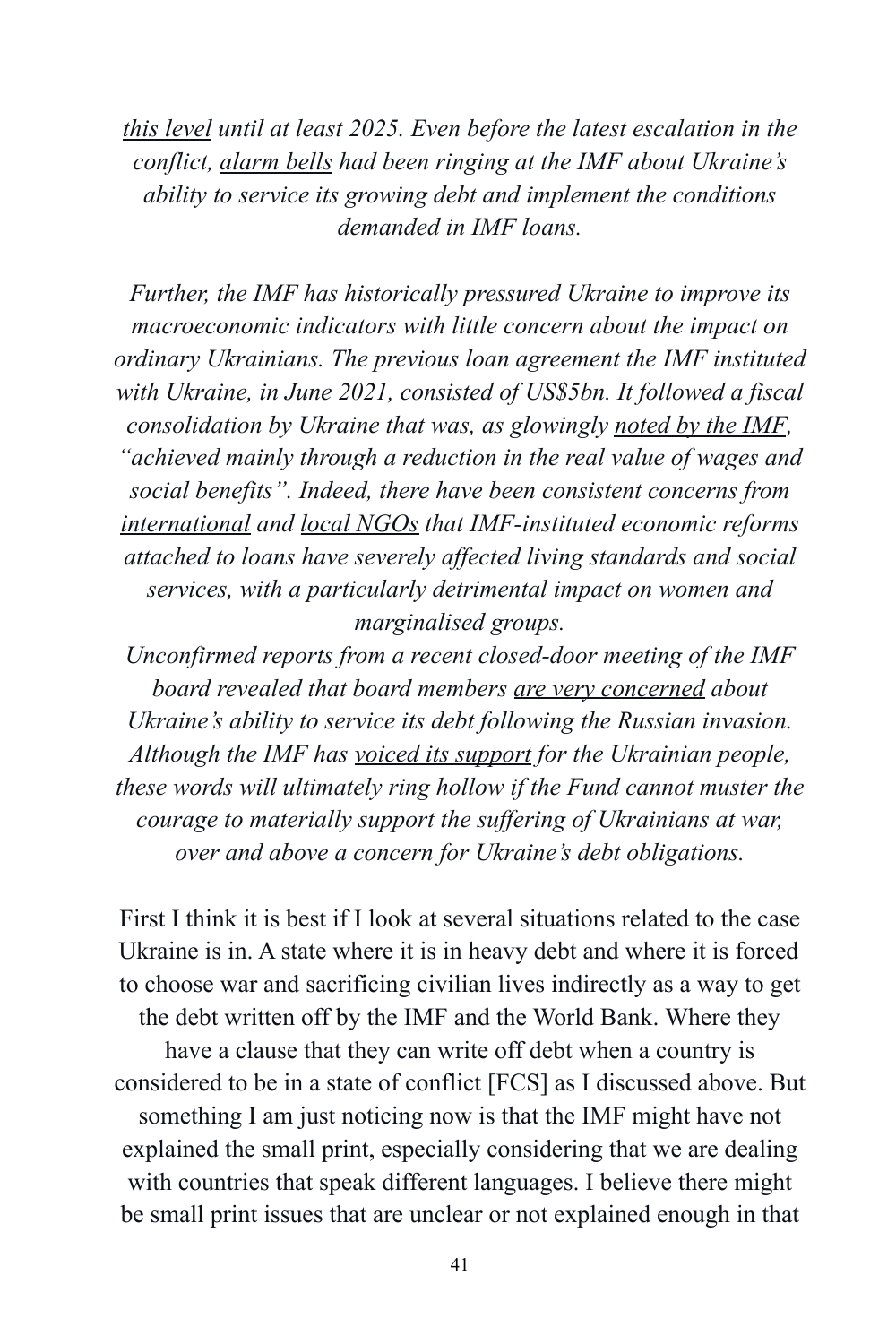the foreign non-English speaking governments might be getting debt with the hope to simply write it off after getting into a war and getting recognized as an FCS area. Hoping to get the debt written off only to find that there are other small print clauses not declared that now they are trapped into a war with no prospect of the debt to be written off.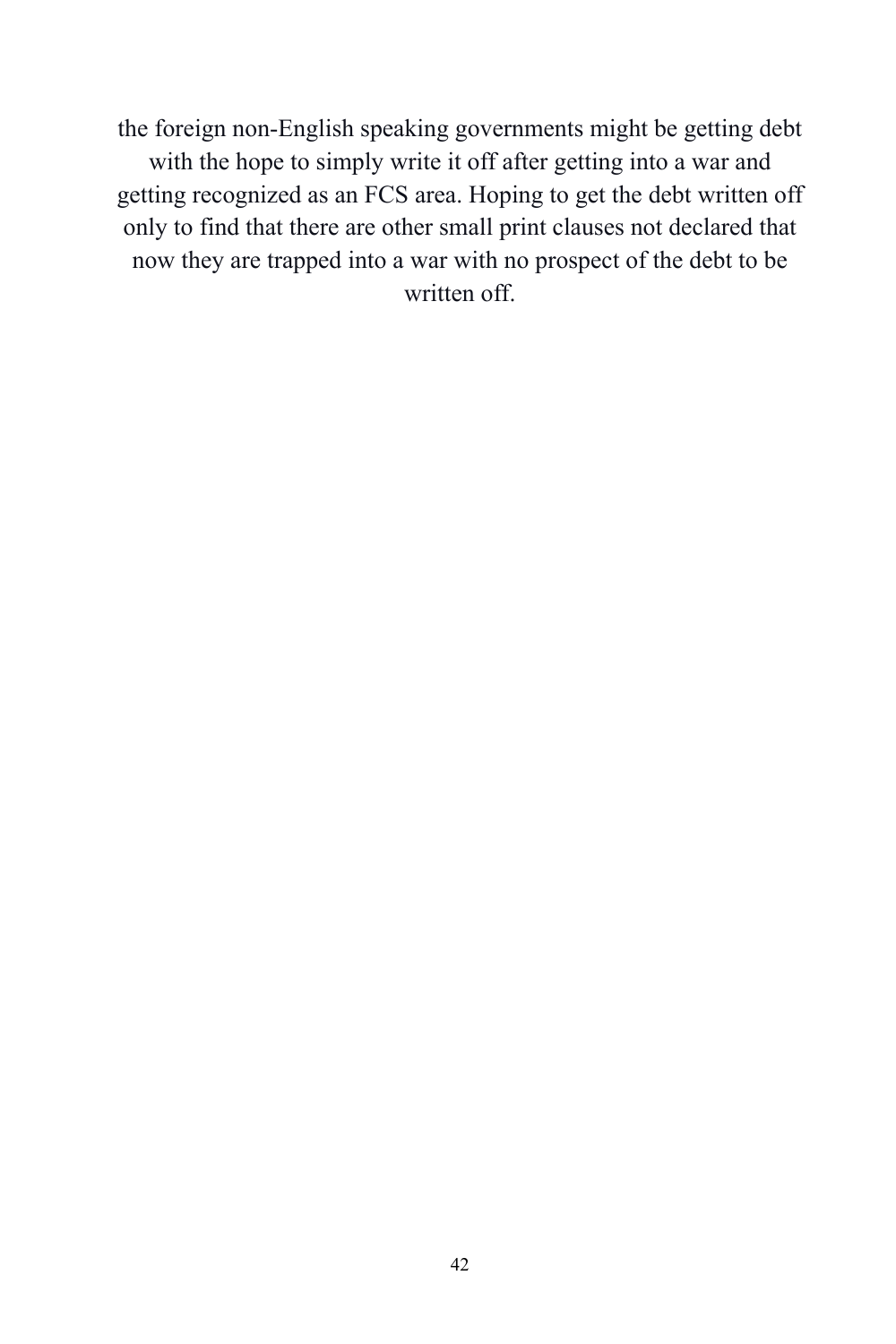## CHAPTER TEN

Questions to ask.

Are loan providers especially the IMF and World Bank misrepresenting the facts about conditions for writing off the debt? Are they acting like loan shakes trapping people into debt? Are they misleading countries through their West partners so the countries involved intensifies wars?

Have they highlighted that they might not write off debt if the governments in debt do something that triggers conflicts themselves? Something regarded as contributory.

Have they clearly declared the conditions in which they are able to write off the debt? Do they have guidelines easily accessible? I could not find these on the internet.

Same as with loan sharks piling debt on top of debt, especially where a country is facing a possible end without any concessions or reduced interest or fees can be a malicious act.

Offering debt where prospects of that debt not to be repaid without any option to write off that debt is a malicious act associated with loan sharks.

Even if that is not the intended act the damage experienced by the country and human life losses must be considered. They might have the money but it now comes to setting the right priorities vis-a-vis humanitarian needs.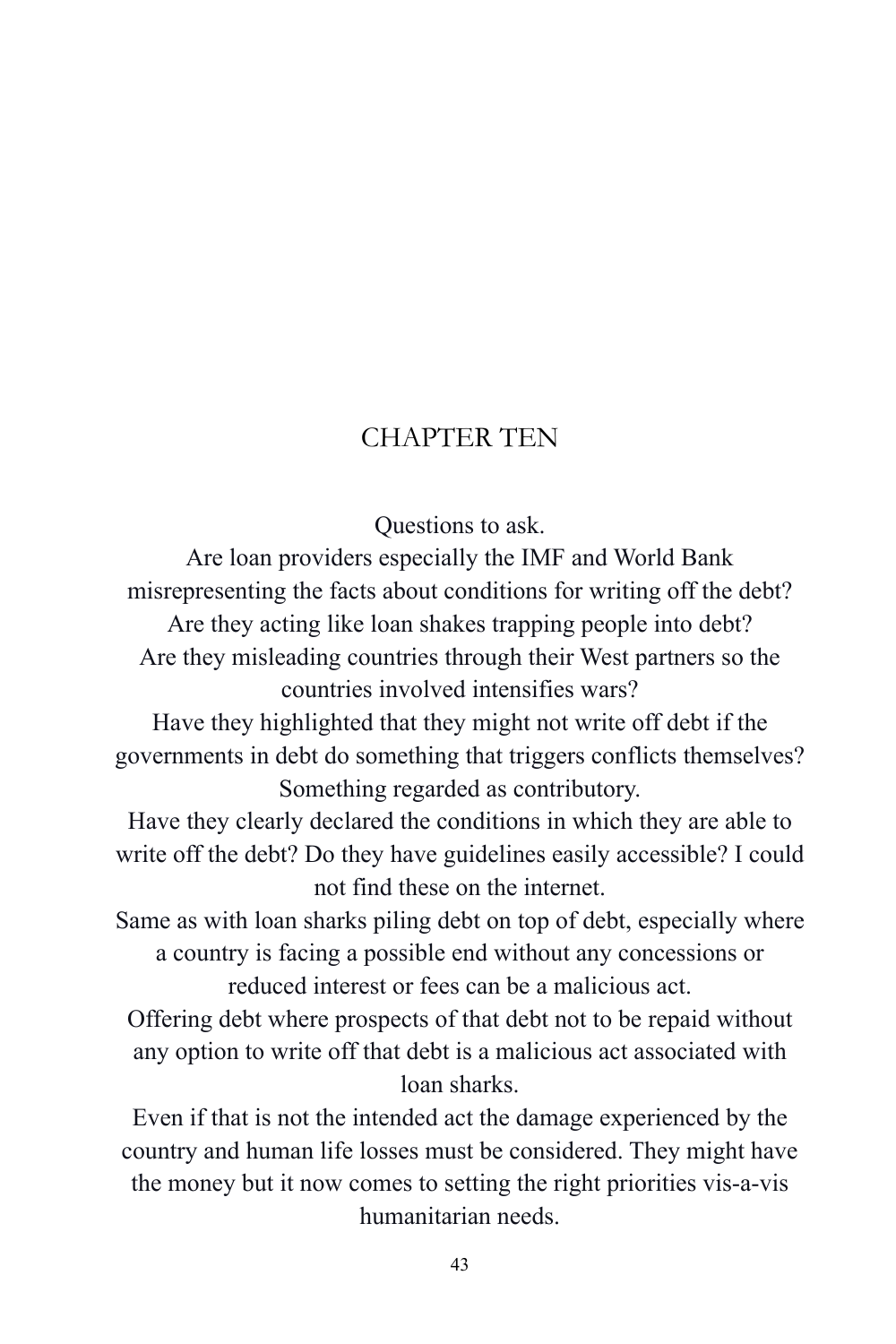It's not only Ukraine. I have noticed several cases even including Russia in 1999 after the 9 September bombings. Again as in this case, the government of Russia was in a financial crisis evidenced by the deficit and default of 1998. IMF and the World Bank approved a loan on 13 July 1998. But they put conditions similar to structural adjustment programs where the IMF or World Bank make impossible declarations like asking them for the reform of the pension bill and state employment. Something hard to control. Just before this loan, there was the 12 May 1998 strike by unpaid coal miners. By 1999, the government's budget deficit estimate was above \$5 billion. But how do you meaningfully reform the pension and state employment conditions of the loan?

On 31 August there were bombings followed by the 3 September bombings. I suspect that of the people killed in the apartment bombings most were pensioners. Then the bombings triggered the accusations against Islamist Chechnya rebels which culminated in a war with Chechenya. 10000 Russian soldiers were killed in the second Chechnya war. The rise of oil prices helped Russia's finances but can the removal of 'deadwood' the pensions and the soldiers through wars with Chechnya have a part to play in all this as recommendations by the IMF?

Recall my hypothesis at the beginning about the Rollback and the need for massive culling of deadwood taking the government's financial resources? Does it apply here all due to the deficit and the

getting of the IMF loan?

Here is another example.

9/11 United States of America.

Was the US in debt with a deficit just before the 9/11 attacks and the war that followed?

Was the IMF or World Bank involved? Did the government get a loan?

Is there evidence of the need to trigger a rollback of the money as I discussed at the beginning?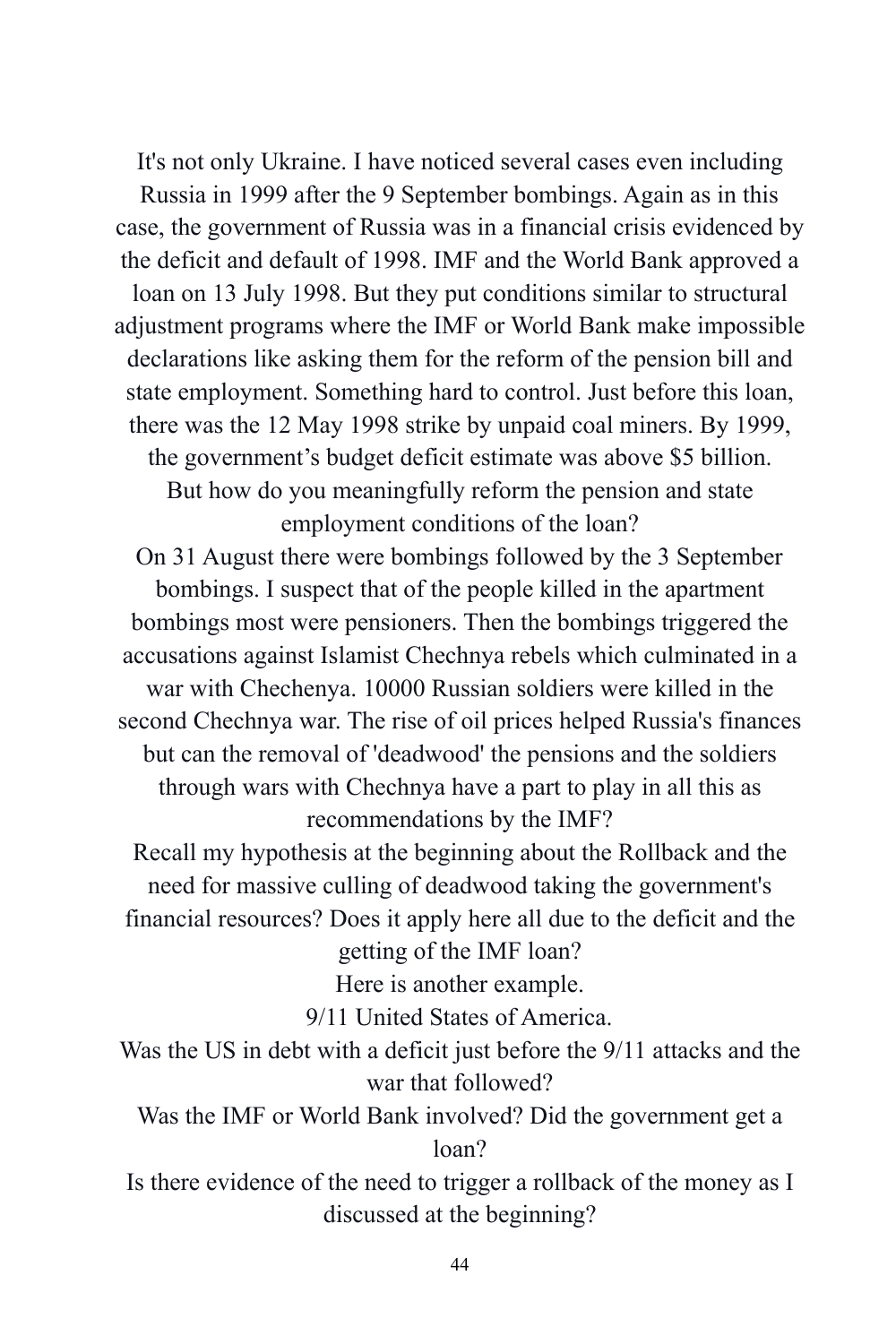If there was a plan for a loan were there conditions included to reform the pension or state employment or state bills? https://www.city-journal.org/html/americas-missing-money-15725.ht ml

On September 10, 2001, then U.S. Defence Secretary Donald Rumsfeld [disclosed](https://www.cbsnews.com/news/the-war-on-waste/) that his department was unable to account for roughly \$2.3 trillion worth of transactions. https://www.cbsnews.com/news/the-war-on-waste/ On Sept. 10, Secretary of Defence Donald Rumsfeld declared war. Not on foreign terrorists, "the adversary's closer to home. It's the Pentagon bureaucracy," he said.

He said money wasted by the military poses a serious threat. "In fact, it could be said it's a matter of life and death," he said. The next day, the U.S. sustained the terrorist attacks that changed the world, and this startling revelation was forgotten.

In 2001 the US deficit was \$128.

I can't find information about whether the US borrowed from the IMF and or World bank just before 9/11 or after but I can say that 9/11 was a trigger to initiate the rollback of funds as I described at the beginning in the widest sense.

Recall the initial hypothesis.

The event 9/11 is the event responsible for what follows. Witnessing 9/11 enhanced the fears that had the consumers not witnessed this then they would have not made the decision they made after ceteris paribus. So 9/11 matches most of the criteria at the beginning. Donald Rumsfeld announced that \$2.3 trillion was missing. This

triggered the need for the invisible Hellraisers who came to the rescue unannounced and unwanted and took the law into their own hands. Offering what they call protection or protectorate. This means without being asked they carried out 9/11 or did they?. It could have been the Islamist jihadis but here you must understand that 9/11 was so sophisticated.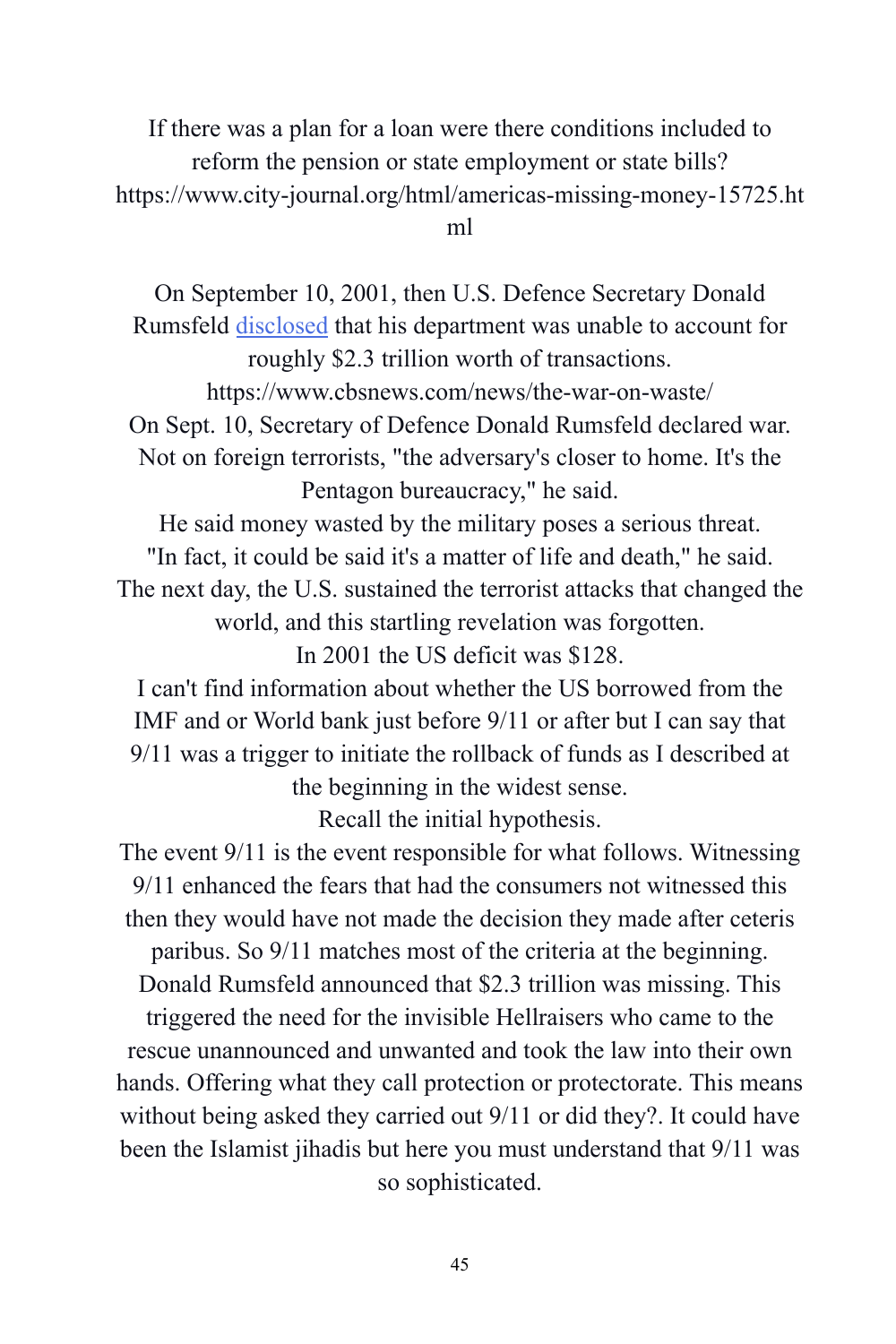I mentioned above that the only way to trigger a rollback is the need to traumatise the people, that is to render them temporarily insane so that they spend their savings. As a direct result of the trauma witnessed that instils fear of tall rise buildings that they end up spending their savings as deposits buying houses. Witnessing the people so hopeless and trapped in the towers which then went on to collapse triggering the people into spending their savings. Something they could have never done if they had not seen the event. That means the clever consumers have been left temporarily insane due to the trauma.

The main aim of 9/11 was to make defence the most important factor and the dominant factor. This triggered the sudden rise of people taking out housing mortgages and loans. But using their savings as a deposit option to own their homes which are away from the city towers. As homes were now considered safer than the city towers. This is because the planes hit the twin towers exactly where the fire escape exits were. Leaving people trapped until witnessing their deaths. That triggered quick decisions with the rise of people taking mortgages and loans. Even though this event helped the support for the war the main concerns are that the event triggered whatever followed.

This means that once secure clever sound decision-making consumers; have now become the stupid ones who spend all their savings on houses they can't afford with the risk of having these repossessed. Now stripped of their buffer and prone now with less disposable income as they have to repay the loans and the interests. The lack of disposable income as bills increase means less money to spend hence less demand for goods. That in turn means fewer profits and culling of jobs as well by companies, firms, etc. That means job

losses that will in turn mean the inability to repay loans and mortgages and interest. That leads to repossessions as they become unable to pay or repay. This latter triggered the housing market crash because the people used their deposits to buy. The banks had lowered their acceptance criteria due also to the 9/11 events as news spread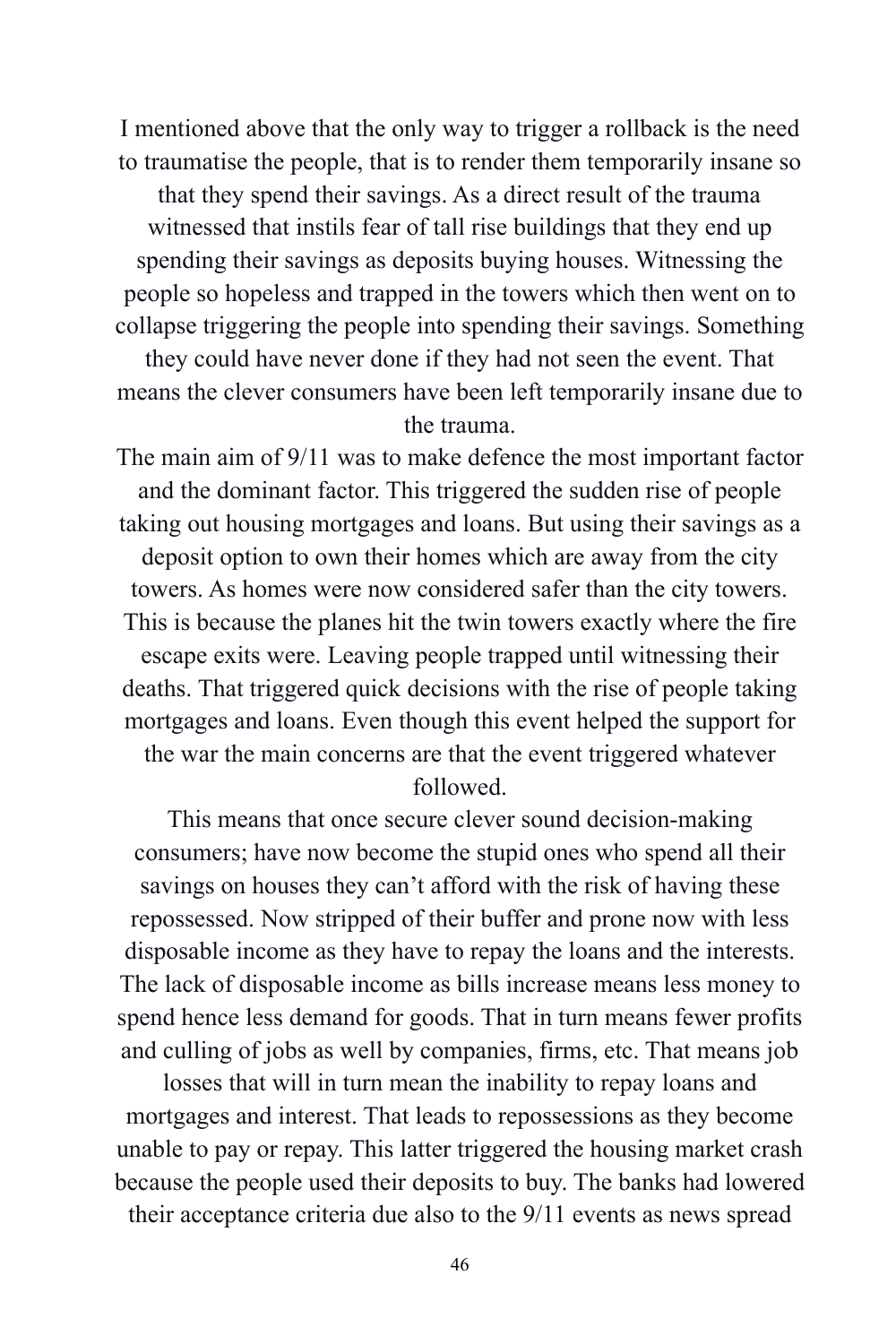that some of the documents in the Third World Trade Centre were destroyed. The governments encouraged the reduction of the criteria to help the people buy houses. All the people who were given the houses were people who could not afford them in the first place. Everything that followed is still linked to the traumatic terrorist

event.

9/11 attacks were meant to trigger fear so that defence became the people's main priority and for the people to make irrational decisions based on fear...

This traumatic event was expected or supposed to last two years only.

In the beginning, the US had a deficit of \$2.3 trillion. 9/11 was there to roll back the money to the government by traumatising the people and scaring them to death. That those who plan city life most of whom were saving money. Realise the dangers of city apartments and opt for houses instead. Meaning buying houses they can afford. Now using their savings as deposits leaving them with nothing. 9/11 succeeded in making the people spend their savings. 9/11 was to

crash the consumers so that they spend their savings. I explained that if action is not taken within the two years another event is needed to incapacitate the people to become temporarily insane so fear remains or becomes the main thing enough to make defence a priority.

The space shuttle disaster of 2003 further traumatised the people. The war then followed when the culling of troops further occurred reducing the salaries list.

#### What are the IMF and World Bank?

*The IMF works to achieve sustainable growth and prosperity for all of its 190 member countries. It does so by supporting economic policies that promote financial stability and monetary cooperation,*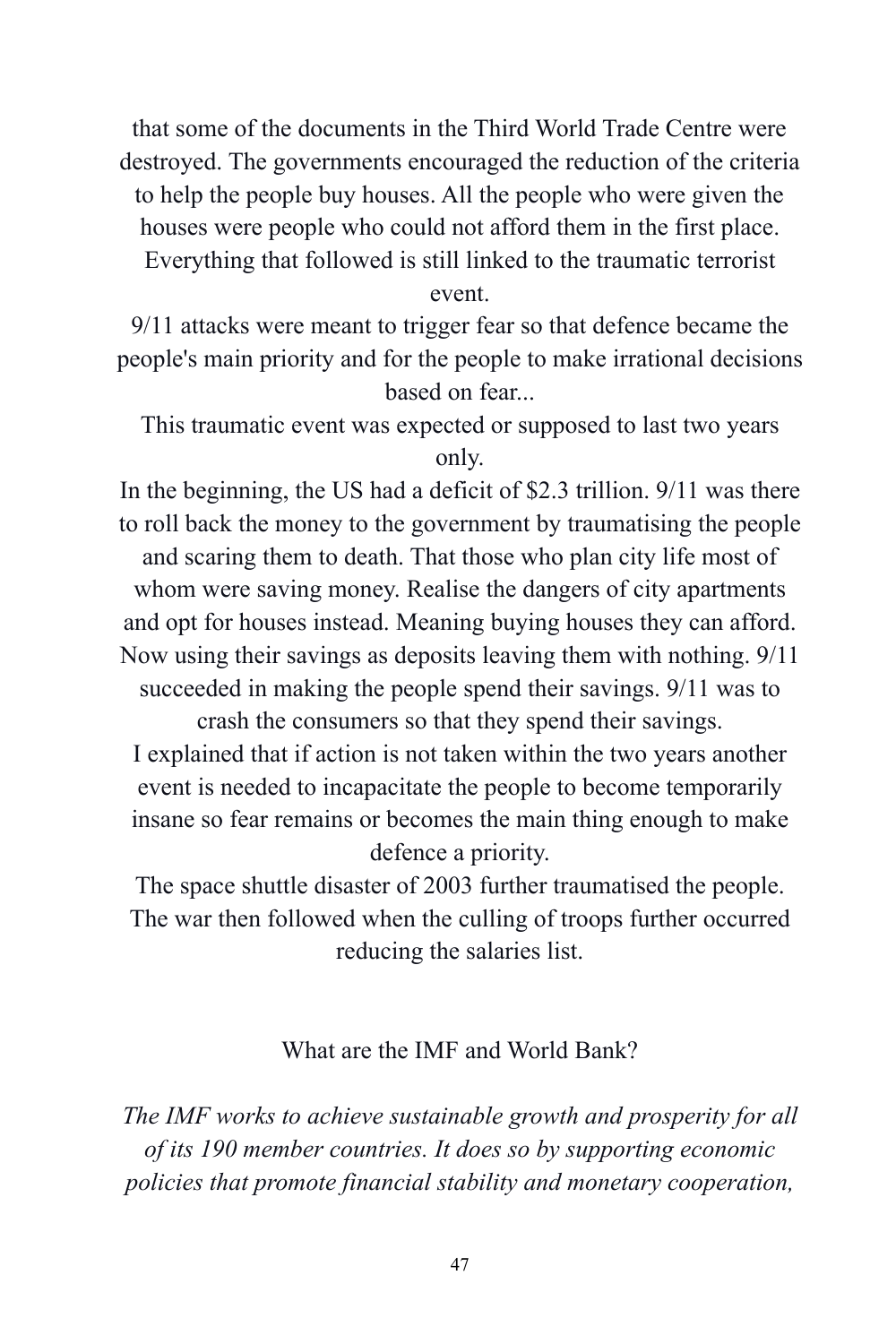## *which are essential to increase productivity, job creation, and economic well-being.*

*The IMF was established in 1944 in the aftermath of the Great Depression of the 1930s. 44 founding member countries sought to build a framework for international economic cooperation.*

IMF, World Bank, and European Commission as triggers of wars and civilian deaths.

IMF, European Commission, and World Bank weighty strings attached as triggers of wars hence indirectly responsible for the deaths of civilians.

We as Tomorrow's World Order press criminal charges for reckless causing of deaths of civilians which arise due to the conditions they insist on as conditions for the loans. Conditions which external entities whom we call the Hell-raiser take advantage of pretending to help but actually sink governments into debt. Tactics used by loan sharks.

It is a fact that IMF, World Bank's [and European Commission to some extent.] restructuring demands as part of the loan conditions are the reasons why we have wars. We believe the conditions and settings [as I will explain below] makes it easy for another anonymous entity somehow associated with these institutions to trigger ways in which a country can meet their demanded conditions. But in such ways to drag nations to wars culling pensioners, soldiers, women, and children. To be able to repay the loans.

Opendemocracy;

*Since the outbreak of the war in Donbas in 2014, international financial institutions such as the IMF and World Bank have engaged deeply in Ukraine. Since 2014, the World Bank has lent [US\\$8.4bn](https://financesapp.worldbank.org/summaries/ibrd-ida/#ibrd-len/countries=UA/),*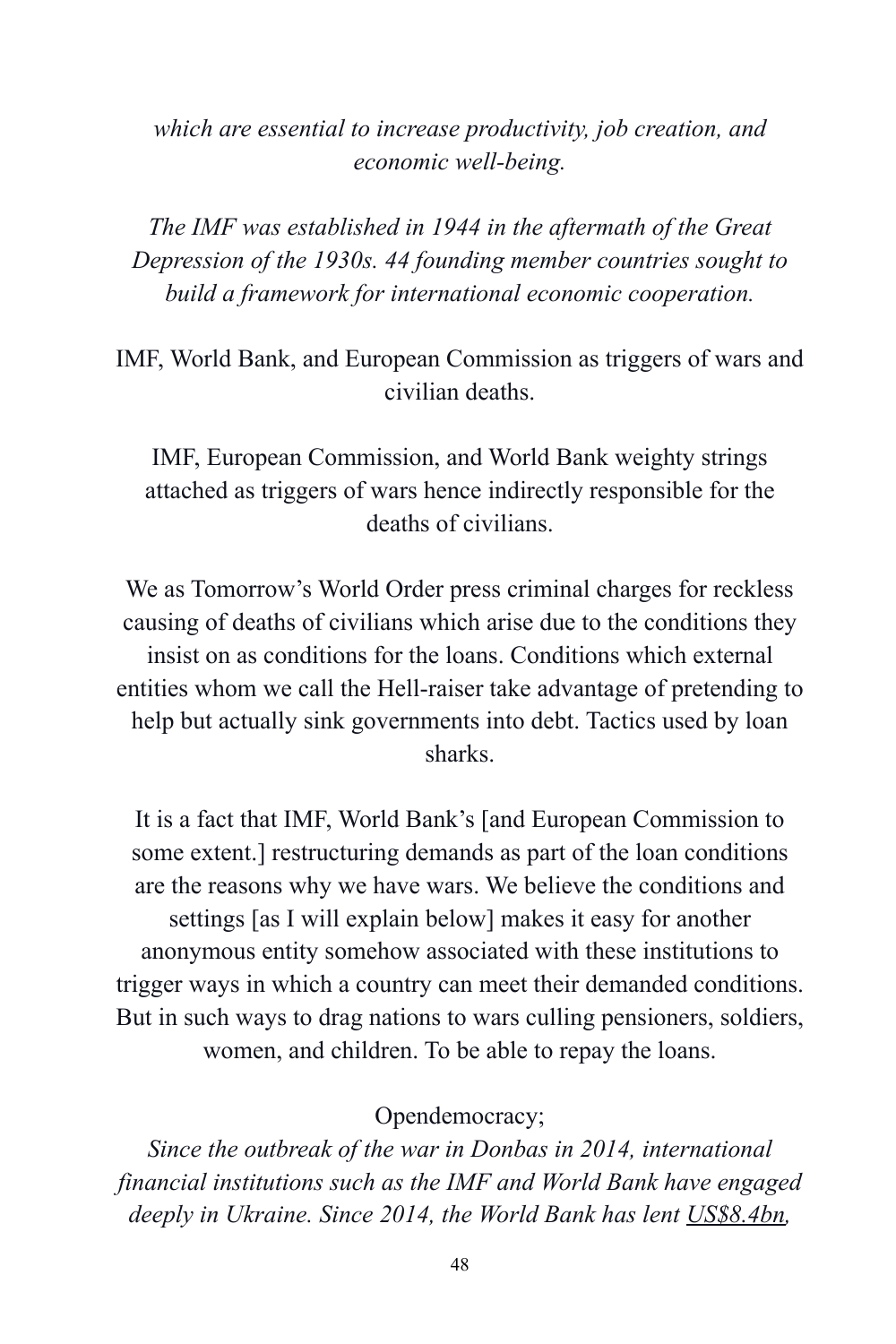*the IMF has loaned US\$17[bn,](https://www.imf.org/external/np/fin/tad/extrans1.aspx?memberKey1=993&endDate=2099-12-31&finposition_flag=YES) and the European Commission has advanced at least [€13bn](https://eeas.europa.eu/delegations/ukraine/1937/ukraine-and-eu_en) to the country………..with demands for reforms in pensions, the energy sector, agriculture, state employment, privatisation, and political governance.*

IMF Loan Conditions.

*To speed up growth that will allow Ukraine to catch up, the government has to act on the following challenges:*

- inefficient state-owned enterprises still account for a large *share of the economy, stifling growth and constituting a large drag on public finances;*
- **•** with an ageing population and generous early retirement *options, too few workers finance too many pensioners, compromising the stability of the pension system and forcing pensions to below;*

*The IMF, therefore, urges reform and transparent privatisation of state-owned enterprises, agricultural land reform to lift the moratorium on land sales, and a comprehensive pension reform, including an increase in the effective retirement age to ensure the viability of Ukraine's pension system and the ability to provide adequate pensions over time, and accelerated efforts in fighting corruption to achieve concrete results.*

Their demands are putting huge pressure on governments to take extreme measures to meet these. The fact is that wherever there have been and have lent loans wars followed sometimes occurred after they requested the conditions see Ukraine December 2013. It is not a coincidence.

We start to see a pattern developing. Even if there is no direct link we believe that their conditions of writing off these loans when governments realise that bit more than they can chew make them opt for conflicts where they would have simply agreed to peace to get the loans written off.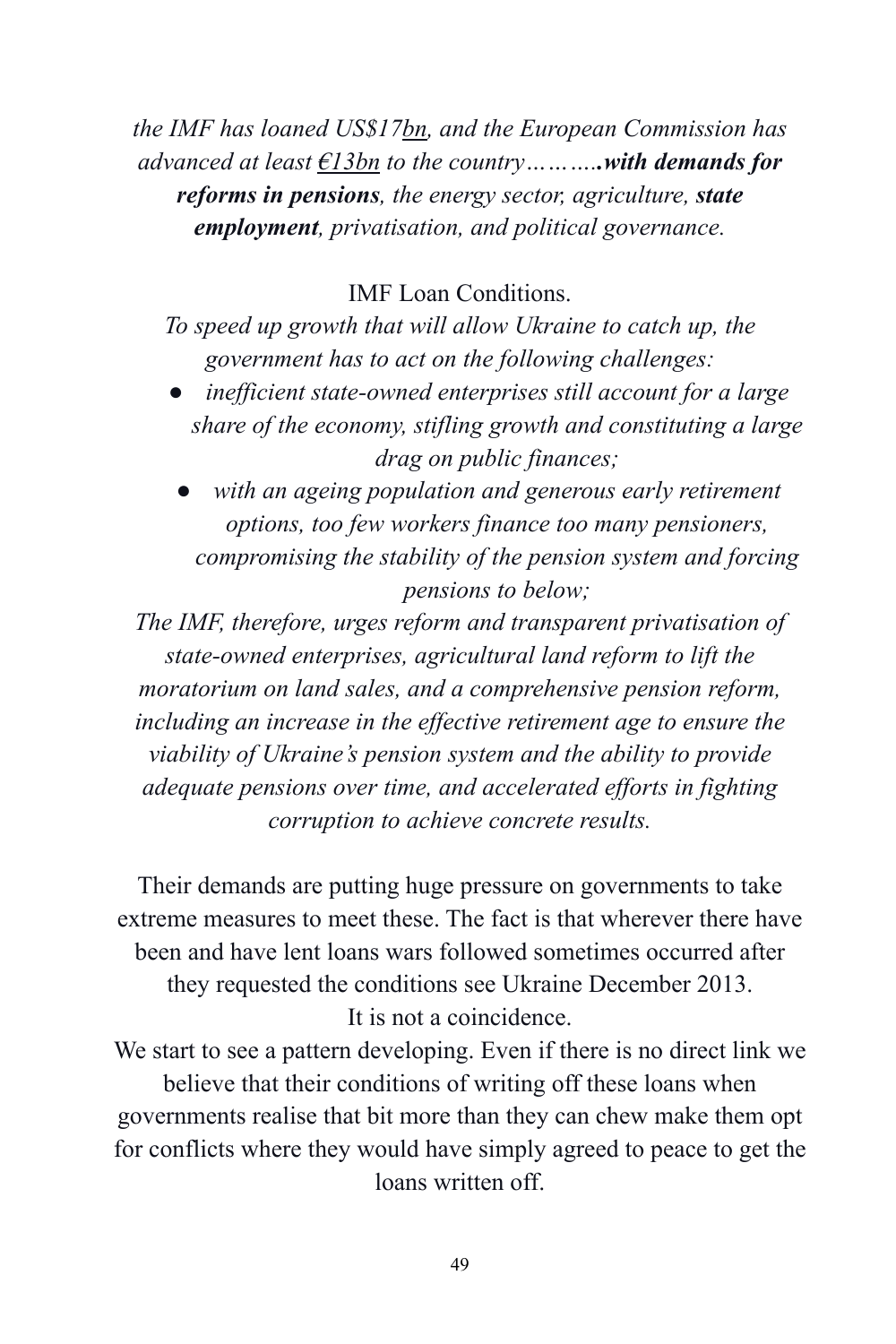We believe also that they indirectly through the partners advise debt-ridden countries to start wars in order to get their debt written off.

Worse, they don't explain the small print that if the countries are to contribute themselves or worsen the situation by requesting heavy weaponry then they might not qualify for that privilege of having their debt written off.

Even if this is not their aim, the conditions for writing off these loans encourage leaders to opt for conflict to get the debt written off. These conditions encourage governments to avoid negotiations. It can be argued that Ukraine is a special case and the conditions make it mandatory to apportion blame for the death of women and children to these institutions. A country with international debt that amounts to 78.7% of GDP has no option but to react to the way Ukraine is right now. It can be argued that the debt is a direct trigger of the war and all these institutions are to blame for the deaths of women and children.

First, to get out of debt from the IMF and the World Bank these debts can be written off or repayments postponed if the country is regarded as in a conflict-affect-situation FCS or if it has international peacekeeping troops in the country.

Opendemocracy.

*https://www.opendemocracy.net/en/odr/why-ukraine-needs-foreign-d ebt-cancellation-now/*

*Ukraine is excluded from the World Bank's FCS classification for two main reasons. First, it is technically disqualified because it does not have an [international peacekeeping mission](https://thedocs.worldbank.org/en/doc/b72adf78c2434c6980510d3aec9c65a1-0090082021/original/FCSList-FY06toFY21.pdf) and is defined as a*

*'[lower-middle-income](https://datahelpdesk.worldbank.org/knowledgebase/articles/906519-world-bank-country-and-lending-groups) economy. Second, and more tellingly, if Ukraine was classified as 'in conflict' by the World Bank, it could either access more [flexible financing](https://ppfdocuments.azureedge.net/1776548c-754e-4121-a9b5-f32591bdaacf.pdf) or receive concessional lending and eligibility for debt waivers as an International Development Association (IDA) country.*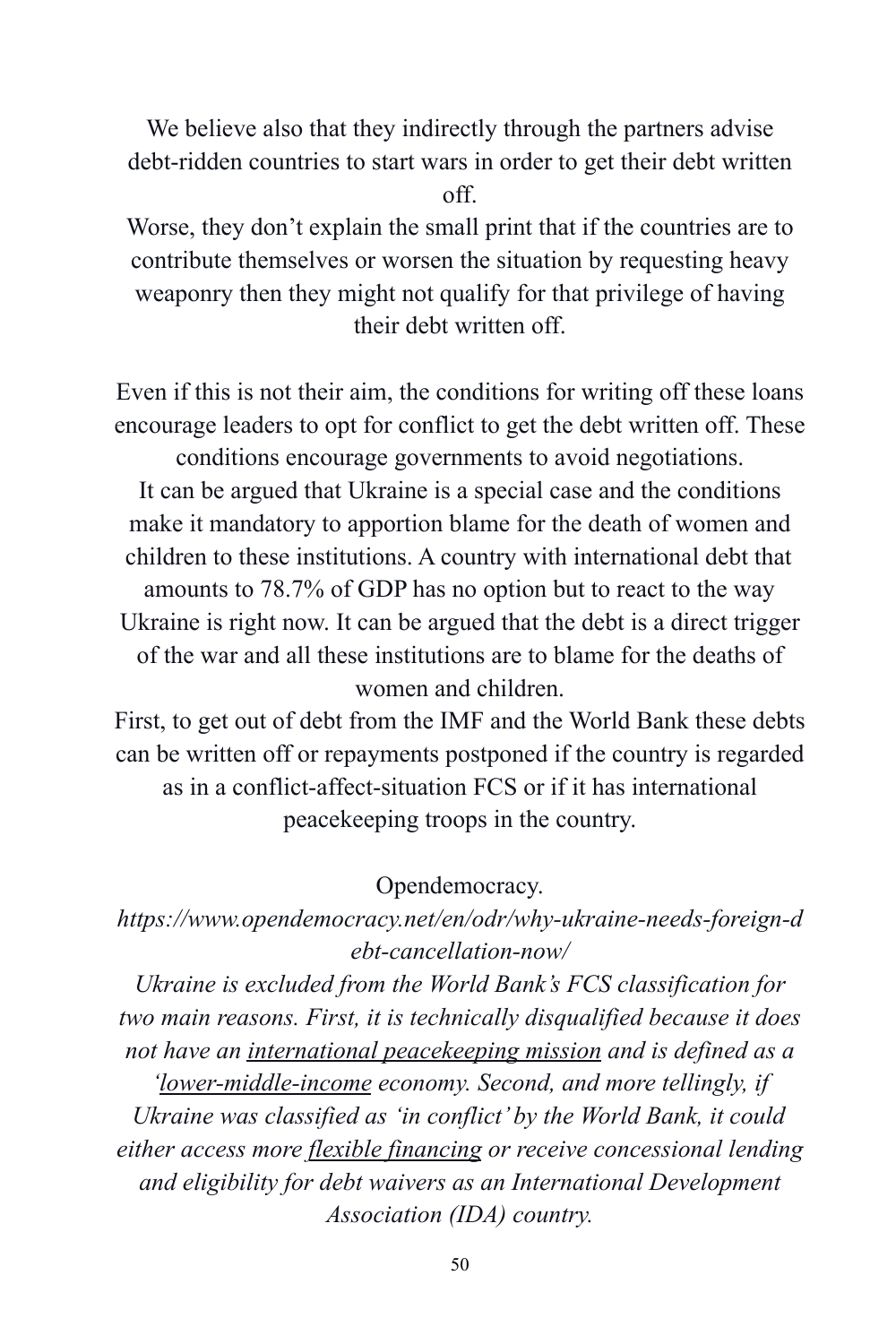Could this requirement to be classified as a conflict-affected situation FCS as a condition of writing off debt, have anything to do with the heavy fighting in Ukraine? The West's heavy supply of weapons can intensify the situation but I think this won't help the situation but worsen it. Opendemocracy.

*This is Ukraine's situation. The country is drowning in external debt of over [US\\$129bn](https://data.worldbank.org/indicator/DT.DOD.DECT.CD?locations=UA) ([78.8%](https://www.imf.org/en/Publications/CR/Issues/2020/06/10/Ukraine-Request-for-Stand-by-Arrangement-Press-Release-Staff-Report-and-Statement-by-the-49501) [of GDP](https://www.imf.org/en/Publications/CR/Issues/2020/06/10/Ukraine-Request-for-Stand-by-Arrangement-Press-Release-Staff-Report-and-Statement-by-the-49501)) and is expected to repay [US\\$14bn](https://bank.gov.ua/admin_uploads/article/IR_2021-Q4_en.pdf?v=4) of it in 2022. A significant proportion of this debt is owed to international financial institutions.*

World Bank.

# Classification of Fragile and Conflict-Affected Situations: World Bank

*The list distinguishes between countries based on the nature and severity of issues they face. The classification uses the following categories:*

- *Countries with high levels of institutional and social fragility are identified based on publicly available indicators that measure the quality of policy and institutions and manifestations of fragility.*
- *Countries affected by violent conflict are identified based on a threshold number of conflict-related deaths relative to the population. This category includes two sub-categories based*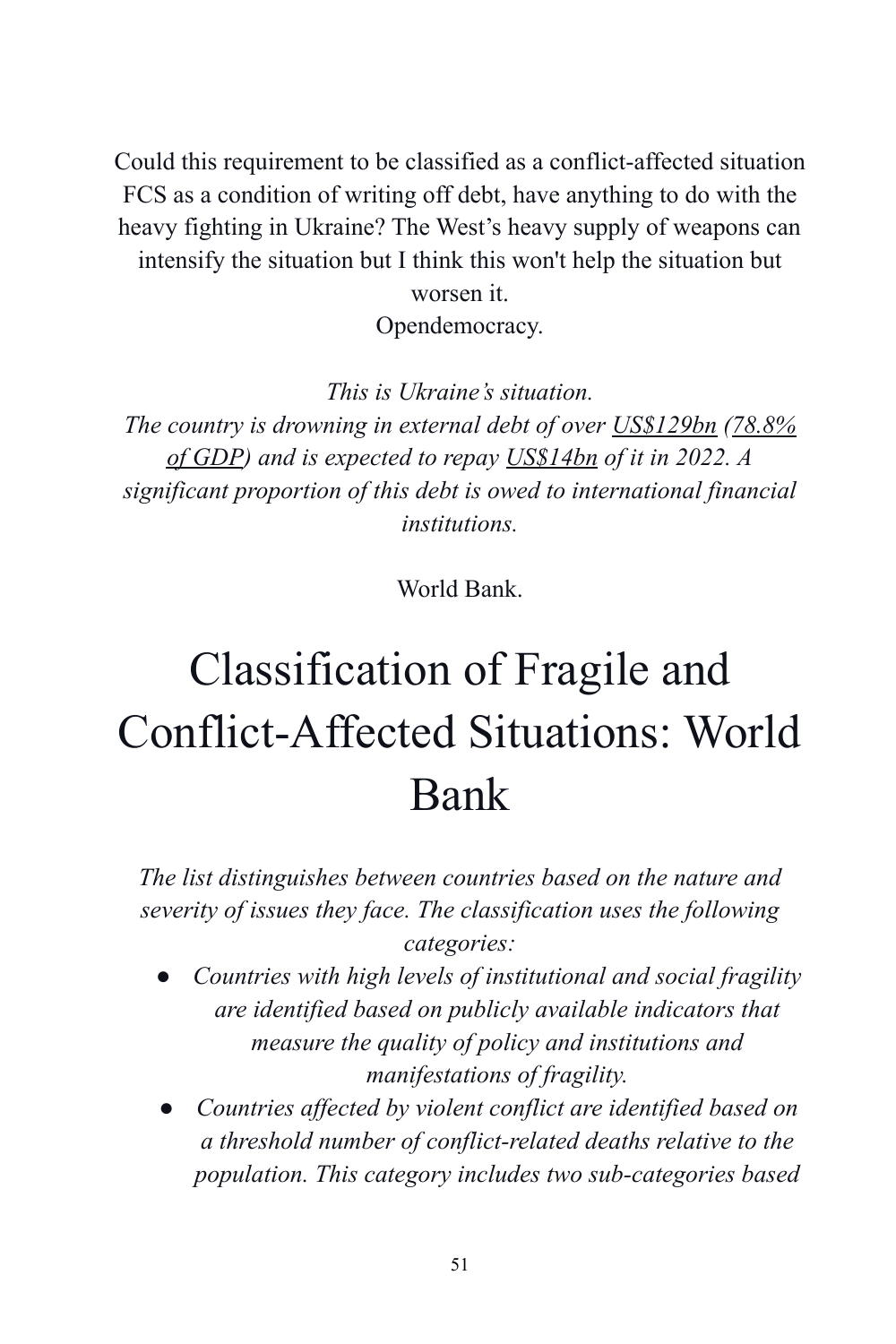*on the intensity of violence: countries in high-intensity conflict and countries in medium-intensity conflict. Countries in conflict are identified based on the number of conflict deaths in absolute terms and relative to their population. • Countries in high-intensity conflict are defined as those with (i) an absolute number of conflict deaths above 250 according to ACLED and 150 according to UCDPvi; and (ii) several conflict deaths relative to the population above 10 per 100,000 according to both ACLED and UCDP, reflecting widespread and intense violence across many parts of the country. • Countries in medium-intensity conflict are defined as (i) countries with lower intensity conflict, as measured by (a) an absolute number of conflict deaths above 250 according to ACLED and 150 according to UCDPvii; and (b) between 2 and 10 per 100,000 population according to ACLED and between 1 and 10 according to UCDP; or (ii) countries with a rapid deterioration of the security situation, as measured by (a) an absolute number of conflict deaths above 250 according to ACLED and 150 according to UCDP; (b) a lower number of conflict deaths relative to the population between 1 and 2 (ACLED) and 0.5 and 1 (UCDP) and (c) more than a doubling of the number of casualties in the last year.*

Loans issued in conflicts must be written off with immediate effect as a country in a conflict is in a desperate situation. And is not expected to repay such loans especially if it experiences civilian deaths and heavy infrastructure damage.

Countries in conflicts must ask for the international community's help in terms of funding.

1. The IMF, World Bank, and European Commission have given the Ukraines a false sense of security by dumping costly loans quickly to destruct others who would have offered free loans. Unless they included an option to write off this debt.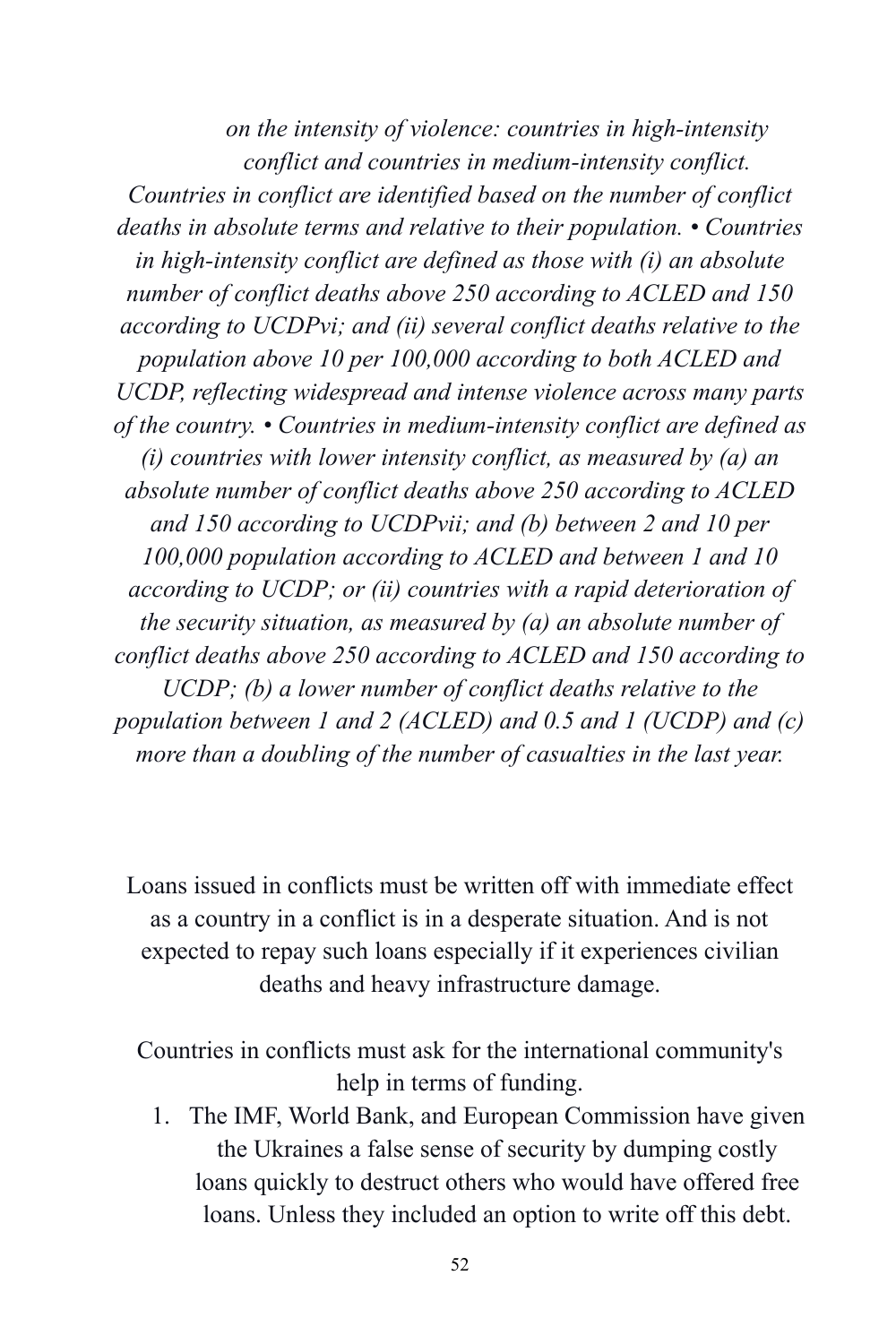These institutions should have noted that these were not ordinary circumstances. Ukraine in that position might not exhaust-free cheaper sources of funding. Fear could have made them panic. The world offered help in \$billions on the

false impression created by these institutions that it had enough money but these loans are costly. We believe these institutions are taking advantage of countries in desperate situations to offload even more costly loans. Such acts are associated with loan sharks that disregard the costs in terms of human suffering, especially at the very critical stage when they are defending their sovereignty.

2. Sinking a country in debt with loans where there is no prospect to repay the loans and still expect these is a criminal offence. An act associated with loan sharks.

To understand everything you need to understand the idea of Mirror-Image.

Some nations have been collecting all the information about events since 1600 writing everything and documenting information from diaries and records. What they do now is to intervene even if not asked to and look at the situation and find similar cases from as far back as 1600. Then look if there was a similar situation matching the current situation. Then apply solutions applied then. In such cases actually, they recreate situations as far back as 1665 to 1666 and then recreate exactly what happened then so that it happens as well but now. Like a movie script, actually finding and putting people who look just like the people then and letting them replay a person in the 1660 but killing people in cold blood.

I will first look at the 9/11 attacks on America and mirror it to the great fire of London in 1666.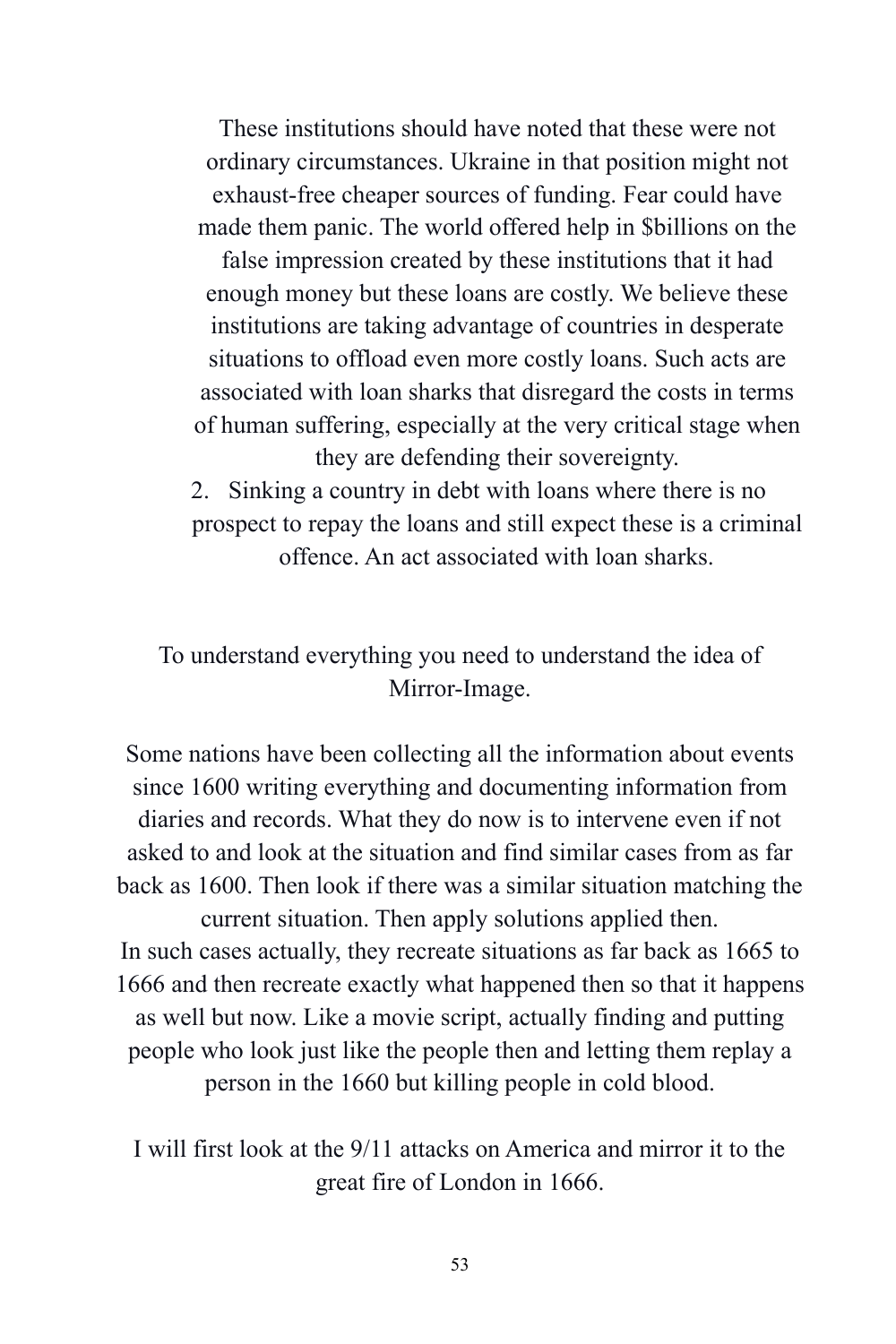The idea then was to rollback the money from the financial institutions mainly insurance firms back to the people and then to the government. London was destroyed by the fire and here houses were destroyed not just a city skyscraper that houses mainly offices. The destruction of houses released funds from housing insurance cover. Money that was ploughed back into building the houses to restart the flow of money. The people still had their savings. The difference here is that here the people, out of fear and traumatised instead of saving for city apartments. Together with the easy mortgages, loans, etc, they used their savings leaving them without a buffer. That means left vulnerable even worse now in that trauma made them buy houses they can afford. A stupid decision and with only one outcome. That they will lose the house.

I will show you the similarities between the actual people then and all the people involved in the 9/11 attacks.

The years in comparison, therefore, are 2001 vs 1666 and Newyork City vs London in 1666.

Firstly, the London map of 1665-1666 and the Newyork city map were all designed by the same person a one Christopher Wren [1632-1673] who was a British architect.

The king of England Charles II had a brother called James Duke of York the one New York was named after in his honour.

i. This Christopher Wren in 1654 was the first person who used gunpowder to demolish a building. Christopher Wren used 3,6kgs of gunpowder. He dug a trench and made a box hole in the building and poured in the 3,6kgs of gunpowder. He inserted fuse dynamite and poured some gunpowder into a trench to a safe blasting place. Far away he lit the gunpowder and watched what happened. The gunpowder blew up and displaced 3000 tons worth of rubble into the air. Pleased he realised he would save time and money as this might have taken months to demolish. Excited and about to carry out another blast the King summoned him to go to Salisbury for surveying duties leaving his second officer Tom Woodreff.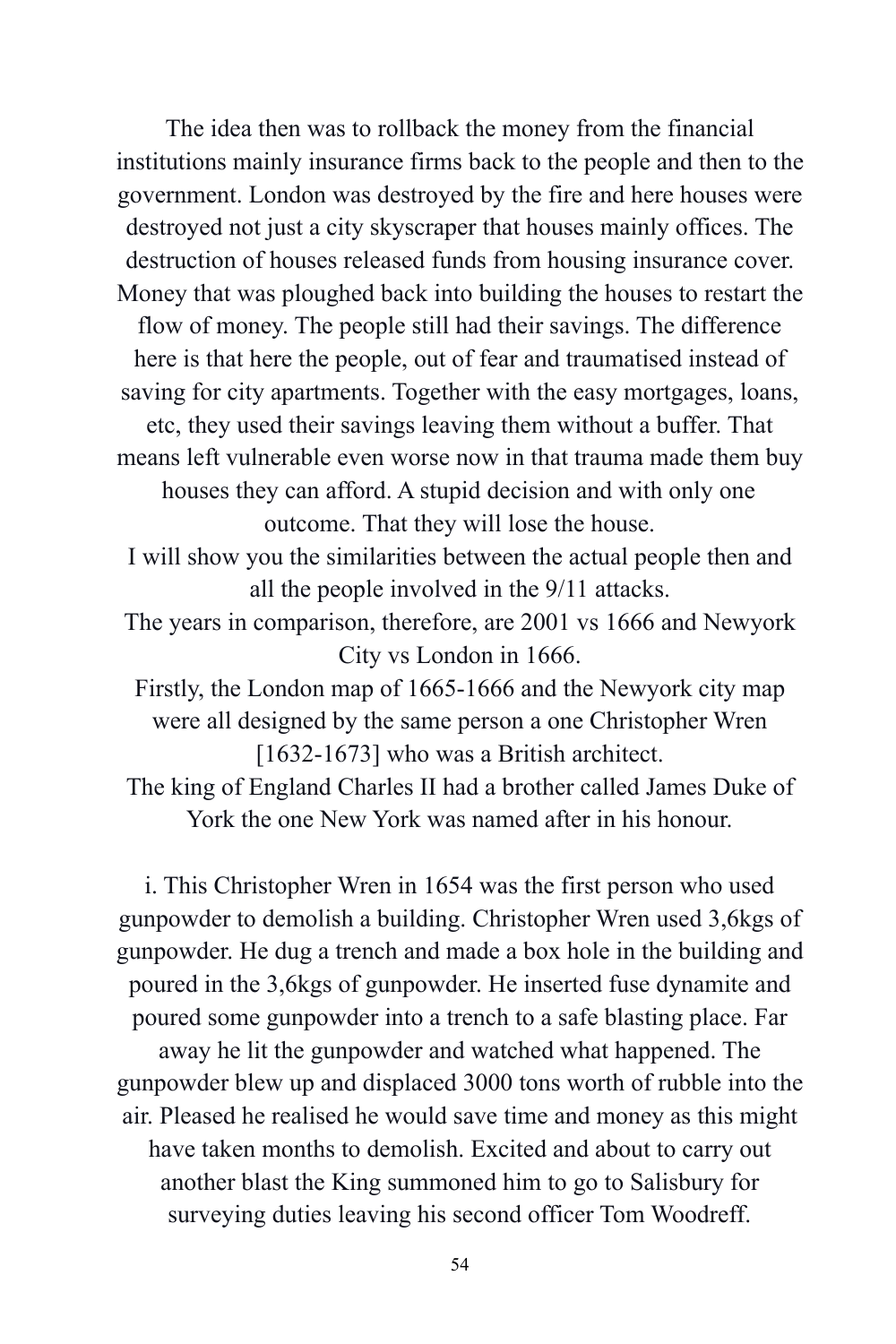ii. This same Christopher Wren is the same architect who drew plans for London in 1665-1666 and the map used for building New York city in America.

iii. This same Christopher Wren experimented with bees and designed a bee shelter made of glass with buttress columns. Then trapped the bees inside then introduced smoke to see how the bees would react to fire and smoke [picture 9/11 smoke coming out] after sealing everything so that none can escape. This design he used is the same design used to construct the twin towers in America. The towers that were destroyed on 9/11. The same design. iv. The same design of see-through glass that went to be used for the

Guantanamo bay design.

V. He experimented with the bee colony trying to find out what happens to the bees after removing the male bees. {picture Guantanamo bay inmates}

Vi. The same person who experimented with the idea of the timeball. A time prediction tool, a design that was used to design Tower three of the World Trade Centre acted. One that acted as a prediction tool that would predict the free fall of the financial markets in 2008. This timeball was a method used to tell the time in the 1800s where a heavy ball one already incorporated in the building. On the roof would be let to free fall to determine time. The way the World Trade Centre Three free fell 6.6 seconds. A prediction from September 2001 of the time the financial crisis occurred in June 2008. So those behind this would easily predict when the financial markets would fall and make huge profits. Check which country benefited the most from all this. So it is not a coincidence.

Over years these people have been putting things in place recreating London's 1665-1666's Great Fire putting lookalikes in New York in the position the people in 1665-1666 had. Not a coincidence.

London 1665-1666s replayed in New York USA from 2001.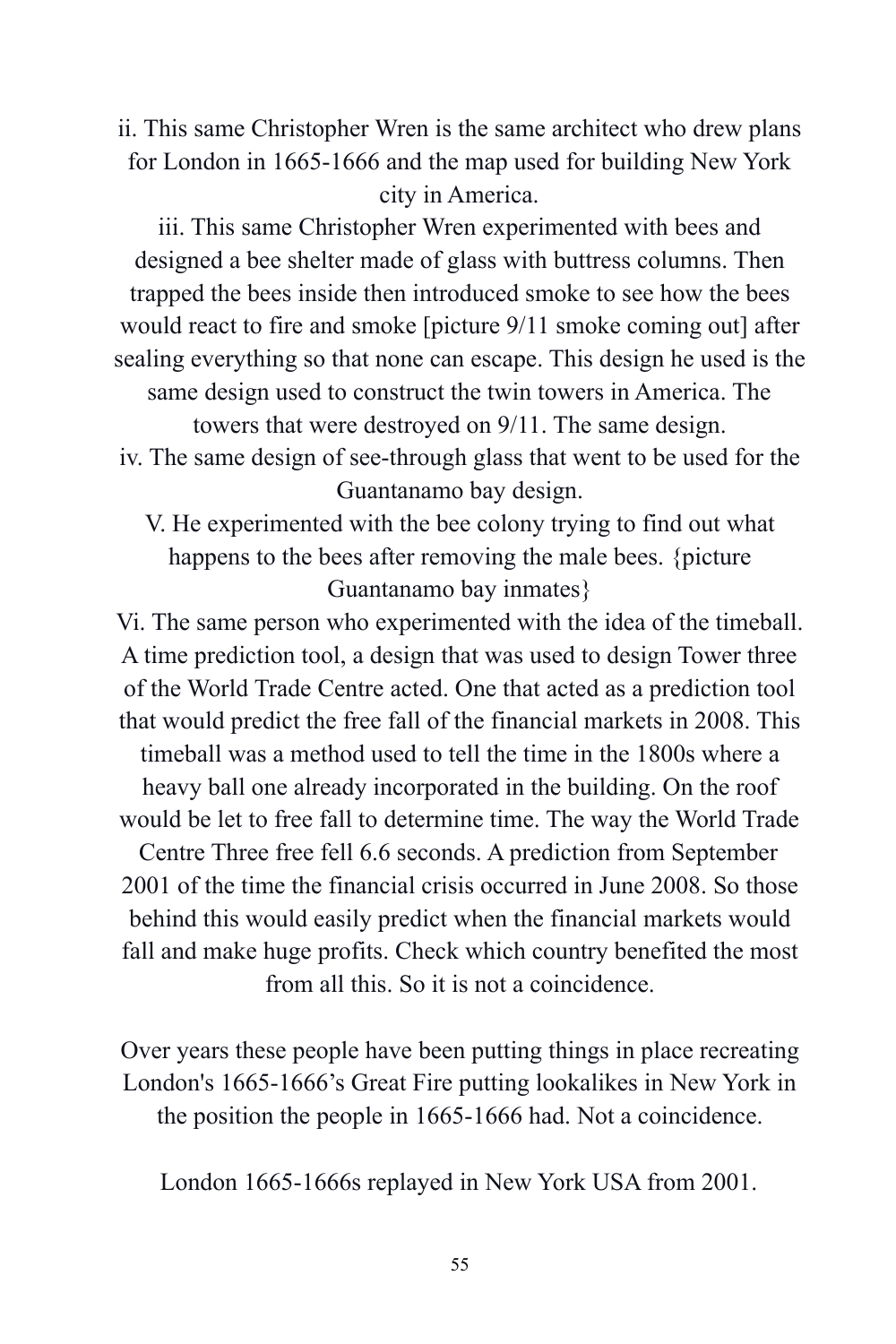The People.

Christopher Wren (1632-1673) is played by Larry Silverstein King Charles II (1630-1685) is played by President George W. Bush.

Mayor Thomas Bloodworth (1620-1682) is played by Mayor Rudy Giuliani the Mayor of Newyork.

## Samuel Pepys (1633-1703) is played by the Secretary of Defence Donald Rumsfeld.

10 September 2001. Donald Rumsfeld declared that \$2.3 trillion was missing. One of the conditions of the rollback. Where the Hellraisers; the people who offer protectorate. A situation where a government is in trouble in this case with the budget deficit. Where they look back through their documents and find a similar situation that will solve the situation. Then implement that solution in most cases without the approval of the government on their own. Then claim secretly after the event that the government is a protectorate of that nation and they must obey what they say. In most cases, they help this nation and in most cases, they syphon money to their country. In most cases, the government that was helped is the one accused of the atrocities but sometimes the government might not even know who is behind this. That means the government is suspected by all and this Hellraiser nation blackmails that government forever. Now killing everyone who accuses the government pretending to protect the accused government.

You will see that the cases are similar and all involve bombings that kill people. Mostly they target the old people's residents [pensioners who are regarded as deadwood]. The second phase involves the triggering of wars. Military action where the government that suffered bombings or terrorist attacks blames other groups because they will be sure that it was not them. Then gives this as a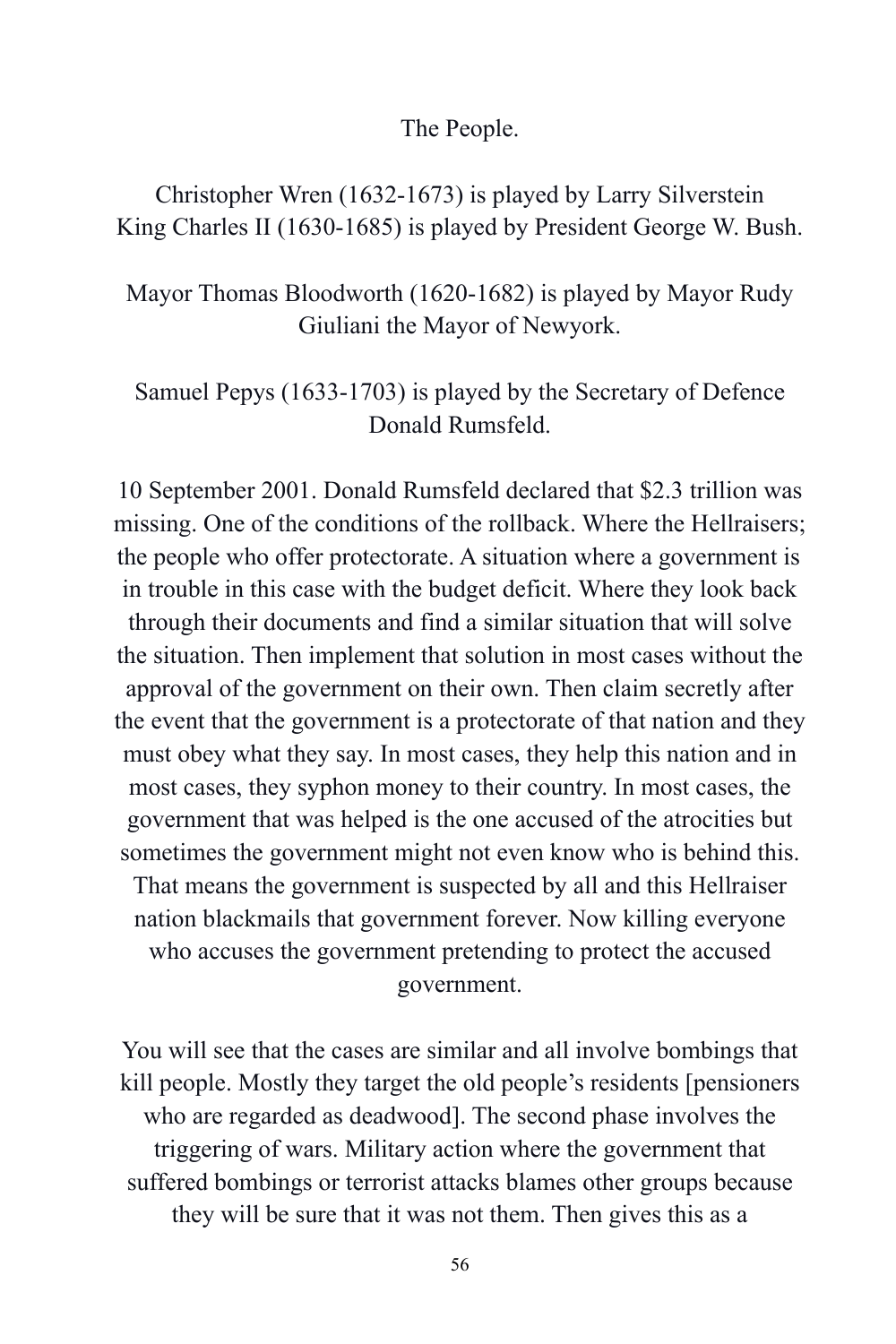justification for war. But it is not just a war. It's a war to reduce the nation's salary bill by getting soldiers killed but they won't know this is the aim of the war. They will be revenging the deaths of the victims. But a set up by the Hell-raisers to cull soldiers as well. i. You must understand that at first, this government; one that is bombed is in financial difficulties with a huge budget deficit that they have declared.

ii. At the same time this government will have applied for help from the International Monetary Fund IMF and the World Bank. Iii. The IMF and the World Bank would have insisted that this government meet pension reforms and state employment reforms.

You can see the link. The bombings either kill government personnel or the pensioners or if not are used as a false flag to initiate a war that will make soldiers die. No matter how bad this sounds, this is in line with the requirements of the IMF and the World Bank to reduce what they call deadwood; soldiers, firefighters, etc. Who is paid year after

year without wars or weapons sales creating any revenue, etc? It is not a coincidence. All atrocities are linked to loans provided by these financial institutions as part of the loan.

I will list these cases here, all of which are similar and everything is the same.

The government if not bailed out this way would have been put out of power. So the situation the government is in is critical for these Hellraisers to come and intervene hence providing what they call protectorate or protection even if they did not agree. Russia bombings 1999.

The country was in debt with a deficit of \$5 billion in August 1999. These Hellraisers took advantage of the situation and forced their services on the Russian government, killing people themselves knowing that people would turn against the Russian government. As this act is the one that will propel the leader to power. In most cases, the leader himself doesn't even know what is happening but believes another group of rebels is the one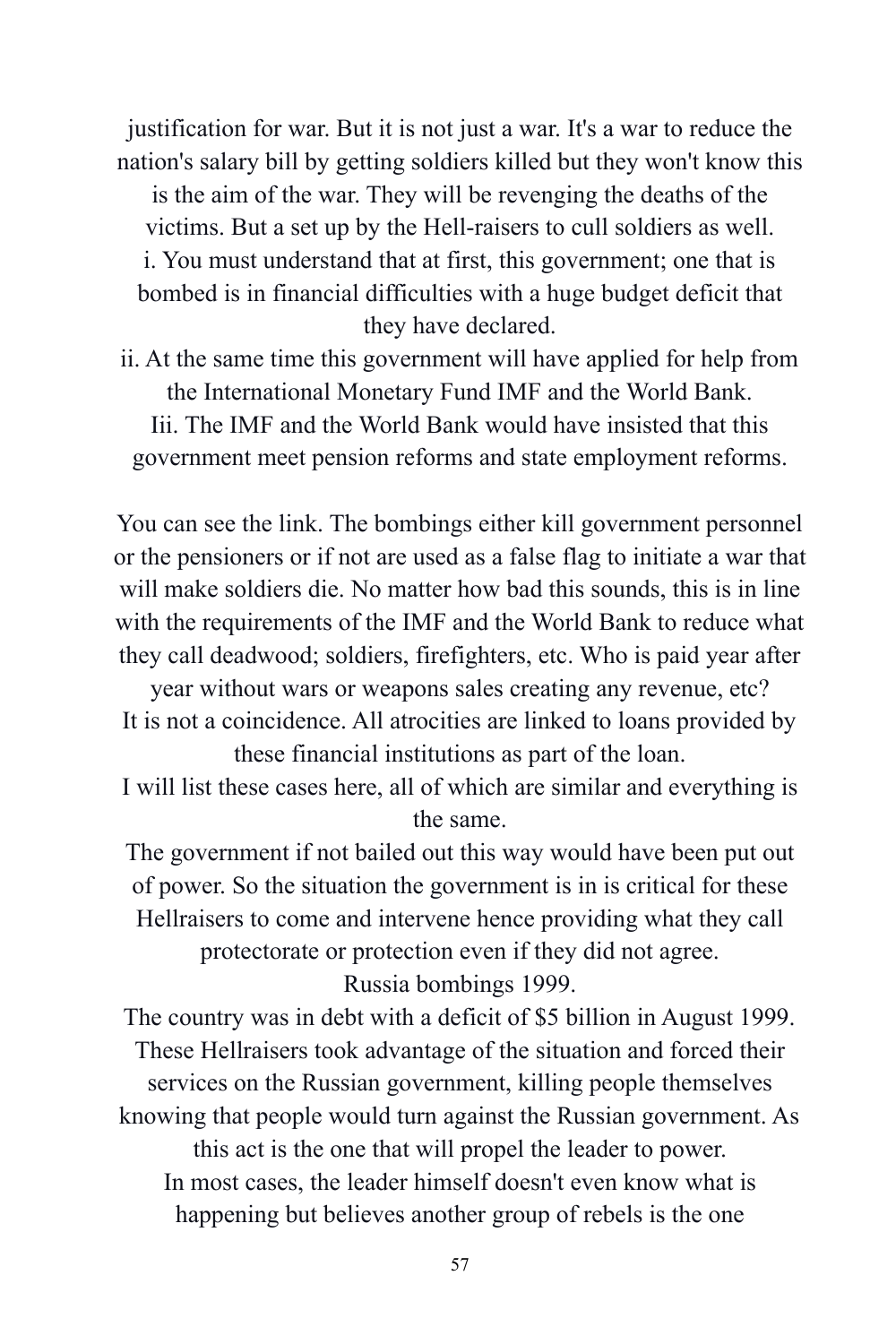responsible. Taking advantage of the situation embarks on a war that he wins but at a cost.

From there these Hellaraisers syphon money from this country to their country and provide this kind of protection where the leader and government are blamed for everything. Where the evidence points to

the government for the killings of civilians with no other proof otherwise. The Hellraisers push people to keep the pressure. Then go on to kill all the people who accused this government and leader. They use poison on most of the people who accuse the government. Over time the government that suffered bombings. Their security services are accused of being the ones who killed the civilians. This makes them not look to who did this. This makes everyone turn against each other so that they start killing each other or resigning instead of grouping to find who exactly is behind this. Over years the accused's government might even start killing people as long as they are in power.

#### USA 9/11 Bombings.

The same as the Russian bombings in that the government had a deficit. \$2,3 trillion was missing. I think they have used oil imports which were depleting financial resources and wages. The solution was a war to them. Reduce the budget deficit by reducing the wage bill. Only wars can help in this area.

## Ukraine 2014-2022 2014 Bombings.

In December 2013, [Ukrainian Prime Minister](https://en.wikipedia.org/wiki/Prime_Minister_of_Ukraine) [Mykola](https://en.wikipedia.org/wiki/Mykola_Azarov) Azarov noted "the extremely harsh conditions" of a renewed IMF loan presented by the Fund on 20 November of that year. In December 2013, Ukraine again applied to the IMF for about \$20 billion to meet the costs associated with signing Ukraine–European Union Association Agreement. [\[23\]](https://en.wikipedia.org/wiki/Ukraine_and_the_International_Monetary_Fund#cite_note-24)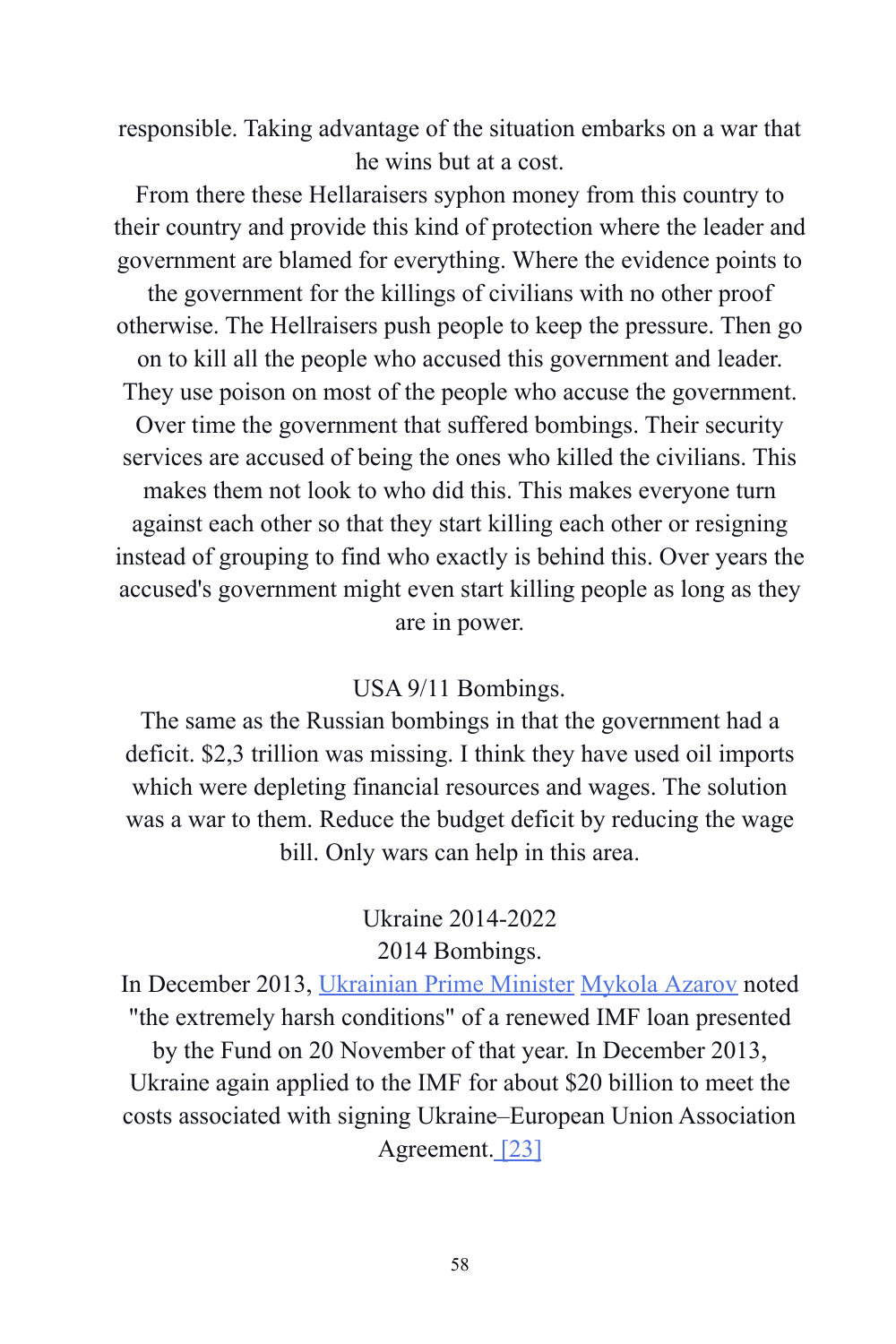# On 27 March 2014, the IMF announced that it would issue a \$14-18 billion rescue package for Ukraine; [\[27\]](https://en.wikipedia.org/wiki/Ukraine_and_the_International_Monetary_Fund#cite_note-FT27314PDU-28) in return, the Fund demanded that Ukraine establish an [anti-corruption bureau](https://en.wikipedia.org/wiki/National_Anti-Corruption_Bureau_of_Ukraine).

## How do they do it?

This goes way back to decades ago when nations gave protection to others in return for control of other nations or rewards in terms of money or resources. These countries look for opportunities and offer their services to solve governments' problems. Especially when they were seeking funds. These make the governments seeking the IMF or World Trade loans be able to meet the conditions of the loans. So that these governments would be able to repay the loans. That means they have vested interests in the loans.

Protectorate the invisible silence imposed on protection.

## An example.

A **protectorate** is a [state](https://en.wikipedia.org/wiki/State_(polity)) that is controlled and protected by another sovereign state. It is a [dependent territory](https://en.wikipedia.org/wiki/Dependent_territory) that has been granted local [autonomy](https://en.wikipedia.org/wiki/Autonomy) over most internal affairs while still recognizing the [suzerainty](https://en.wikipedia.org/wiki/Suzerainty) of a more powerful [sovereign state](https://en.wikipedia.org/wiki/Sovereign_state) without being its direct possession.

[\]](https://en.wikipedia.org/wiki/Protectorate#cite_note-boijkov-3) In exchange, the protectorate usually accepts specified obligations depending on the terms of their arrangement. [\[3\]](https://en.wikipedia.org/wiki/Protectorate#cite_note-boijkov-3) Usually protectorates are established [de jure](https://en.wikipedia.org/wiki/De_jure) by a treaty. [\[1\]](https://en.wikipedia.org/wiki/Protectorate#cite_note-cyprus-1)[\[2\]](https://en.wikipedia.org/wiki/Protectorate#cite_note-reflection-2) Under certain conditions of [Egypt under British rule \(1882–1914\)](https://en.wikipedia.org/wiki/History_of_Egypt_under_the_British#Veiled_Protectorate_(1882%E2%80%931913)) e.g., a state can also be labelled as a *de facto* **protectorate** or a "veiled protectorate".

## Treaty of Darin

*The Treaty of Darin, or the Darin Pact, of 1915 was between [Britain](https://en.wikipedia.org/wiki/United_Kingdom_of_Great_Britain_and_Ireland) and [Abdulaziz Al Saud](https://en.wikipedia.org/wiki/Ibn_Saud) (sometimes called Ibn Saud) ruler of [the](https://en.wikipedia.org/wiki/Emirate_of_Nejd_and_Hasa)*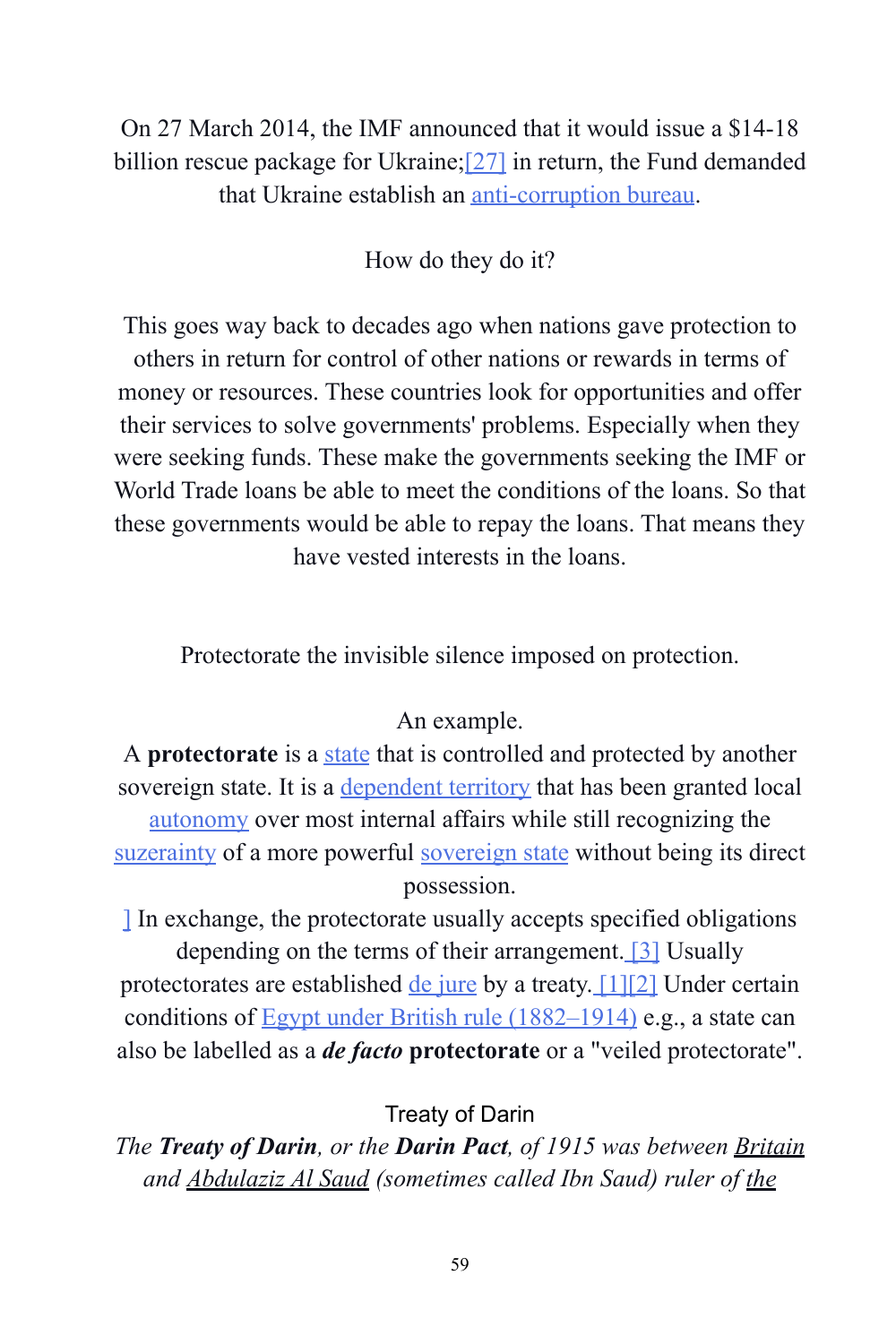*[Emirate of Nejd and Hasa,](https://en.wikipedia.org/wiki/Emirate_of_Nejd_and_Hasa) who would go on to found the [Kingdom of](https://en.wikipedia.org/wiki/Kingdom_of_Saudi_Arabia) [Saudi Arabia](https://en.wikipedia.org/wiki/Kingdom_of_Saudi_Arabia) in 1932.*

*The Treaty was signed at Darin, on the [island of Tarut](https://en.wikipedia.org/wiki/Tarout_Island)[\[1\]](https://en.wikipedia.org/wiki/Treaty_of_Darin#cite_note-1) on 26 December 1915 by Abdulaziz [Abdulaziz Al Saud, 'Ibn](https://en.wikipedia.org/wiki/Ibn_Saud) Saud [see also [https://en.wikipedia.org/wiki/Ibn\\_al-Khattab\]](https://en.wikipedia.org/wiki/Ibn_al-Khattab), and [Sir Percy Cox](https://en.wikipedia.org/wiki/Percy_Cox) [see also [https://en.wikipedia.org/wiki/Alexander\\_Litvinenko\]](https://en.wikipedia.org/wiki/Alexander_Litvinenko) on behalf of the [British](https://en.wikipedia.org/wiki/Asquith_coalition_ministry).*

*The Treaty made the lands of the [House of Saud](https://en.wikipedia.org/wiki/House_of_Saud) a British protectorate and attempted to define its boundaries. [\[3\]](https://en.wikipedia.org/wiki/Treaty_of_Darin#cite_note-3)[\[4\]](https://en.wikipedia.org/wiki/Treaty_of_Darin#cite_note-4) The British aim of the treaty was to guarantee the sovereignty of [Kuwait,](https://en.wikipedia.org/wiki/Kuwait) [Qatar](https://en.wikipedia.org/wiki/Qatar), and the [Trucial States](https://en.wikipedia.org/wiki/Trucial_States). [\[5\]](https://en.wikipedia.org/wiki/Treaty_of_Darin#cite_note-Chaudhry-5) Abdulaziz agreed not to attack British protectorates but gave no undertaking that he would not attack the [Sharif of Mecca](https://en.wikipedia.org/wiki/Sharif_of_Mecca)[\[6\]](https://en.wikipedia.org/wiki/Treaty_of_Darin#cite_note-6)*

*Also, he agreed to enter [World War I in the Middle](https://en.wikipedia.org/wiki/Middle_Eastern_theatre_of_World_War_I) East against the [Ottoman Empire](https://en.wikipedia.org/wiki/Ottoman_Empire) as an ally of Britain*

*Following the Treaty Abdulaziz acquired the following contributions from the British, including financial support: recognition as being the ruler of Najd and its dependencies under the British protection; in June 1916 a loan of £20,000 and a shipment of arms; in January 1917 a monthly stipend of £5,000 and from the end of World War I to March 1924 an annual stipend of £60,000. [\[7\]](https://en.wikipedia.org/wiki/Treaty_of_Darin#cite_note-7) The first article of the Treaty also acknowledged the rights of Abdulaziz's sons to rule.*

These people have sophisticated technology where they chip people, especially at birth. All life then spies on those people choosing which people they can use for their secret missions. It is not a coincidence that the people who will carry out their actions are religious. They take advantage of religion. They choose mainly Islamic jihads who strongly believe in God or Allah.

What they are doing is that they found a way to chip people at birth and then use the chip to record and replay a person's voices. They use the delayed time-space continuum mechanism to record conversations etc and then use the voice to replay when a person is sleeping. They place the voice deep inside the person's ear after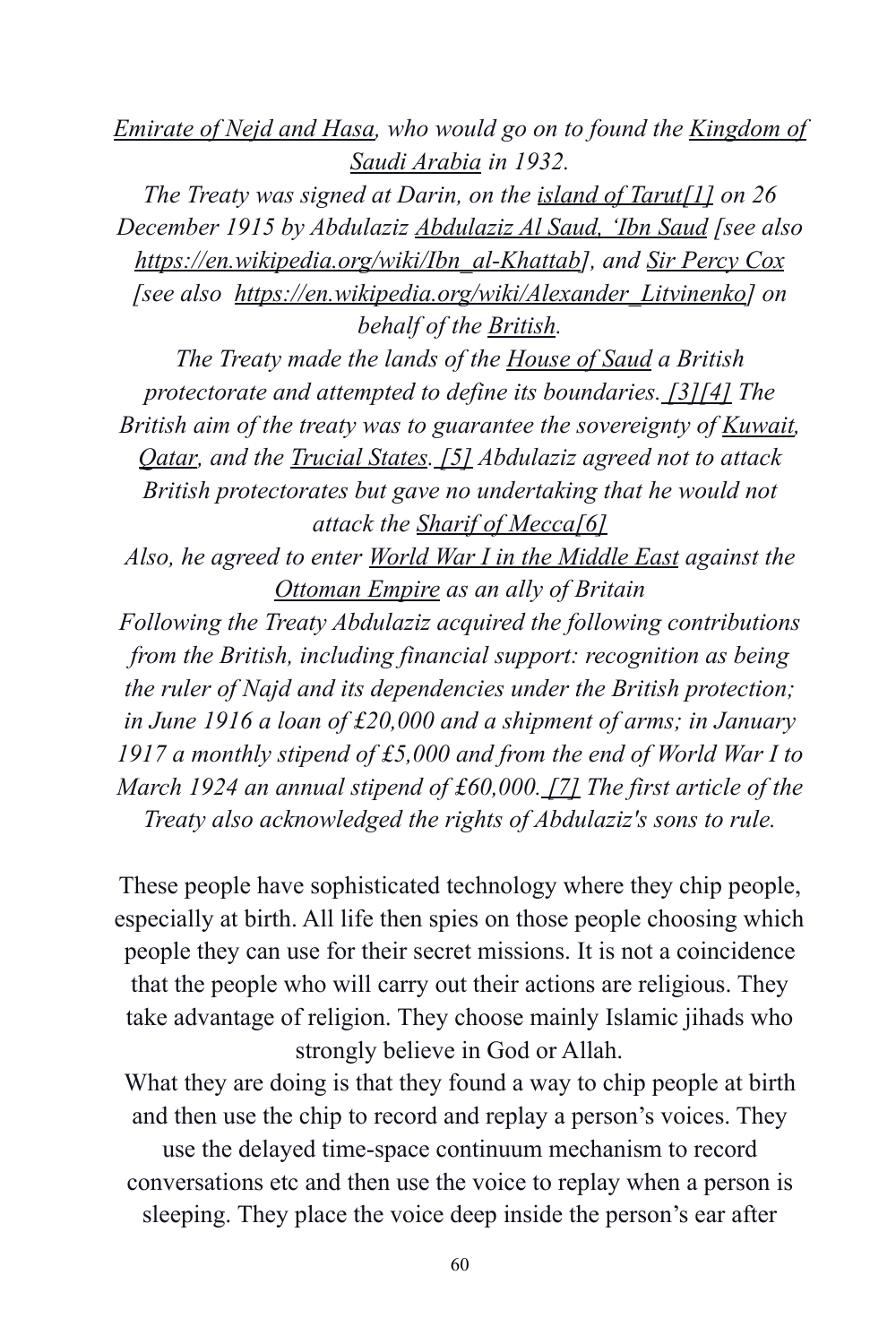reducing the volume to inner voice levels. When the person hears this voice while sleeping the brain somehow will turn the voice into dreams. That if the person wakes up he will think that he was dreaming. Whatever he heard he attribute this to a superpower. Religious people will attribute these dreams to their God/Allah. Little do they know that it is very advanced technology behind all this. Which they use to deceive people so that they end up believing that the dreams are from a higher being.

The chip inserted at birth has GPS properties which they use to follow the people. This is why it is easy for these to carry out such attacks as they remove e.g. security for minutes and let these pass. You will find most of the people who end up doing this are claimed to be known to authorities especially when people find out links to authorities etc.

Therefore they use sophisticated technology to deceive religious people who have dreams which they truly believe that the dreams are from Allah. But commands to attack. They then go to attack people or carry out terrorist attacks.

So it doesn't matter who they use to carry out the actual bombings. They are the ones behind this.

You can look at who benefited from incidents like 9/11.

9/11 was a trigger for the rollback of the missing money from the people to the central government.

9/11 was to destroy all financial records as all financial institutions were in the World Trade Centre Towers especially tower Three. To set up the journey to the collapse of the financial markets in June 2008.

The World Trade Centre tower three was designed as a timeball. A time-telling tool used to tell the time in the 1800s.

Those who knew would use the cycloid technique to calculate when the financial markets would fall.

The third tower was designed to freefall like the timeball this tower fell for 6.6 seconds. To be used with the cycloid to calculate exactly when the financial markets would fall.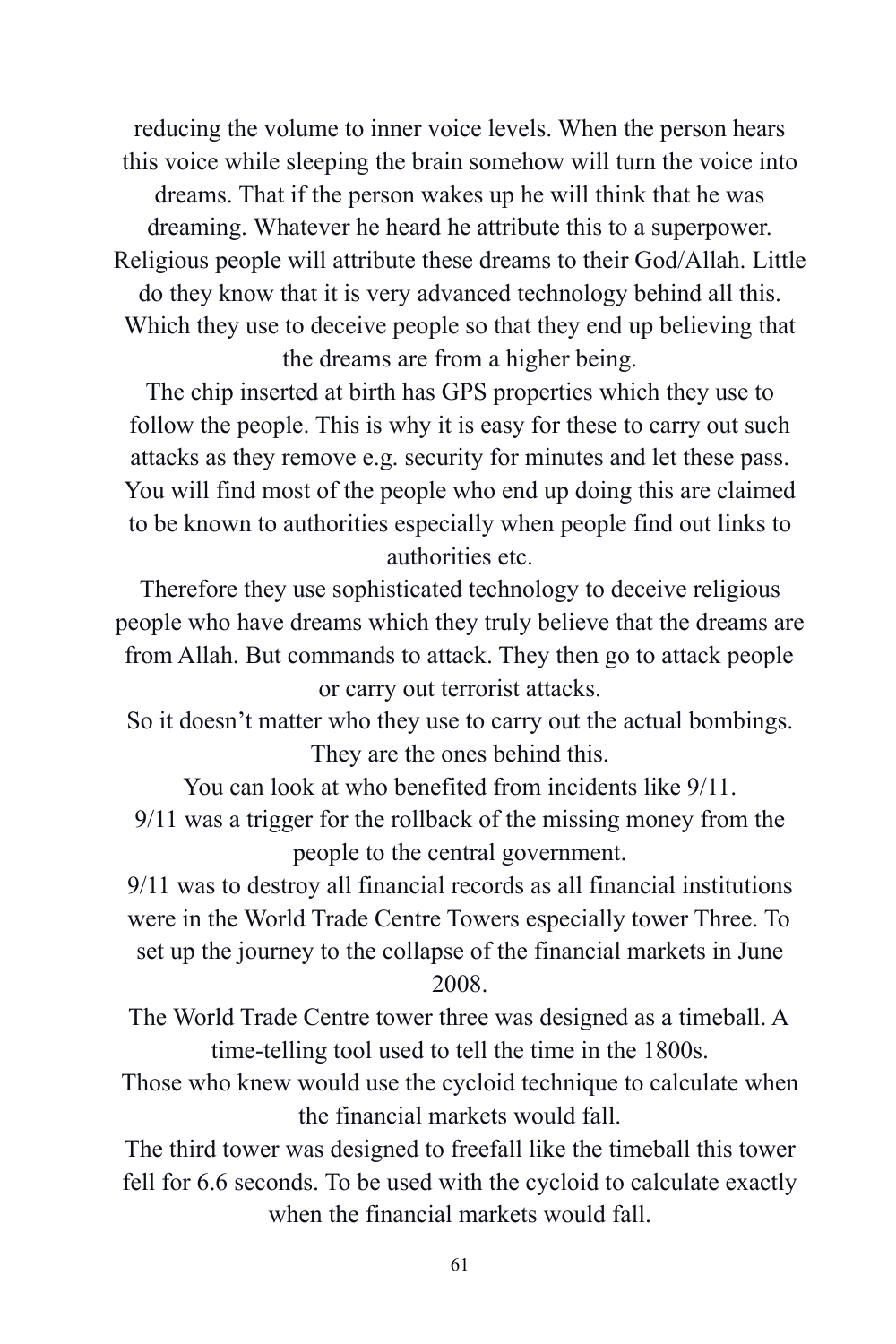Some countries benefited the most from the fall of the financial markets of which 9/11 was the trigger that destroyed all documents etc.

Orders by Tomorrow's World Order's President. We order an end to the deaths of women and children with immediate effect.

We order the immediate end to the deaths of the soldiers who are dying. Every life matters.

We order an immediate end to the conflict between Russia and Ukraine.

We order the deployment of international peacekeeping troops from every country to Ukraine at least 10000 per country.

We order the international community to donate funds for rebuilding Ukraine and petition their debt to be written off.

We order the immediate initiation of unconditional peace talks.

We order the immediate withdrawal of troops from Ukraine.

We order immediate writing off of IMF and World Bank debt or at least the chunk.

We order clarification of the small print regarding conditions in which loans can be written off and this to be publicly available. We order the funding of Ukraine for the rebuilding of Ukraine.

We order the banning of reforms to pensions and state employment from loan requirements as external invisible hands are taking advantage of this dragging nations into wars.

We order apportioning of blame for the death of civilians to the IMF and the World Bank.

We order the writing off of all debt issued during the conflict because of the situation in which Ukraine is in. Which will make it impossible for them to be able to repay the loans due to civilian and humanitarian needs.

We order the Russians to return the Ukrainian people they took. We order continued dialogue now and forever. Peace to Ukraine and Russia and the rest of the World.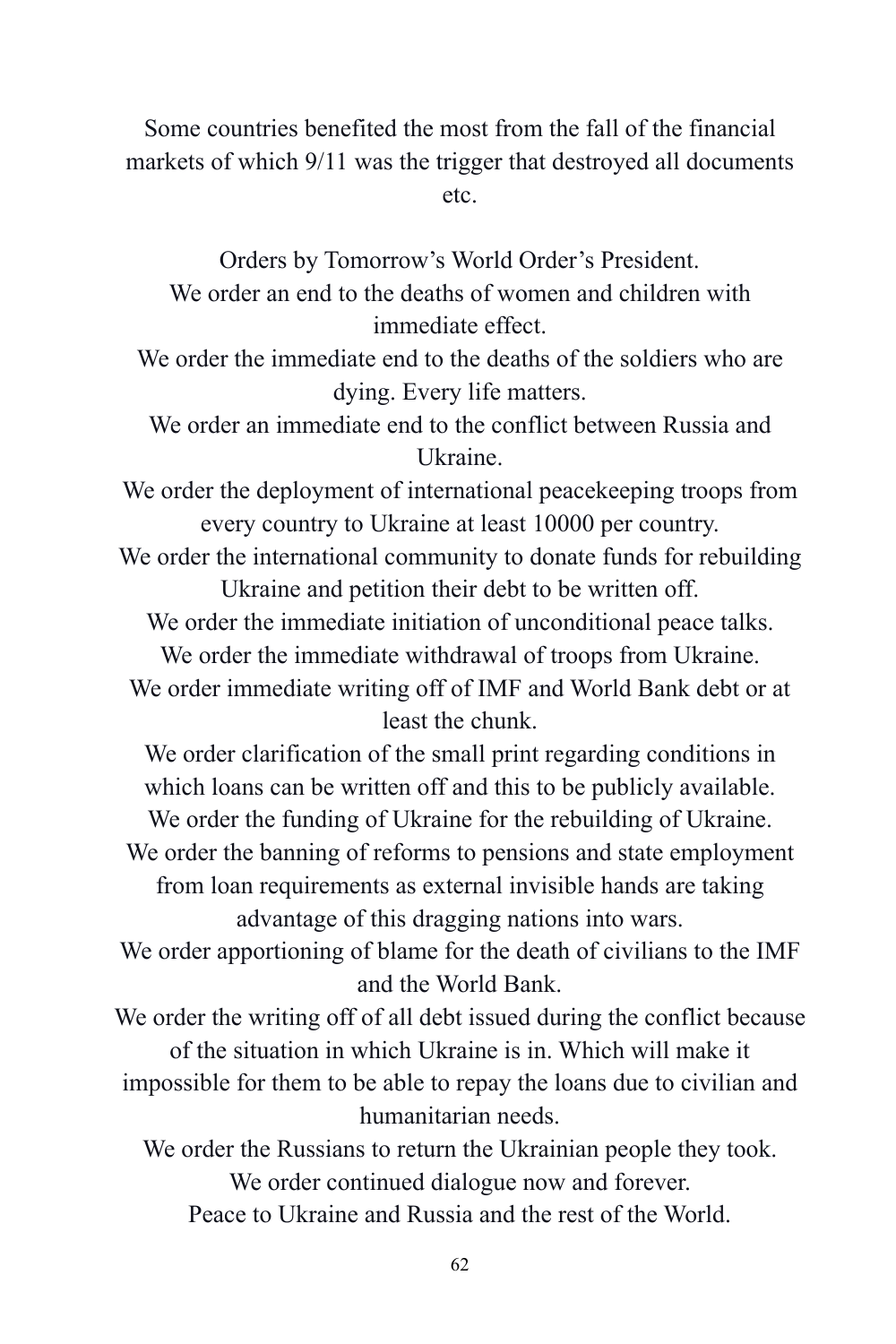We are Tomorrow's World Order. The new global leaders to put a platform to end all wars. Peace to all mankind.

> Signed 09 May 2022 David Gomadza 00447745900178 President Tomorrow's World Order tomorrowsworldorder@outlook.com www.twocoming.com